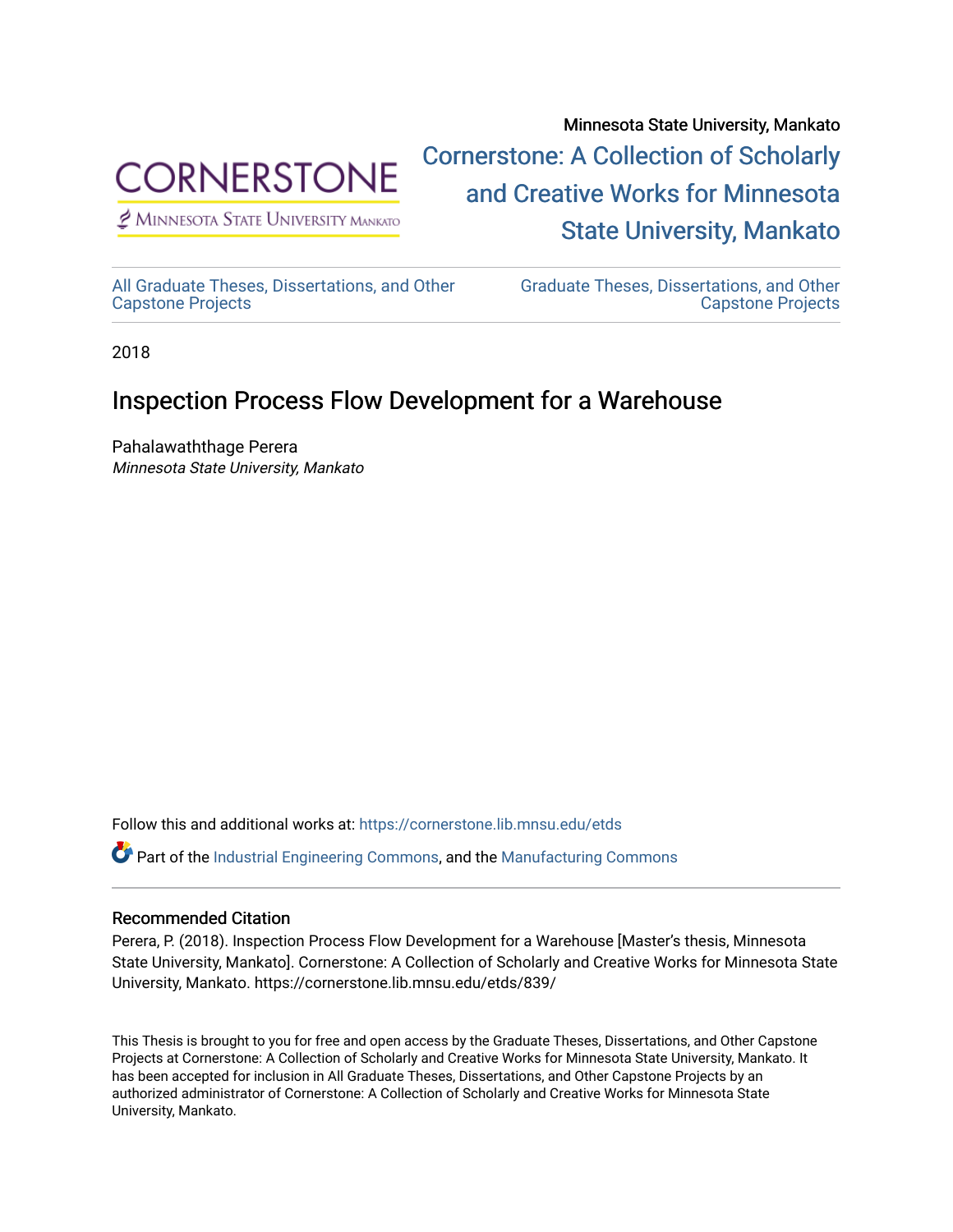## Inspection Process Flow Development For A Warehouse

By

Pahalawaththage Perera

A Thesis Submitted in Partial Fulfillment of the

Requirements for the Degree of

Master of Science

In

Manufacturing Engineering Technology

Minnesota State University, Mankato

Mankato, Minnesota

<span id="page-1-0"></span>November 2018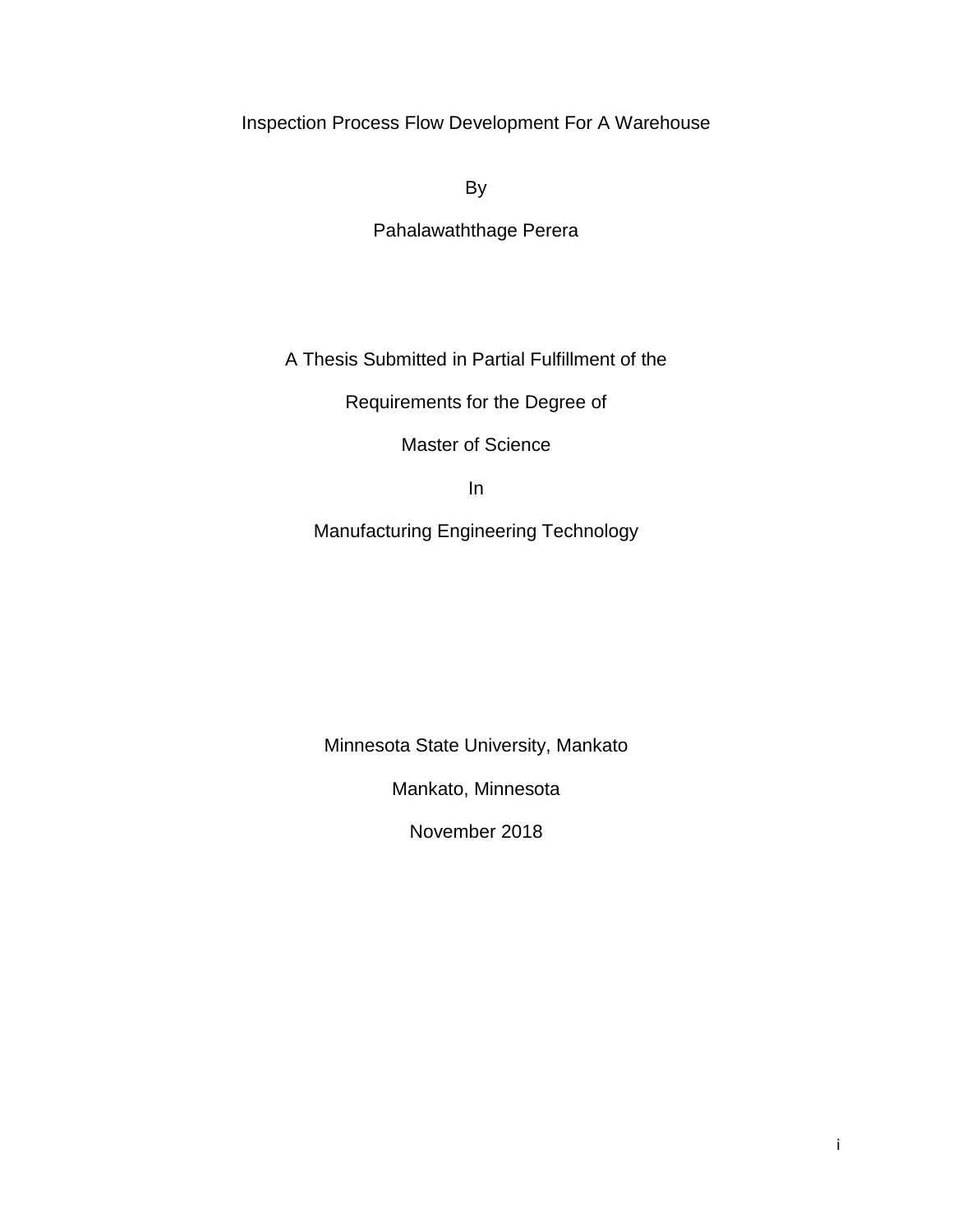Nov 12th, 2018

Inspection Process Flow Development For A Warehouse

Pahalawaththage Perera

This thesis has been examined and approved by the following members of the student's committee.

Kuldeep Agarwal, Advisor

Harry Petersen, Committee Member

\_\_\_\_\_\_\_\_\_\_\_\_\_\_\_\_\_\_\_\_\_\_\_\_\_\_\_\_\_\_\_\_

\_\_\_\_\_\_\_\_\_\_\_\_\_\_\_\_\_\_\_\_\_\_\_\_\_\_\_\_\_\_\_\_

\_\_\_\_\_\_\_\_\_\_\_\_\_\_\_\_\_\_\_\_\_\_\_\_\_\_\_\_\_\_\_\_ Shaheen Ahmed, Committee Member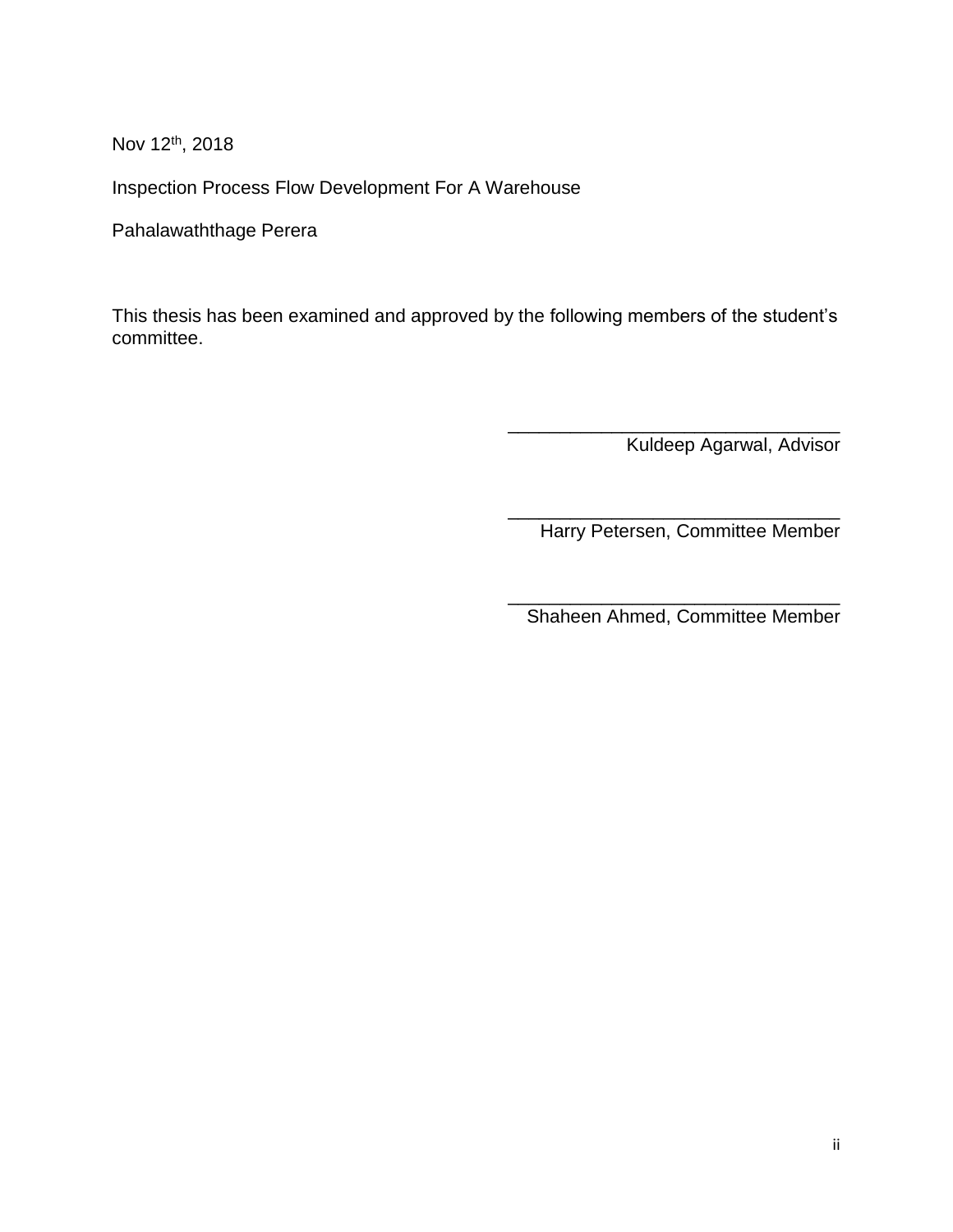# Acknowledgements

Special thanks to Management Team and my supervisor for giving me the opportunity to work on this

project.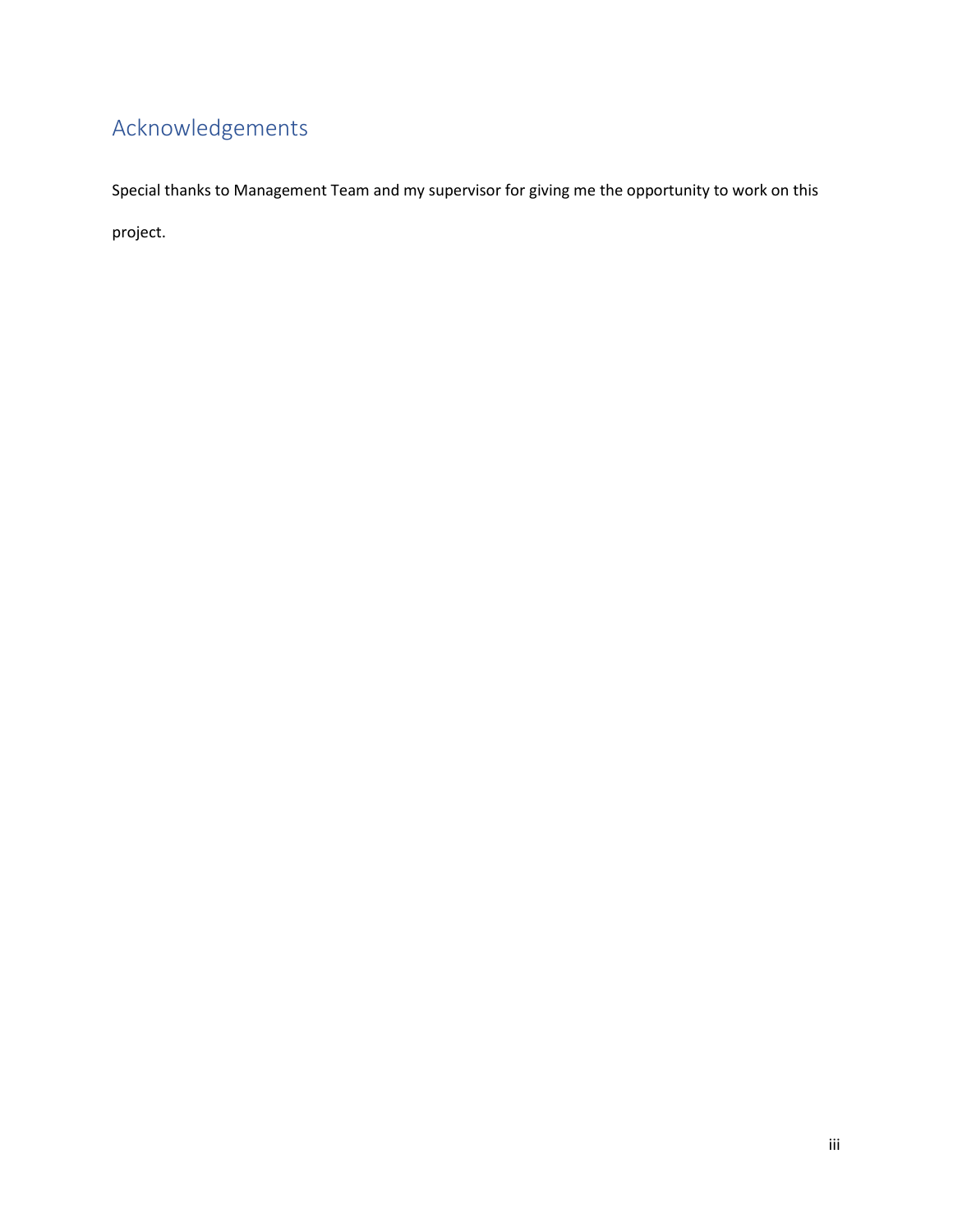## Abstract

The project is based on a medical device outsourcing company in the US. In 2018 the company added a 44,000 sq ft new warehouse. With the scales of growth and market competition, it has come to a need to optimize production capacity to achieve 98% monthly on time delivery target. Optimizing production capacity comes with efficiently managing operations that impact overall product lead time. A primary factor that impacts the overall product lead time is production preparation time. Production preparation time is impacted by lead times of 3 operations managed by the new warehouse - Receiving Inspection, Incoming Inspection, and Material Packing Operation. In fact, material packing operation is impacted by lead times of receiving and incoming inspections, since material packing does not even start for a part number until its receiving and incoming inspections are completed and parts are transferred into a warehouse storage bin. Therefore, it is critical to efficiently manage product lead time from receiving inspection to bin storage to achieve 98% monthly on time delivery target. There are no current company projects that focus primarily on the product lead time from receiving parts to bin storage. As a result a project was defined and carried out to evaluate per lot total lead time from receiving parts to bin storage in the new warehouse. Current process flow from receiving inspection to bin storage was traced, a process flow was developed, cycle times of all process steps were recorded and a current value stream was developed. Based on current value stream total lead time of 12.5 hrs, a goal for total lead time per lot was set at 60 minutes or less. For current value stream map analysis lean based and quality-based metrics were defined, and kaizen bursts activities were identified in regard to lean and quality metrics. Kaizen burst activities were used to craft improvement opportunities, where they were incorporated into a new process map called, future value stream map. Future value stream map was developed with predicted cycle times on identified improvement opportunities and it was analyzed with respect to lean and quality metrics. Upon analysis, future value stream map was predicted to reduce labor cost by \$5.72 per lot. This predicted annual savings of \$228,890. Labor cost savings were primarily contributed by

iv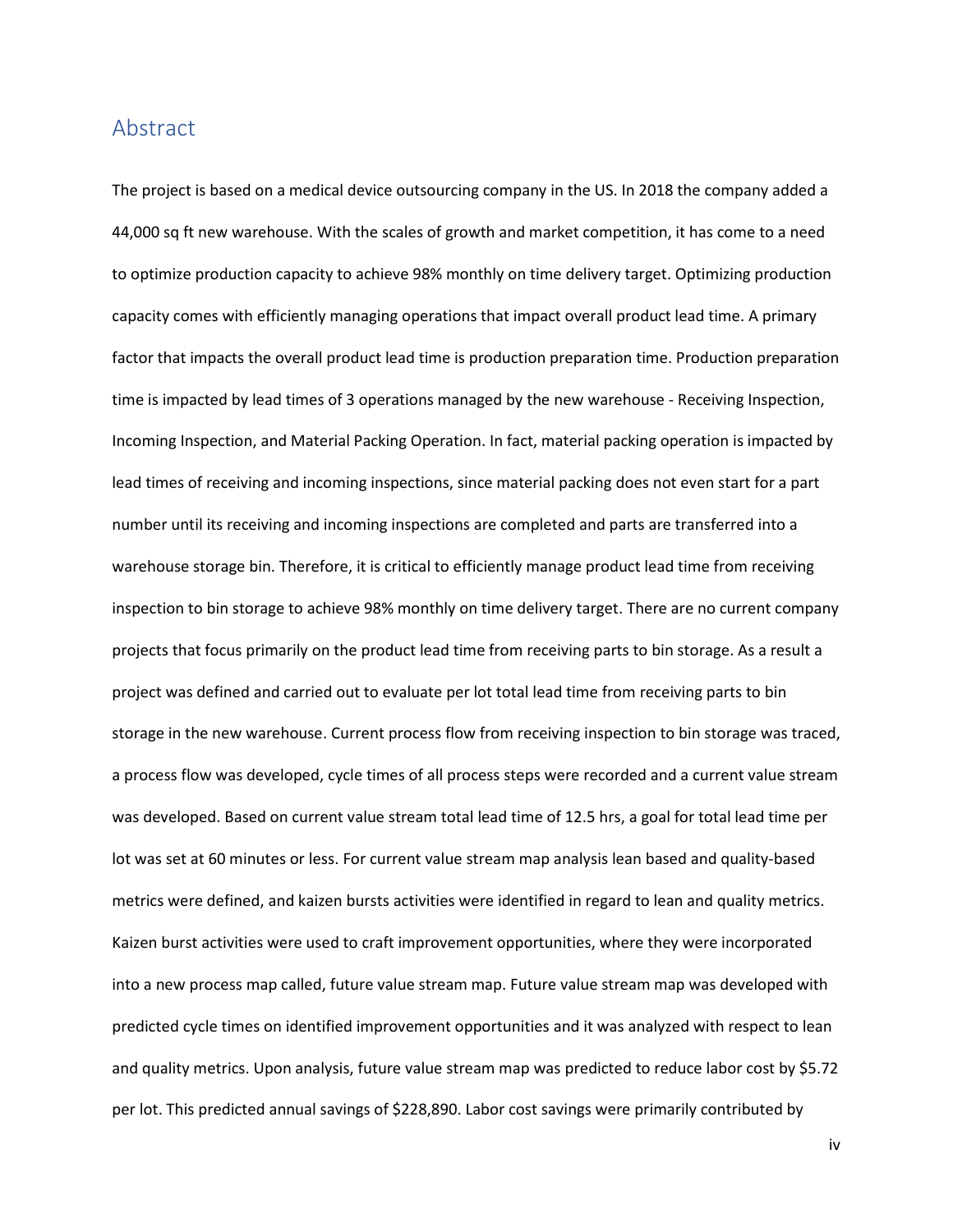value added and non-value added work load reduction of receiving clerks followed by that of Quality Inspectors. Total lead time was predicted to be at 739.6 minutes, 10.7 minutes reduced per lot from current process. Total lead time without supplier or quality waiting times (effective working time) per lot was predicted to be 58.6 minutes, which met the target lead time of 60 minutes or less. That was a 5.7 minute time reduction per lot inspection from the internal (company) current process itself without any regard to external (supplier or quality) waiting times. 90% of total lead time included supplier waiting time. Therefore, total lead time in the future value stream map could be further improved if supplier waiting times were significantly reduced which would lead into achieving total lead time target of 60 minutes or less.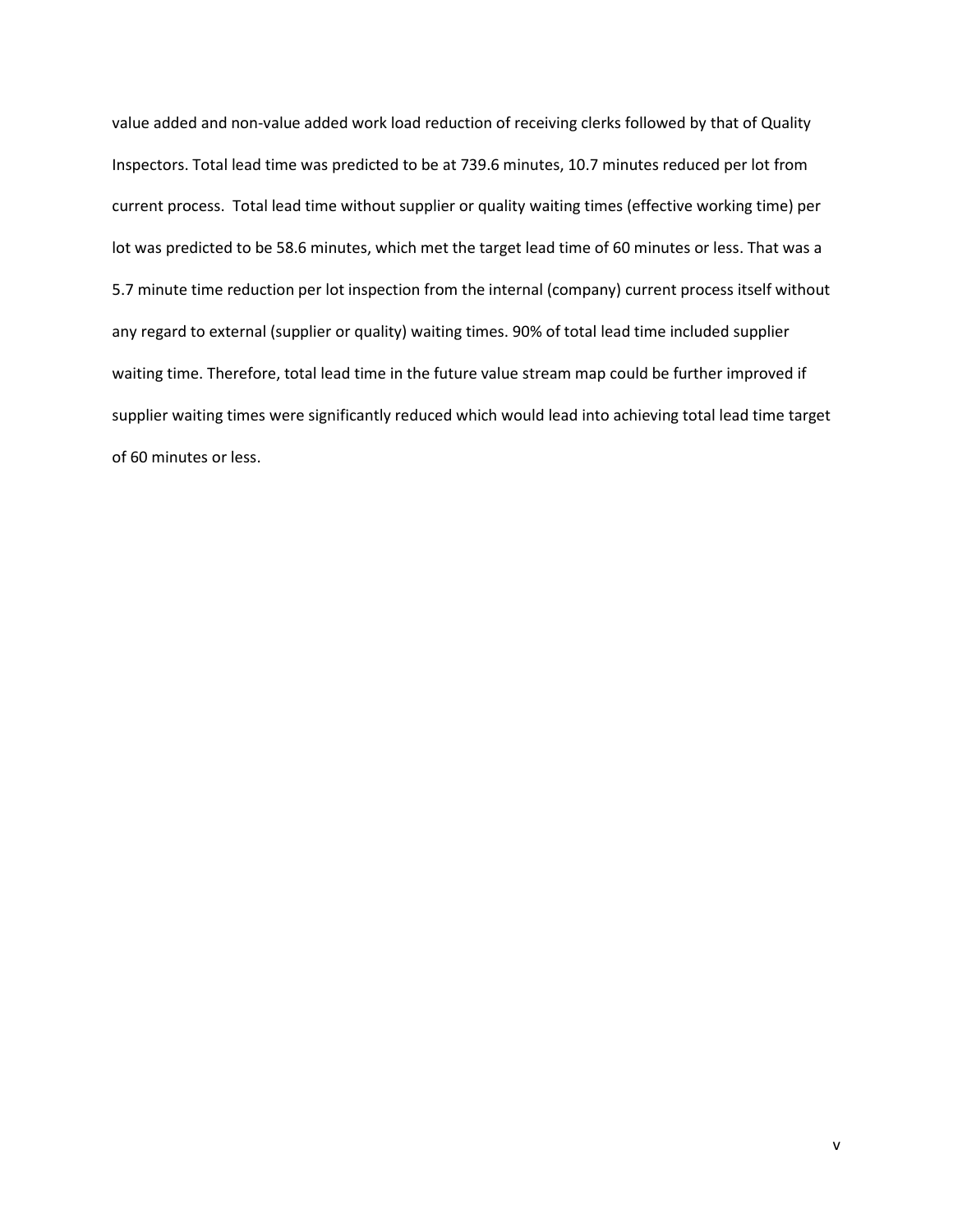# Table of Contents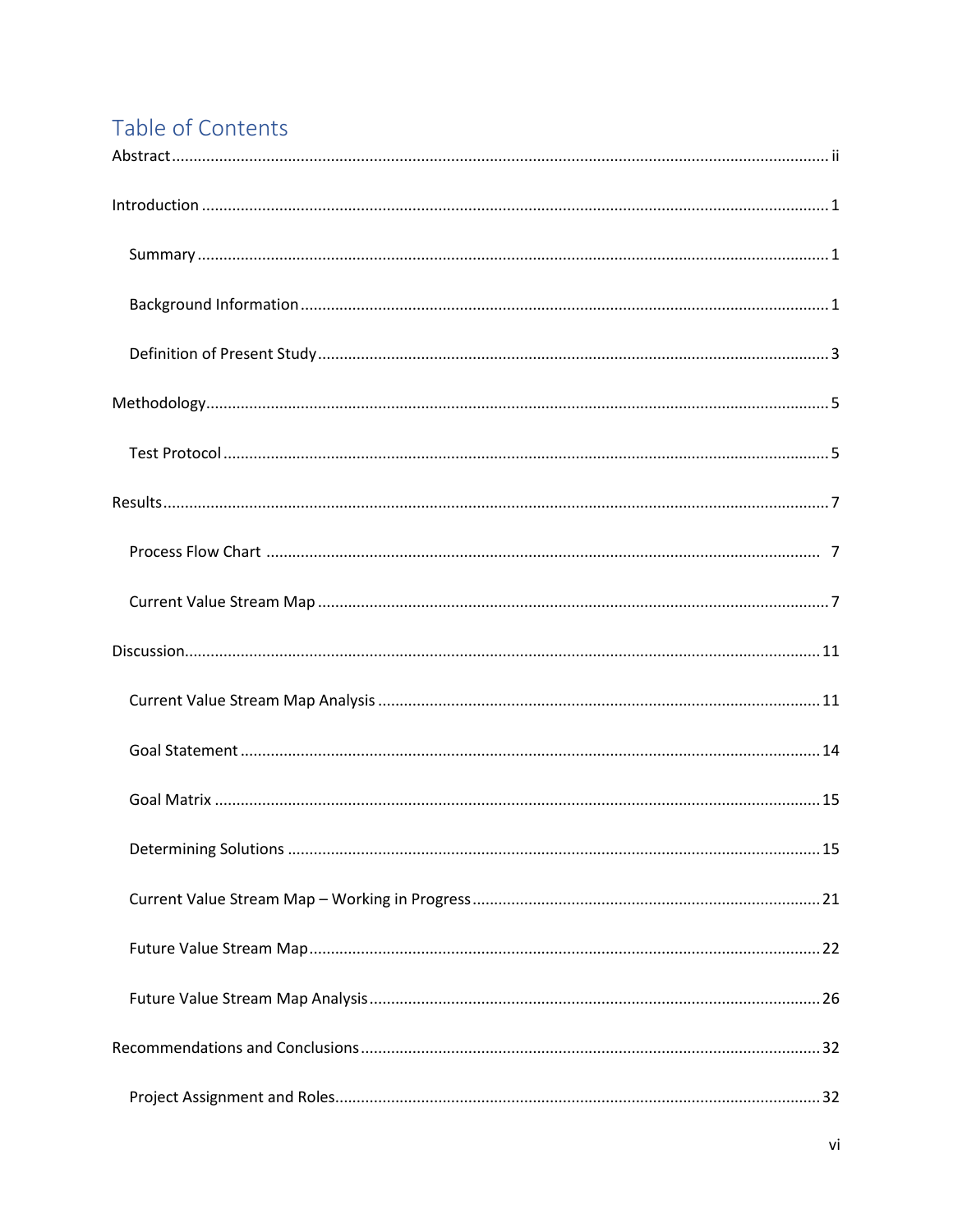<span id="page-7-0"></span>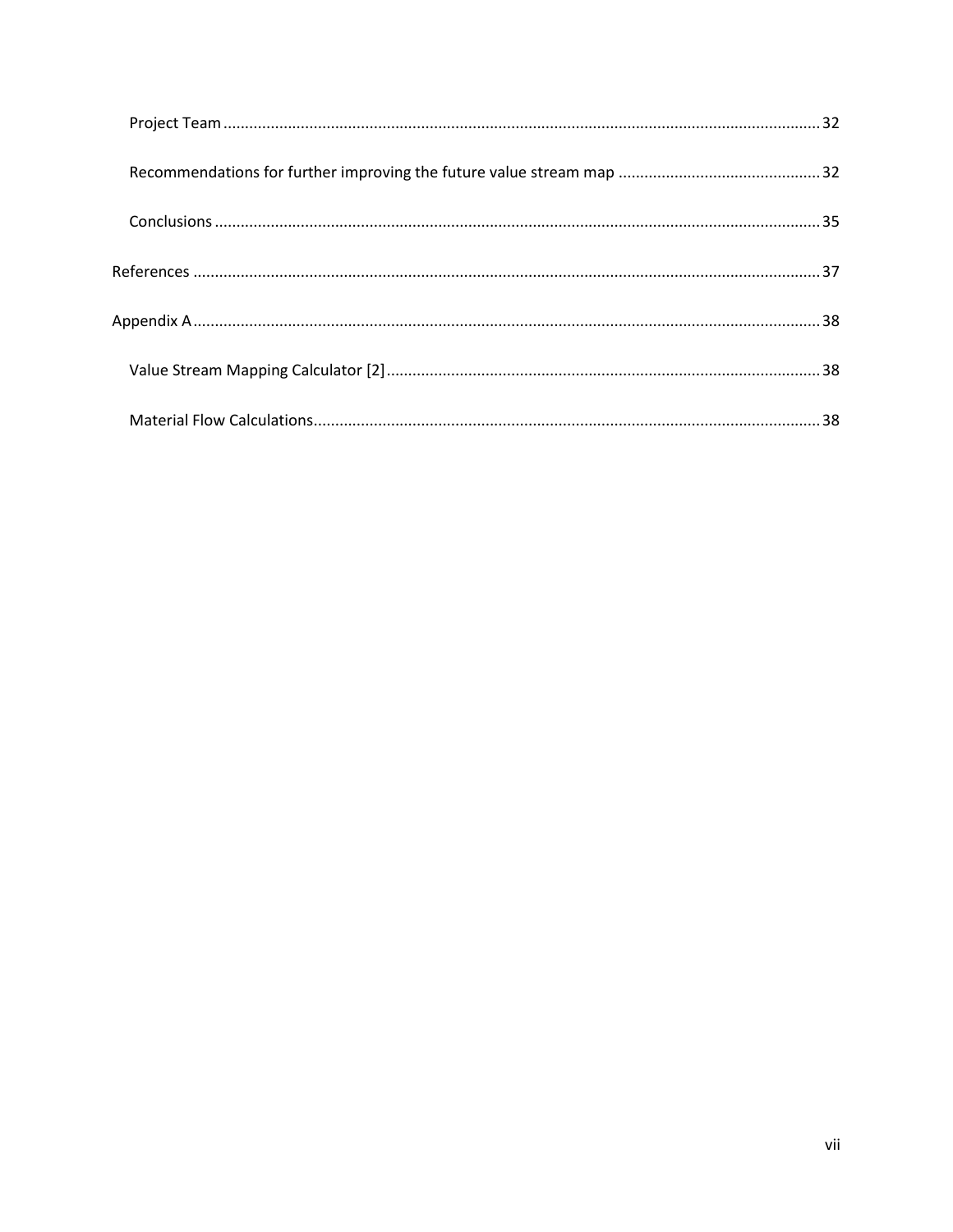## **Introduction**

#### <span id="page-8-0"></span>**Summary**

98% monthly on time delivery target was established. As a result, a project was defined and carried out to evaluate the overall lot lead time from receiving parts to bin storage in the new warehouse. Current process flow from receiving inspection to bin storage was traced, a process flow was developed, and cycle times of all process steps were recorded. Based on current value stream map total lead time of 12.5 hrs a goal for total lead time was set at 60 minutes or less per lot. Kaizen bursts activities were identified in regard to pre-defined lean and quality metrics. Kaizen burst activities were used to craft improvement opportunities, where they were incorporated into a new process map called, future value stream map. Future value stream map was analyzed with respect to lean and quality metrics. Upon analysis, future value stream map was shown to bring the total lead time to 12.3 hrs which included 58.6 minutes of lead time without supplier or quality waiting times, and a \$6 labor cost reduction per lot, resulting an annual labor cost savings estimate of \$228,890 in the warehouse inspection processes. Supplier lead time included 90% of 12.3 hrs of future value stream lead time. Thus, future value stream map would have met the target lead time of 60 minutes per lot, if supplier waiting times were cut down significantly.

## <span id="page-8-1"></span>Background Information

98% monthly on time delivery target was established. So the company needed to evaluate the total lead time from receiving parts to bin storage in the new warehouse. The warehouse has 44,000 sq. ft and is mainly to run 3 operations: Receiving inspection, Incoming inspection, and Material packing operation. In addition to its primary operations, incoming and WIP materials storage are also being performed. There are 10 personnel employed in 8 operational areas of the warehouse, which include loading docks, receiving inspection U-shaped cell, receiving staging area, incoming inspection suite, incoming staging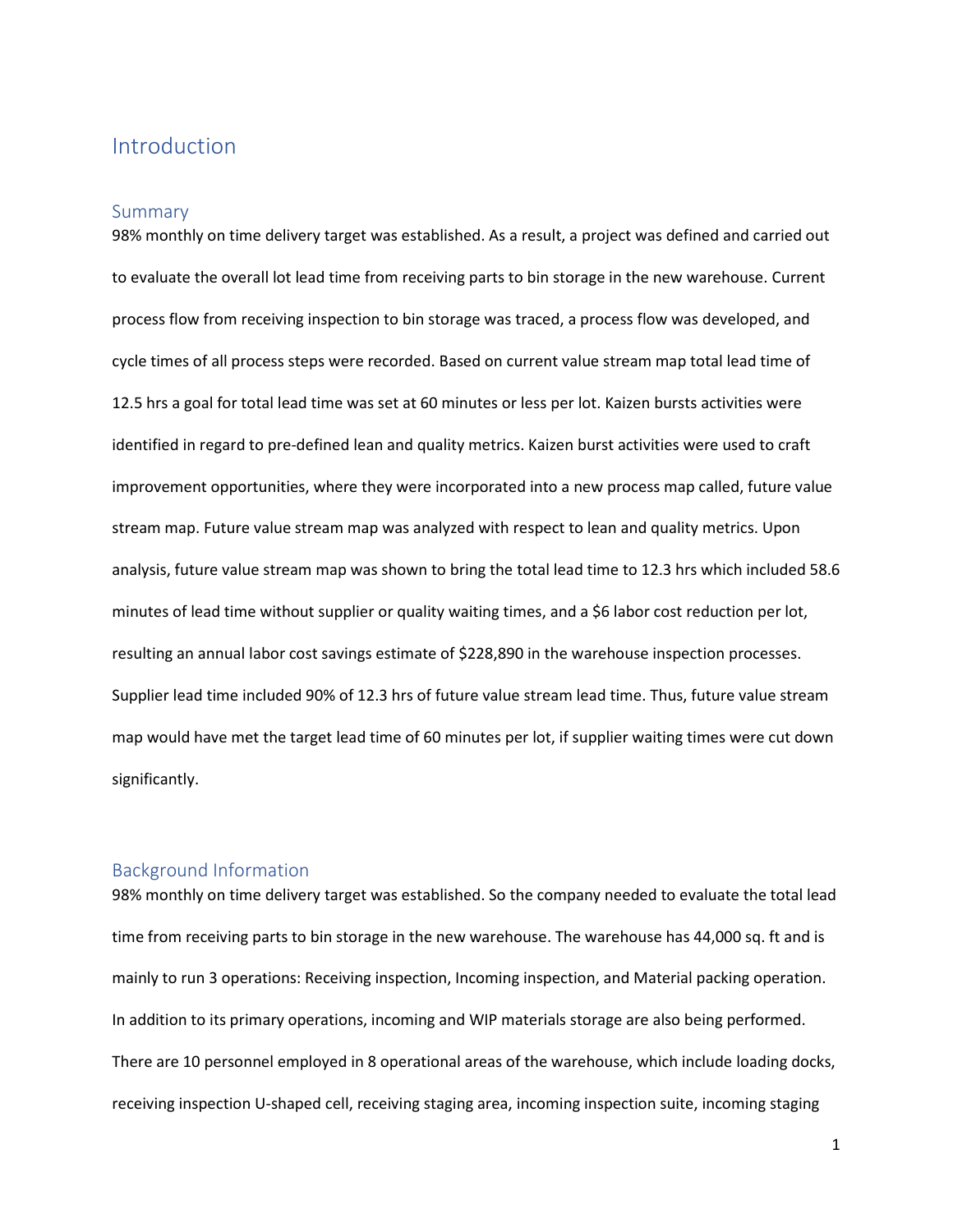area (also called TX area), production returns staging area, incoming and WIP material storage, and material packing area. Warehouse operates one shift from Monday through Friday for 8 hrs. On average, 40,000 lot numbers or 29,800-part numbers are processed through the warehouse loading docks, annually. Receiving inspection serves several purposes.

- 1. Receiving products from loading docks
- 2. Identifying products received in with a company label
- 3. Staging parts for incoming inspection
- 4. Maintaining traceability in Enterprise Resource Planning (ERP) from receiving end
- 5. Performing receiving inspection per company procedures
- 6. Verifying receiving inspection
- 7. Transferring receiving accepted parts to warehouse bins

Receiving team includes 3 receiving clerks. Two Receiving Clerks (Clerk 1 and Clerk 2) are assigned to 1 through 5 tasks above and a General Receiving Clerk (Clerk 3) is assigned to 5 through 7 tasks. All 3 receiving clerks work in a U-shaped cell below. Receiving team manages the loading docks, receiving inspection, receiving staging area, and parts storage into bins. Around loading docks, received parts are staged for receiving inspection. A WIP parts on hold shelf is placed by Receiving Clerk 1. Receiving clerks move the parts to General Receiving clerk via a conveyor belt. Orders are inspected per lot number. One or many lot numbers can be present in one packing slip, a supplier document that gives supplier name and contact information, purchase order number, supplier part number, lot number, and quantity etc. Packing slip is transferred from receiving team to incoming team to bin storage. Receiving accepted parts are stored in receiving staging area. Rejected parts are set to a side of the cell.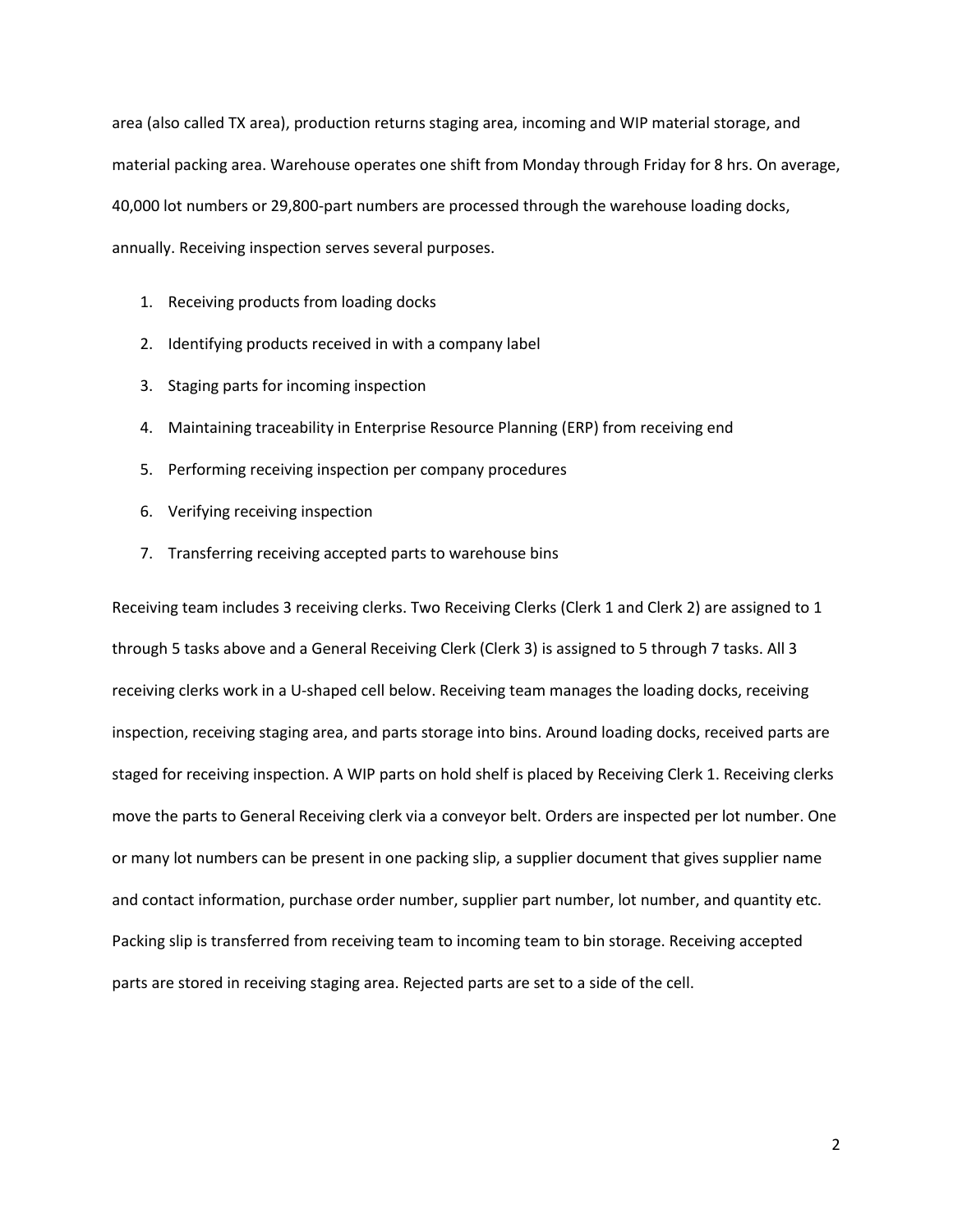

Incoming team has two Quality Inspectors assigned to incoming inspection suite. Inspection suite is divided to two spaces to include a clean room and a controlled environment room. Incoming staging area (TX) is used to store incoming accepted parts, and incoming rejected parts are stored in the inspection suite. Inspection suite also has a WIP parts on hold shelf.

Inspection completed and accepted parts are stored in warehouse bins until they are used up for material packing operation.

Fourteen indirect office personnel are also involved with receiving and incoming operations, mainly, company two Buyers, three Quality personnel, and nine Customer Service (CS) personnel.

## <span id="page-10-0"></span>Definition of Present Study

98% monthly on time delivery was established. So, company needed to evaluate the total lead time from receiving parts to bin storage in the new warehouse. The present study was initiated in an attempt to develop an efficient inspection process in the warehouse so that company meets 98% monthly on time delivery. The scope of this study is limited to receiving inspection, incoming inspection, and parts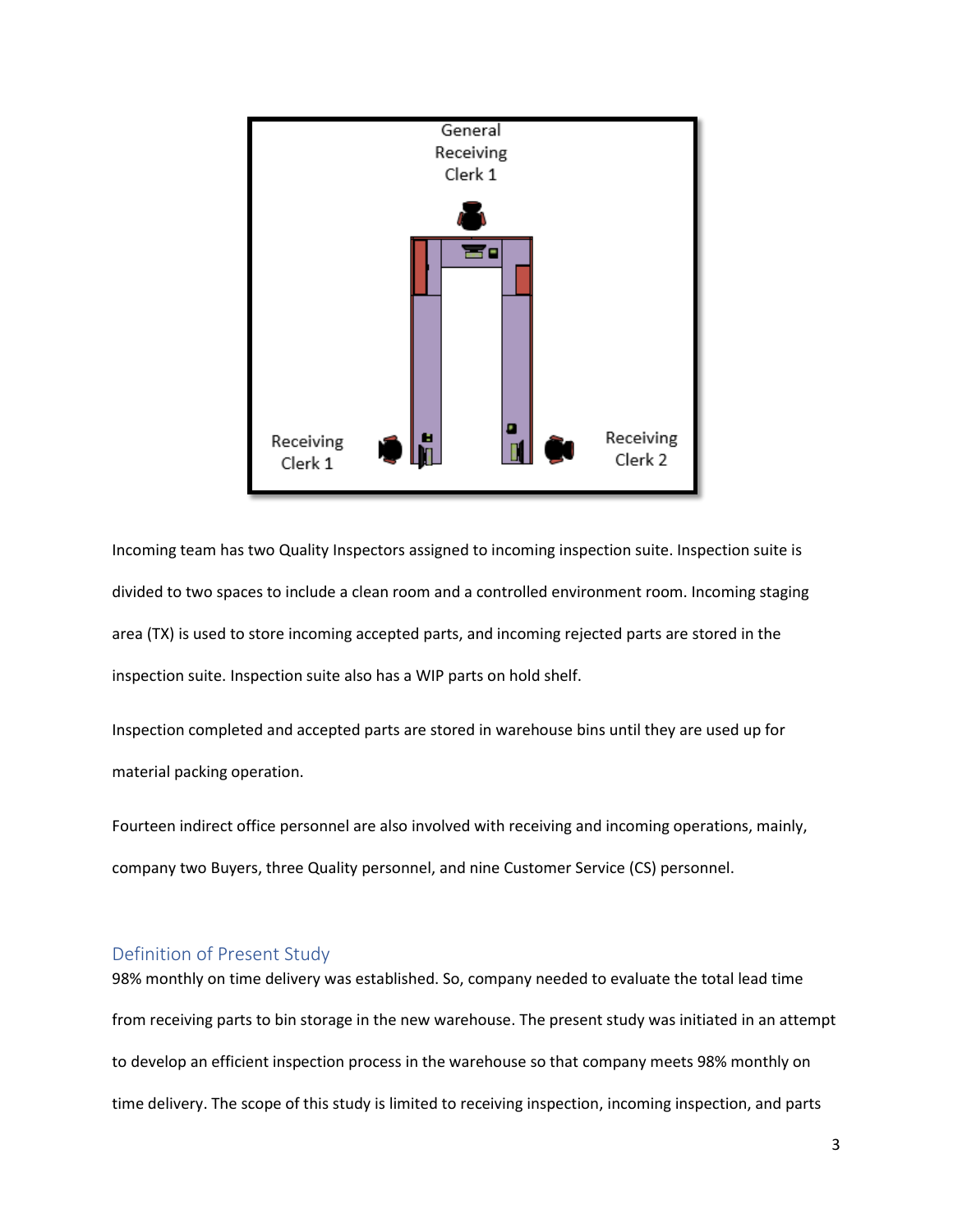<span id="page-11-0"></span>moving into bin storage. Incoming and WIP materials storage, production returns staging, and material packing operations are out of scope for this study. Warehouse areas that will be impacted by this study are loading docks, receiving inspection cell, receiving staging area, incoming inspection suite, incoming staging area (TX area). In terms of warehouse personnel, 2 Receiving Clerks, a General Receiving Clerk, and 2 Quality Inspectors would be involved in this study.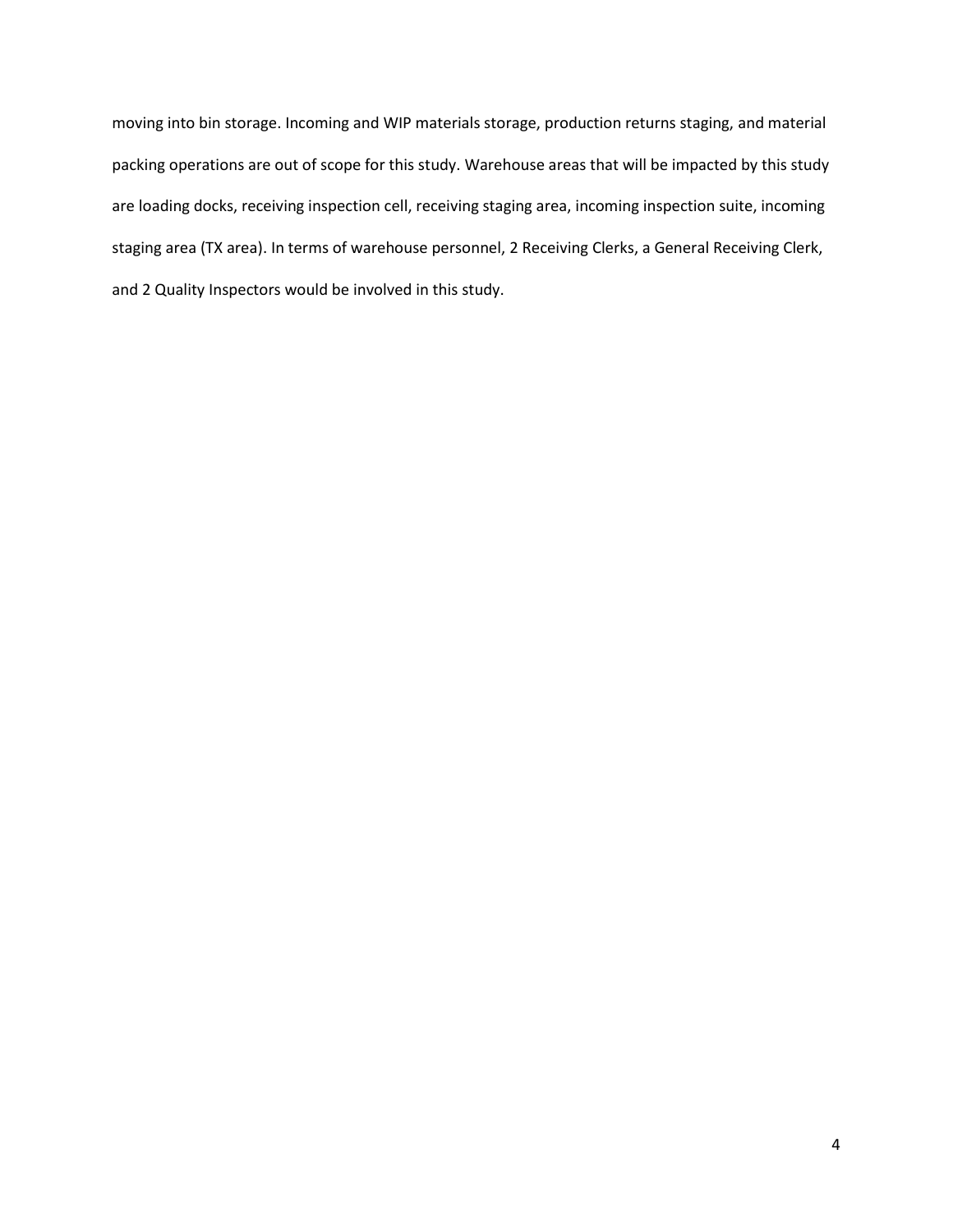## Methodology

## <span id="page-12-0"></span>Test Protocol

A two-part methodology was defined to develop a current value stream map. In the first phase, processes from receiving to receiving staging to incoming to incoming staging to bin storage were mapped to create a process flow chart. Processes were traced from its end to its beginning. Value and non-value-added were defined for steps involved in the processes. Value-added Steps included functions that customers had paid for and Non-value-added steps encompassed functions that customer had not paid for but was mandatory for operation [1].

Value-added and non-value-added step was identified as an "Operation" on the process flow chart per definitions. Steps neither value nor non-value added were categorized into four lean wastes – Transport, Inspect, Delay, and Storage.

| <b>Process Step</b> | Definition per study                                                   |
|---------------------|------------------------------------------------------------------------|
| Category            |                                                                        |
| Operation           | Value or non-value-added process step                                  |
| Transport           | Transporting product between processes                                 |
| Inspect             | Visual and dimensional inspections or verifications                    |
| Delay               | Whenever goods are not moving or being processed, the waste of waiting |
|                     | occurs                                                                 |
| Storage             | Work in process parts, excess inventory                                |

Cycle times were recorded for all functional steps in the process flow chart. Cycle time included working time and waiting time. Each step cycle time was averaged with at least 2 recorded cycle times. In the second phase, process flow chart was used to create the current value stream map tracing the process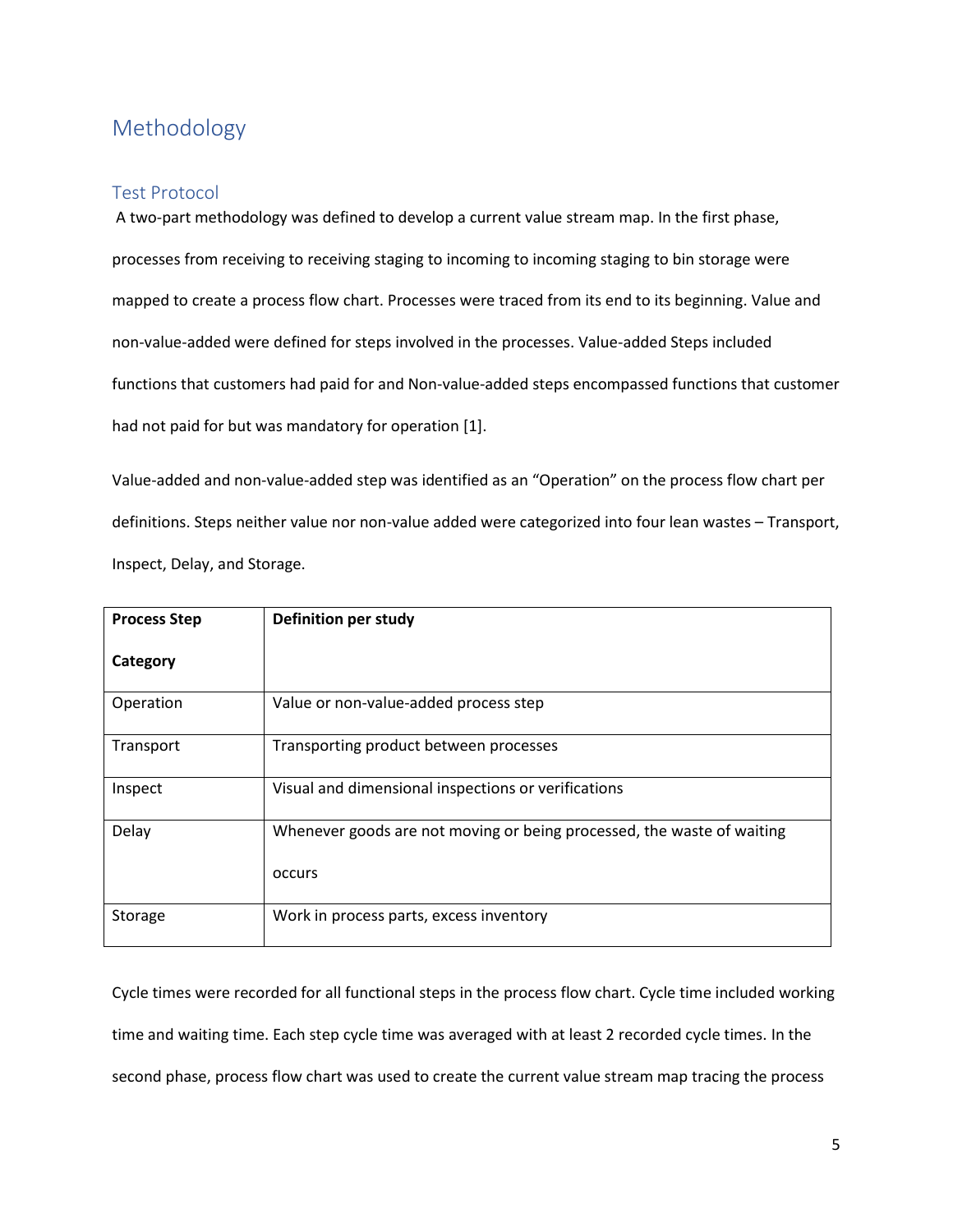flow with lean symbols. Cycle times were put in place with their corresponding steps in the current value stream map and the current value stream was completed.

Next, product lead time related quality and lean metrics were defined to identify kaizen burst activities in the current value stream map [2].

| <b>Lean Metric</b>                           | <b>Quality Metric</b>    |
|----------------------------------------------|--------------------------|
| Average labor cost of one process            | <b>Process Errors</b>    |
| <i>occurrence</i> (Total labor of all annual |                          |
| process occurrences)                         |                          |
| Total Cycle time (Value Added Time,          | Part Identification      |
| Non-value-added time, Takt Time,             |                          |
| Process Cycle Efficiency, Process Value)     |                          |
| Effective working Time (Total cycle          | <b>Part Traceability</b> |
| time without waiting times)                  |                          |
|                                              | <b>Visual Controls</b>   |

Current value stream was analyzed to highlight functional steps that had a significant effect on the product lead time related lean and quality metrics. Accordingly, kaizen burst activity identification started with consideration to lean and quality metrics. Once kaizen burst activities or improvement opportunities were identified, solutions were proposed. Solutions were incorporated with estimated cycle times if applicable, into a new process map, called Future value stream map. Finally, future value stream map was also analyzed with respect to lean and quality metrics and was shown how lean and quality based solutions contributed to reducing overall product lead time from receiving to bin storage.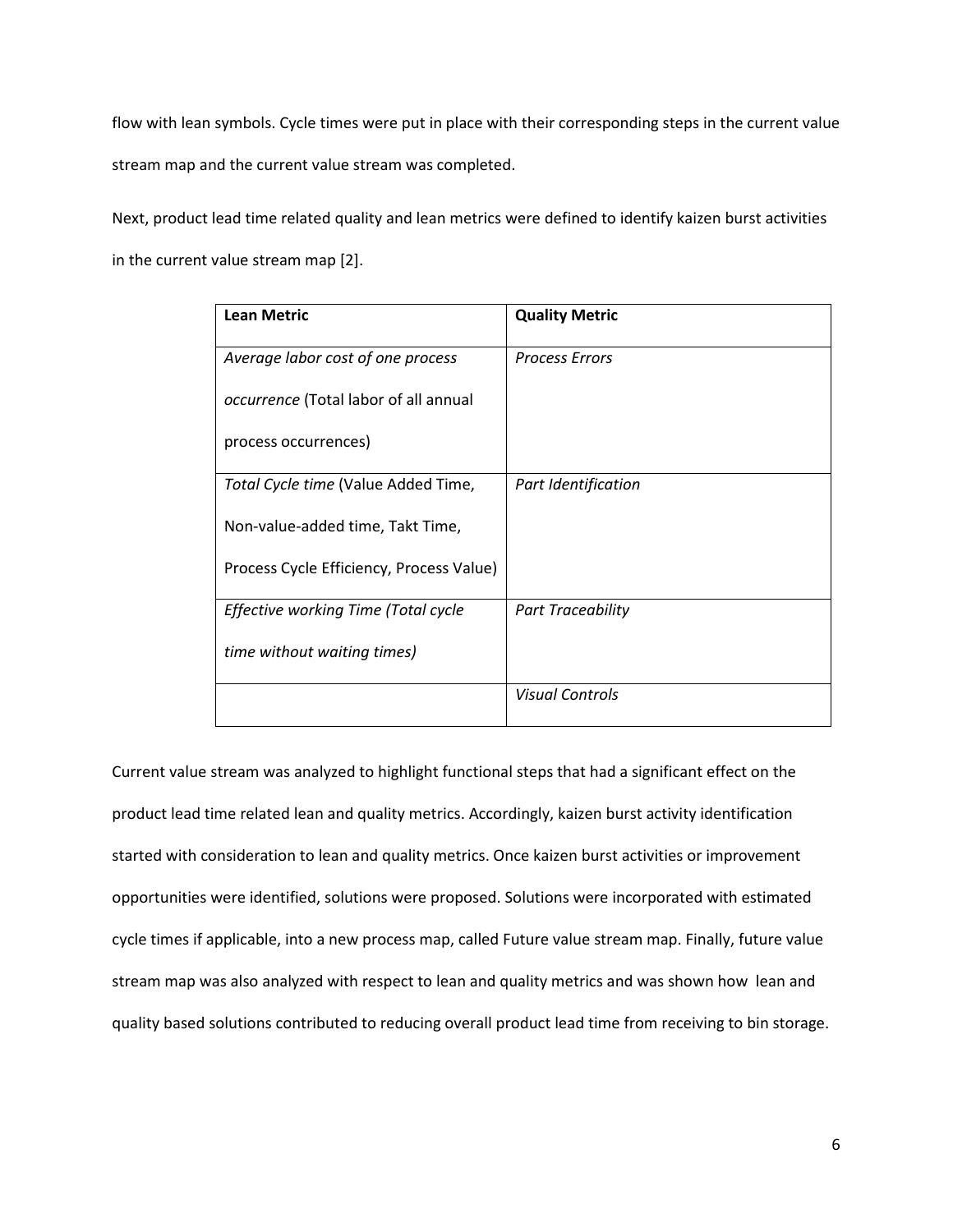## <span id="page-14-0"></span>**Results**

## <span id="page-14-1"></span>Process Flow Chart



## <span id="page-14-2"></span>Current Value Stream Map

The current value steam map starts at the warehouse receiving dock. Receiving clerk opens the hot list in the drive and selects a part number in priority. Clerk contacts company buyer to obtain the tracking # and carrier # pertaining to the part number. Using the tracking # and carrier #, Clerk checks if the part # has been delivered to the warehouse. If the part # is delivered, the desired part # included package is picked up from the package delivered area. If the part is not delivered, any package from the package delivered area is picked up. If there are no parts included in the hot list for that day, clerk picks up any package from the package waiting area as well. A package includes one lot # of the part number.

Picked up package is moved to the U-shaped receiving team work cell. The packing slip is taken out of the package. Packing slip shall include the supplier name, supplier contact information, purchase order number, supplier part number, lot number and the quantity. Using the part number, the corresponding part drawing is searched in Document Management System (DMS) and receiving inspection requirements are determined from the part drawing.

If receiving inspection requirements include a Certificate of Conformance (CoC) check, clerk checks if such CoC exists with the packing slip or inside the package. When CoC does not exist, clerk emails buyer or Customer Service (CS), places the lot on WIP on-hold shelf, and waits for CoC paperwork. When paperwork is received, clerk proceeds to the next step, as well as if no CoC is required per requirements.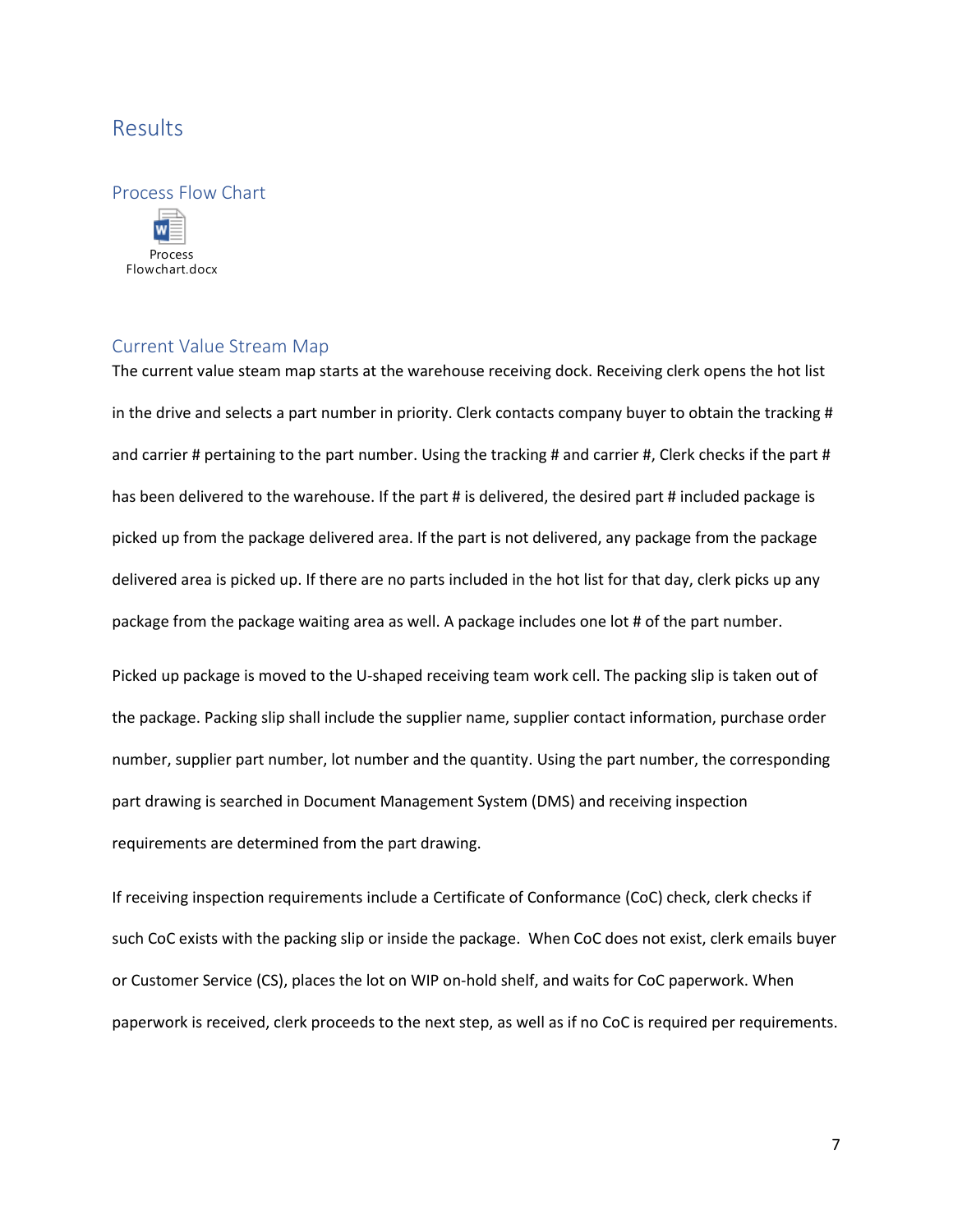Clerk records the lot # information in Enterprise Resource Planning (ERP), prints out the company label with supplier name, part name, part number, lot number, quantity, and part code (A, B, C etc.) along with a serial code. Clerk verifies company label information against the packing slip and also what was entered into ERP. If the lot is accepted clerk proceeds. If the lot is rejected, the rejected package will be moved to a side and Quality is contacted to create a NCMR for the rejected lot.

Part drawing is checked again to identify the need for incoming inspection. If incoming inspection is needed by the part drawing, clerk walks towards receiving staging area and places the package on the Quality Inspector waiting shelf or in the receiving staging area. If not needed, the package is transferred to the general receiving clerk via a conveyor belt. In both cases, packing slip is placed either inside the box or on the box.

If incoming inspection is not needed per the drawing, General Receiving clerk receives the package, verifies the company label against the packing slip. From the packing slip, general receiving clerk determines the general receiving inspection type - whether it is 000 or AA(X). If 000, clerk inspects for shipping box damage(s) as well as for contamination. If AA(X), clerk finds the inspection procedure and part drawing in DMS and prints out the drawing. Clerk unseals the box, takes samples from the package per the inspection criteria, and performs AA(X) inspection. If the lot is accepted per 000 or AA(X) procedure, a green sticker is placed on the package, the general receiving approved seal is stamped on the packing slip, the package is placed in a warehouse bin, and the transaction is recorded in ERP. If the lot is rejected, the rejected package will be moved to a side and Quality is contacted to create a NCMR for the rejected lot.

If incoming inspection is needed per the drawing, Quality Inspector prints off the First In First Out (FIFO) list from ERP, writes down the part number and lot number on a sticky note, and walks towards the Quality Inspector waiting shelf to find the package by part number and lot number. If the package is not

8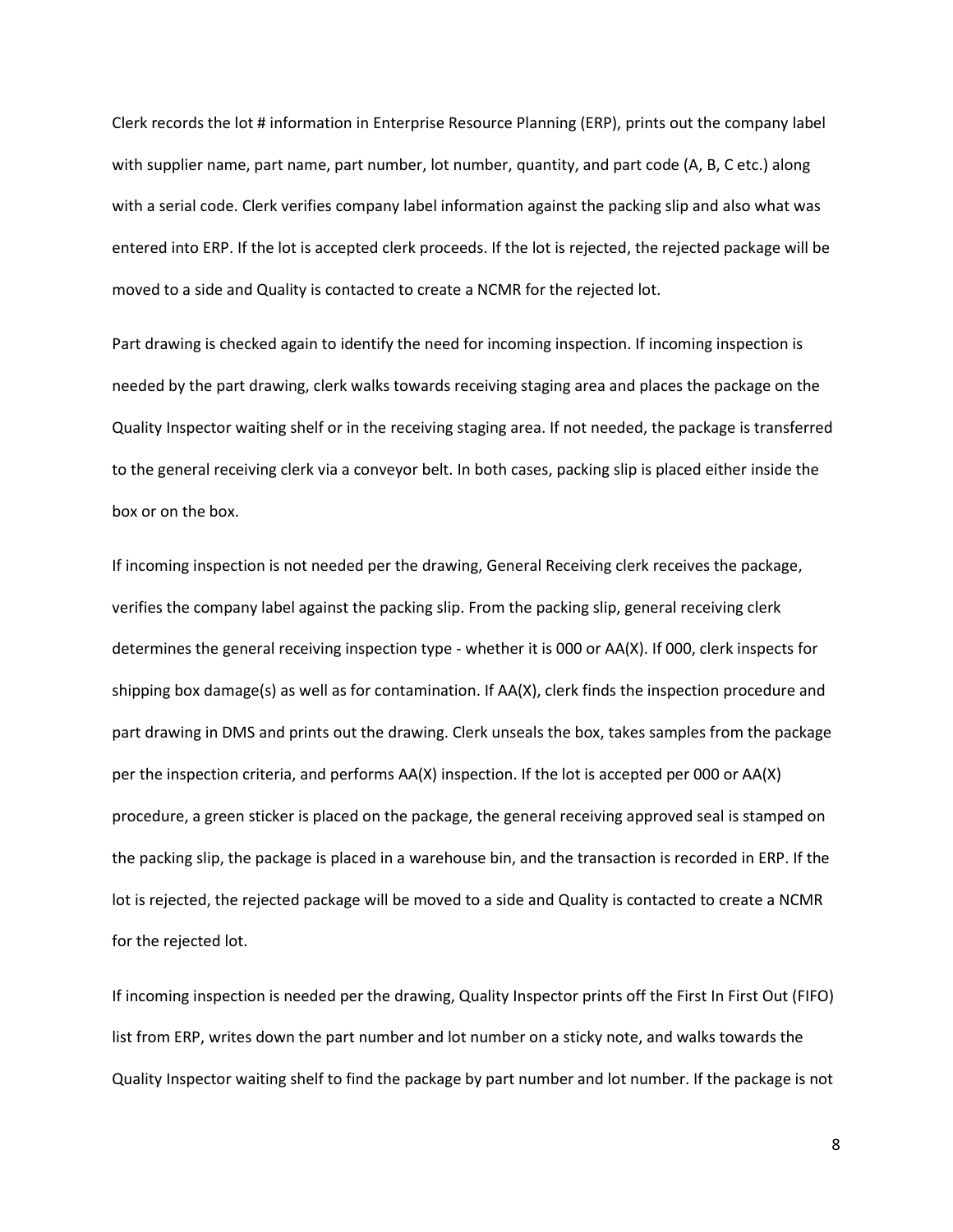in the Quality Inspector waiting shelf, then Quality Inspector goes around the receiving staging area looking for the desired package. Quality Inspector finds the package and takes it back to the inspection suite. Quality Inspector finds the packing slip inside or on the box and verifies the company label against the packing slip. Quality Inspector finds the relevant incoming procedure and the part drawing by entering the part number in DMS. Company packing slip # is written down on packing slip and supplier paperwork if any. Lot # and quantity on the packing slip are verified against the ERP and drawing # and Rev # are written on the packing slip.

If the supplier CoC verification is required per incoming inspection requirements, supplier CoC information is verified. If CoC is incomplete, Quality Inspector emails buyer or CS and waits for complete CoC paperwork from supplier. When Supplier CoC is received in or while waiting for CoC or when supplier CoC verification is not required per procedure, Quality Inspector proceeds to the next step.

Quality Inspector determines the sample size from the inspection procedure. If sample size is greater than 3, Quality Inspector finds the pertaining inspection sheet in the drive and verifies the inspection sheet information against the drawing. If Quality Inspector does not find the inspection sheet in the drive, then the part number of the lot is identified as a new part number accordingly, a new inspection sheet is created for that part number in the drive. New inspection sheet is sent to Quality for verification and approval and the package is put on hold. Quality notifies the Quality Inspector by email the sheet has been approved. Quality Inspector finds the approved inspection sheet in the drive and verifies information against the part drawing before starting the inspection. However, if the sample size is less than 3, Quality Inspector prints the drawing and proceeds.

Quality Inspector sets up the measuring device and takes parts per required sample size out of the package in random. Quality Inspector inspects the parts per procedure. Once done, Quality Inspector double bags parts, places parts back in the package, and seals the box. If the lot is accepted, Quality

9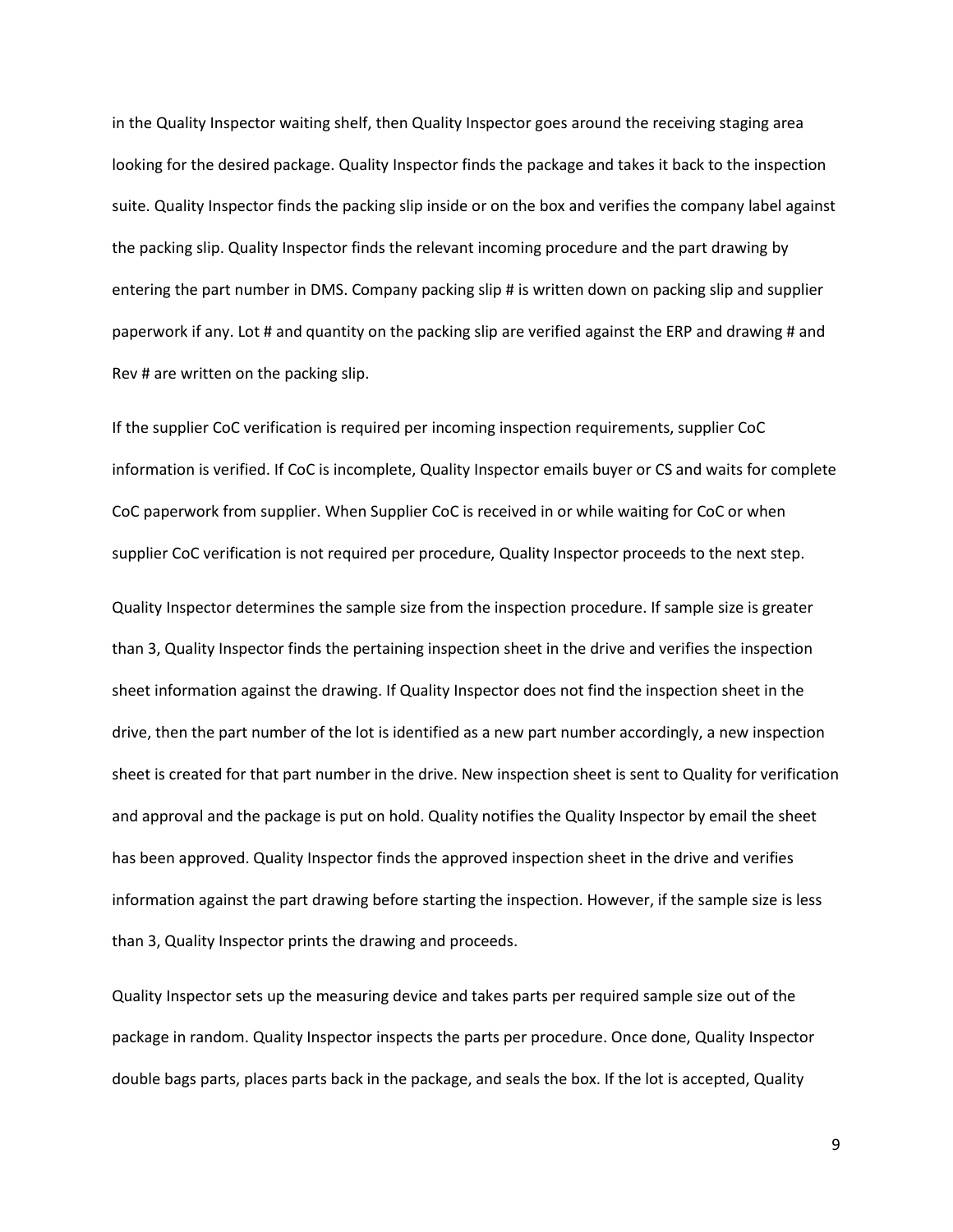Inspector proceeds to the next step. If the lot is rejected, Quality is contacted to create a NCMR, and rejected lot will be left to a side in the room.

Accepted package is labeled with a green sticker. Quality Inspector signs and dates the part drawing and prints off the inspection sheet if any. Incoming inspection information is entered into ERP and Quality Inspector approved seal is stamped on the packing slip. Quality Inspector makes sure packing slip, CoC (if applicable), drawing (if applicable), inspection sheet (if applicable) are accurate and complete and then scans them into the drive. Scanned pages are checked for the scanned order and paperwork is dropped off in the Doc Control folder in the inspection suite. Quality Inspector moves the accepted package to the TX area. General Receiving clerk identifies a package waiting at the TX area, picks up the package, places it in a warehouse bin, and records the transaction in ERP.

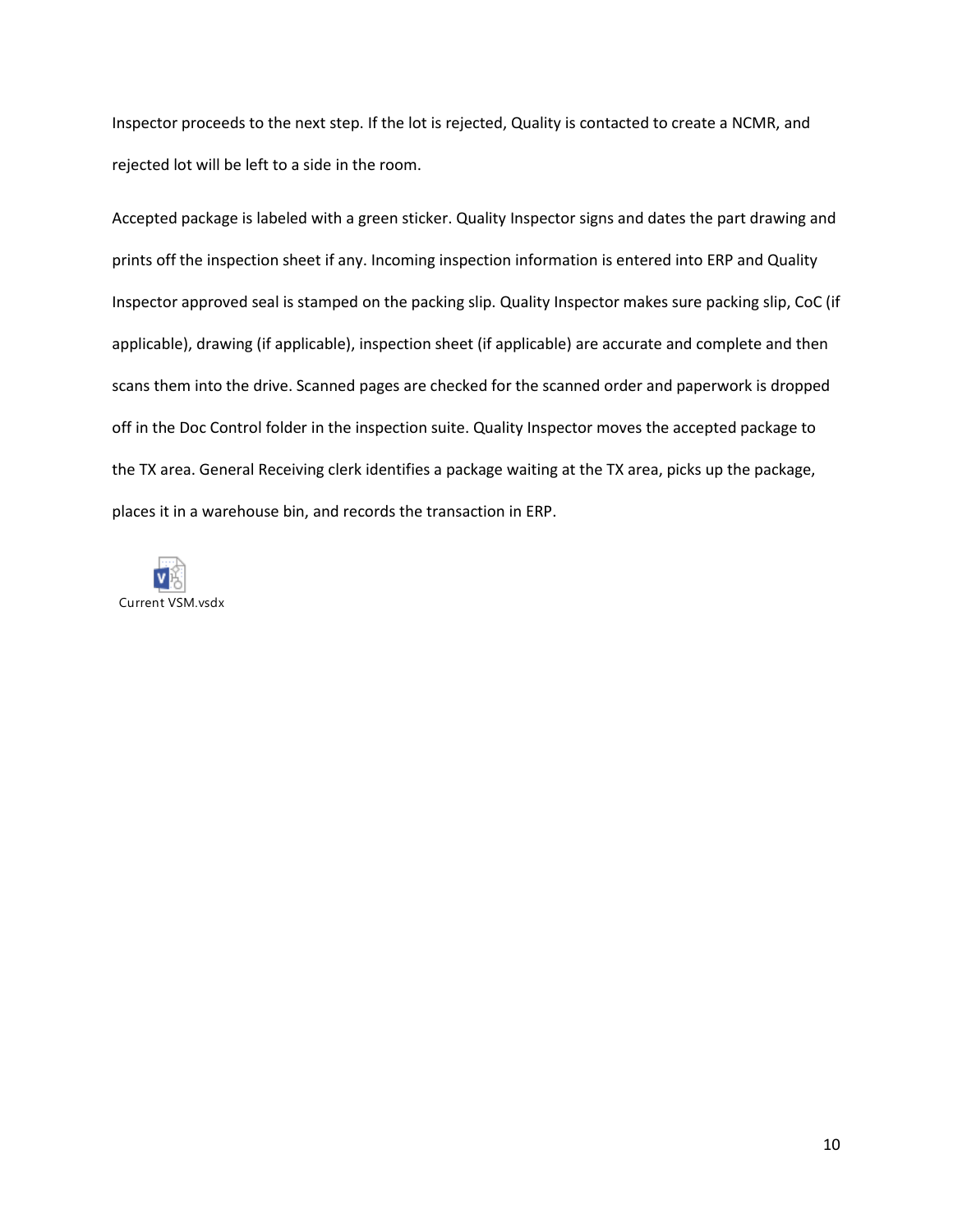## <span id="page-18-0"></span>Discussion

## <span id="page-18-1"></span>Current Value Stream Map Analysis

Defined lean metrics were calculated for the current value stream map from receiving to bin storage.

| <b>PROCESS VSM SUMMARY</b>                                                          |             |         |                          |             |
|-------------------------------------------------------------------------------------|-------------|---------|--------------------------|-------------|
| <b>Number of Annual Customer</b><br>demands processed<br>(Parts/Transactions/Files) | 40,000      |         |                          |             |
| Average labour cost of one process<br>occurrence                                    |             | \$58.87 |                          |             |
| <b>Total labour cost of all annual</b><br>process occurrences                       | \$2,354,723 |         | 21.2                     | <b>FTES</b> |
| <b>Times for One Process Occurrence</b>                                             | seconds     | minutes | hours                    | days        |
| <b>Total Cycle time (Calendar time)</b>                                             | 45,019      | 750.3   | 12.51                    | 0.52        |
| <b>Effective Working Time (W/T)</b>                                                 | 3,859       | 64.3    | 1.07                     | 0.04        |
| <b>Value Added Time (VA/T)</b>                                                      | 1,804       | 30.1    | 0.50                     | 0.02        |
| <b>Business VALUE Added Time</b><br>(BVA/T)                                         | 50          | 0.8     | 0.01                     | 0.00        |
| <b>Non Value Added Time (NVA/T)</b>                                                 | 43,165      | 719.4   | 11.99                    | 0.50        |
| <b>TAKT Time (transaction frequency)</b>                                            | 182         | 3.0     | 0.1                      | 0.00        |
| <b>PCE (Process Cycle Efficiency)</b>                                               | 4.01%       |         |                          |             |
| <b>Average Standard Work in</b><br><b>Progress (WIP)</b>                            | 247         |         | parts/files/transactions |             |

Current value stream operated with an average labor cost of \$59 per lot inspection (of one process occurrence). Annual labor cost of the entire operation totaled to \$2,354,723. Overall product lead time per lot inspection was 750 minutes, value added time only accounted for 30 minutes off total lead time. Effective working time per lot inspection was 64 minutes. Process Cycle Efficiency was calculated at 4%, given 3 minutes of takt time per lot inspection.

Value added time, business value added time, and non-value-added time were analyzed to assess the process value.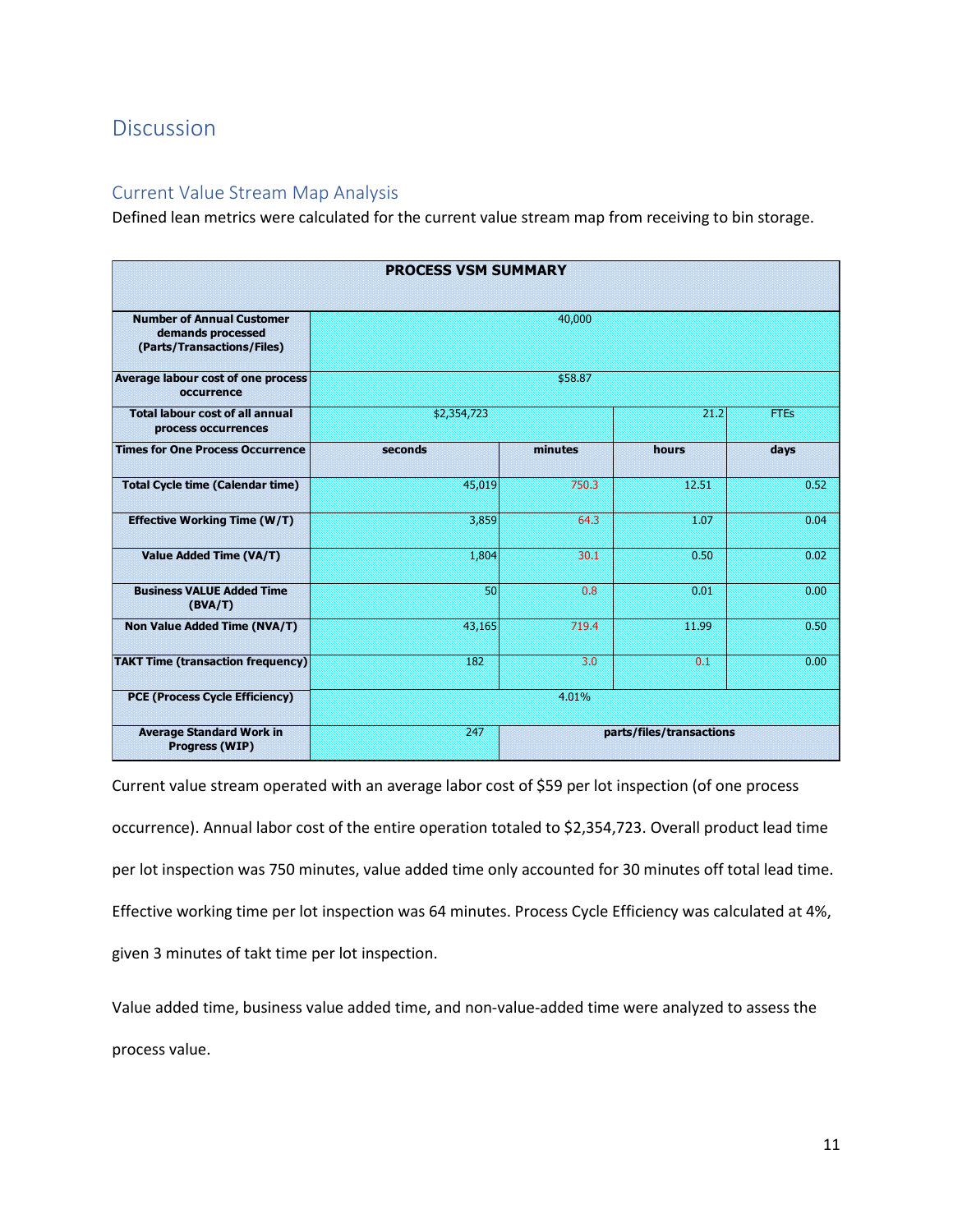

Current inspection process is 96% non-value added, 4% value added, and almost zero business value added. Over 90% non-value added is very common in manufacturing, however it may be worthwhile to find improvement opportunities to reduce non-value added % and increase value added % in the process value.

Annual workload was analyzed to determine operator functions that had highest and lowest annual workloads in the process, so that improvement opportunities that had significant effect on lead time could be identified accordingly.

| <b>WORK LOAD</b>                             |                                               |                                                                      |                                                       |  |
|----------------------------------------------|-----------------------------------------------|----------------------------------------------------------------------|-------------------------------------------------------|--|
| <b>Operator</b><br><b>Function(s)</b>        | <b>One process</b><br>occurrence<br>(seconds) | <b>All annual</b><br><b>process</b><br><b>occurrences</b><br>(hours) | <b>FTEs</b><br><b>(Full Time</b><br><b>Employees)</b> |  |
| <b>Receiving Clerk</b>                       | 2,254                                         | 25,043                                                               | 12.4                                                  |  |
| General<br><b>Receiving Clerk</b>            | 1,233                                         | 13,699                                                               | 6.8                                                   |  |
| <b>Quality Inspector</b>                     | 327                                           | 3,638                                                                | 1.8                                                   |  |
| Buyer/ Quality /<br>$\mathsf{CS}\phantom{0}$ | 45                                            | 497                                                                  | 0.2                                                   |  |
|                                              |                                               |                                                                      |                                                       |  |
| <b>TOTAL</b>                                 | 3,859                                         | 42,877                                                               | 21.2                                                  |  |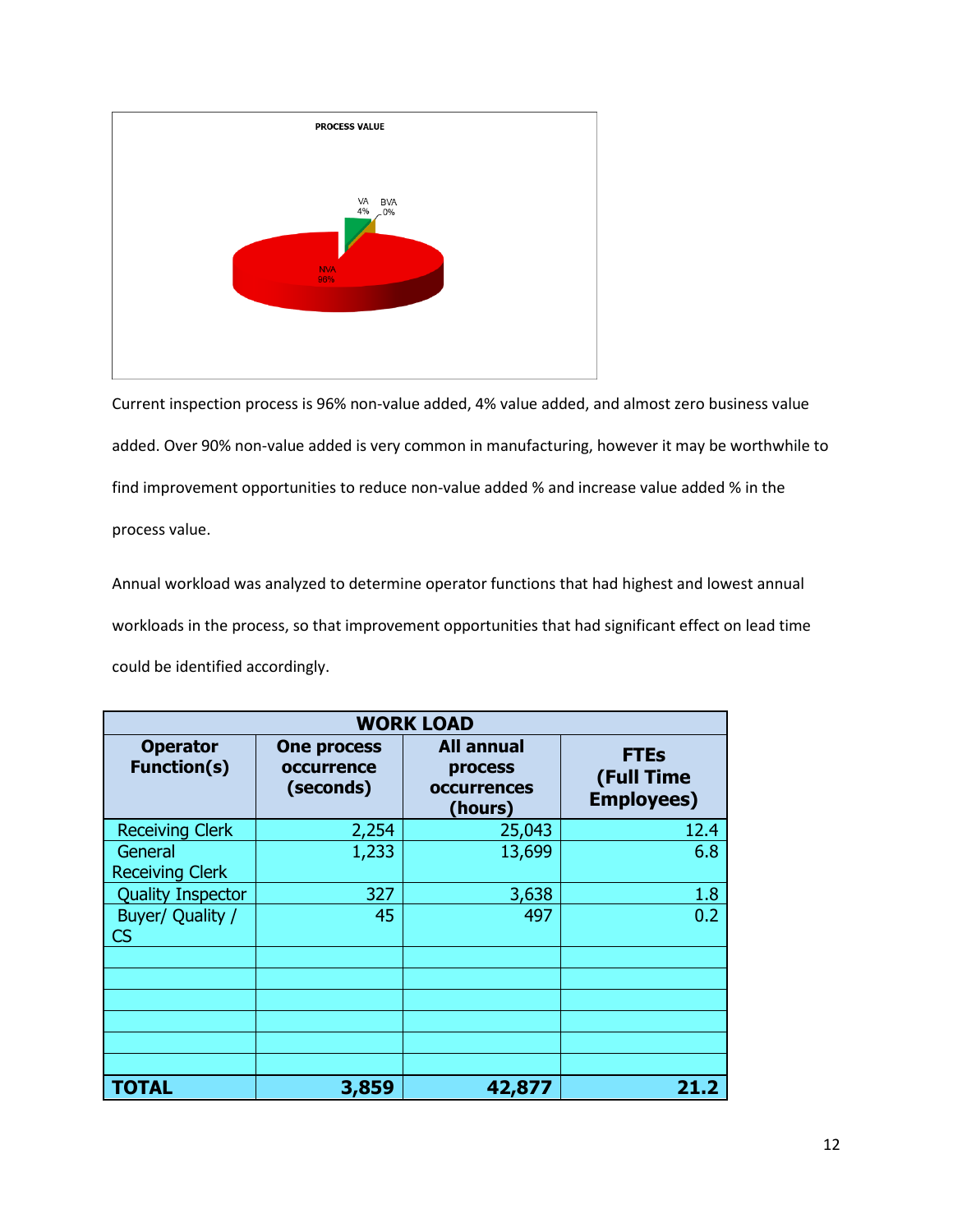

Total effective working time per lot inspection (of one process occurrence) was 3859 seconds or 64.3 minutes. Total annual effective working time of the process is 42,877 hrs which is equivalent to 22 FTEs. Receiving clerks had the highest annual work load with over 25,000 hrs (equivalent to 13 FTEs) spent on receiving inspection annually. General Receiving clerk spent 13,700 hrs (equivalent to 7 FTEs) spent on general receiving and warehouse bin storage. Quality Inspector annual work load is only 8% of total annual work load. Buyer/ Quality/ CS workload is the least, accounting for only 5% of total annual work load.

Annual work load was further used to evaluate the labor costs of each operator function and total annual costs.

| <b>LABOUR COSTS</b>            |                    |                           |  |  |
|--------------------------------|--------------------|---------------------------|--|--|
| <b>Operator Function(s)</b>    | <b>One process</b> | <b>All annual process</b> |  |  |
|                                | <b>occurrence</b>  | <b>occurrences</b>        |  |  |
| <b>Receiving Clerk</b>         | \$32.67            | \$1,306,605               |  |  |
| <b>General Receiving Clerk</b> | \$17.87            | \$714,746                 |  |  |
| <b>Quality Inspector</b>       | \$7.33             | \$293,325                 |  |  |
| Buyer/ Quality / CS            | \$1.00             | \$40,047                  |  |  |
|                                |                    |                           |  |  |
|                                |                    |                           |  |  |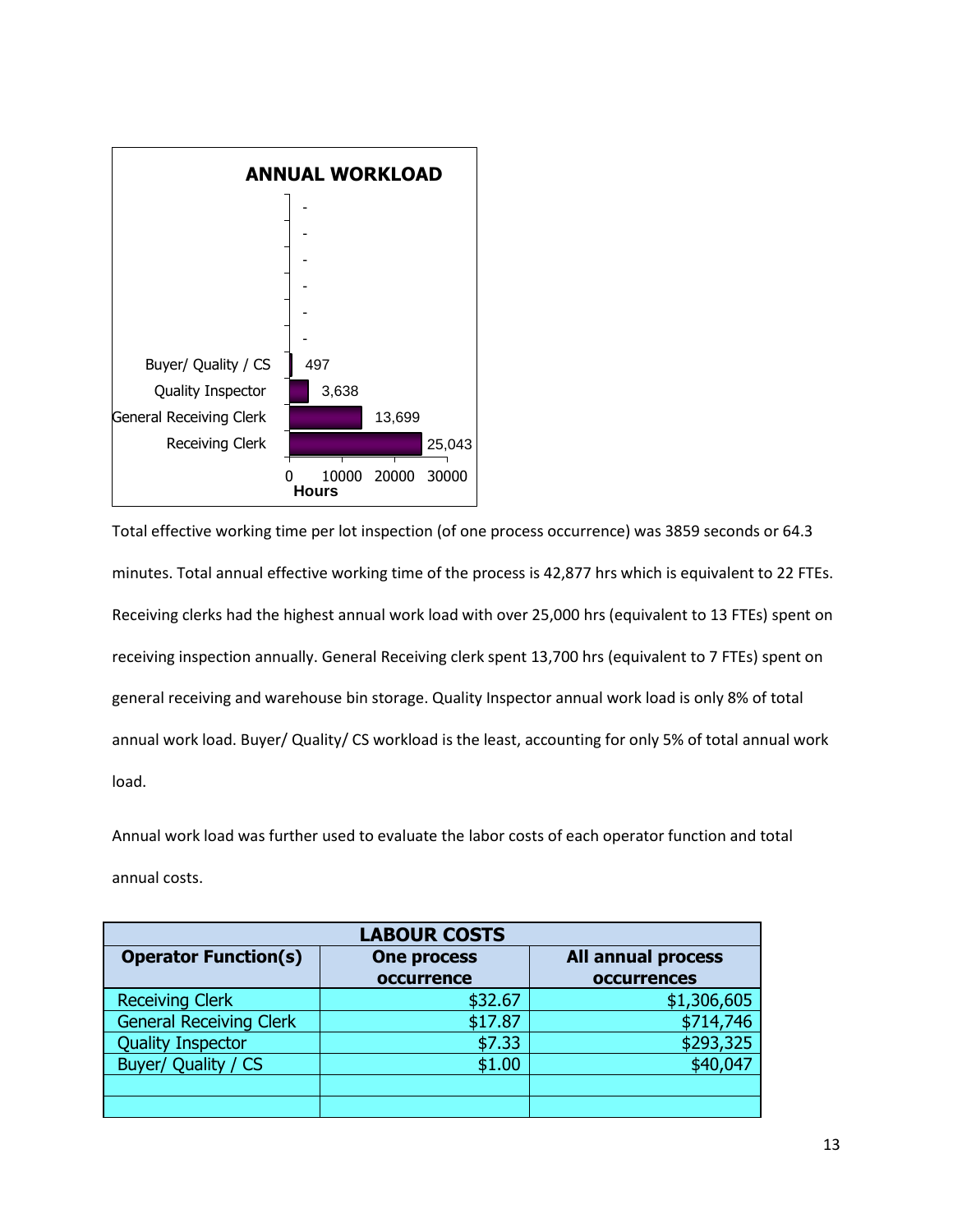| <b>TOTAL</b> | \$58.87 | \$2,354,723 |
|--------------|---------|-------------|



Receiving Clerk, General Receiving Clerk, Quality Inspector, and Buyer/ Quality/ CS were expensed at \$33, \$18, \$7, \$1 per lot inspection. Total annual cost for inspection process was \$2,354,723. Therefore, cycle time reduction to steps involved with Receiving Clerks and General Receiving Clerk would greatly cut down the labor costs, as well as their annual workloads.

## <span id="page-21-0"></span>Goal Statement

A goal was established to help with achieving 98% monthly on time delivery target based on the current value stream total lead time of 12.5 hrs.

Achieve 1 hr or less total lead time per lot from receiving a lot to sending it to a warehouse bin storage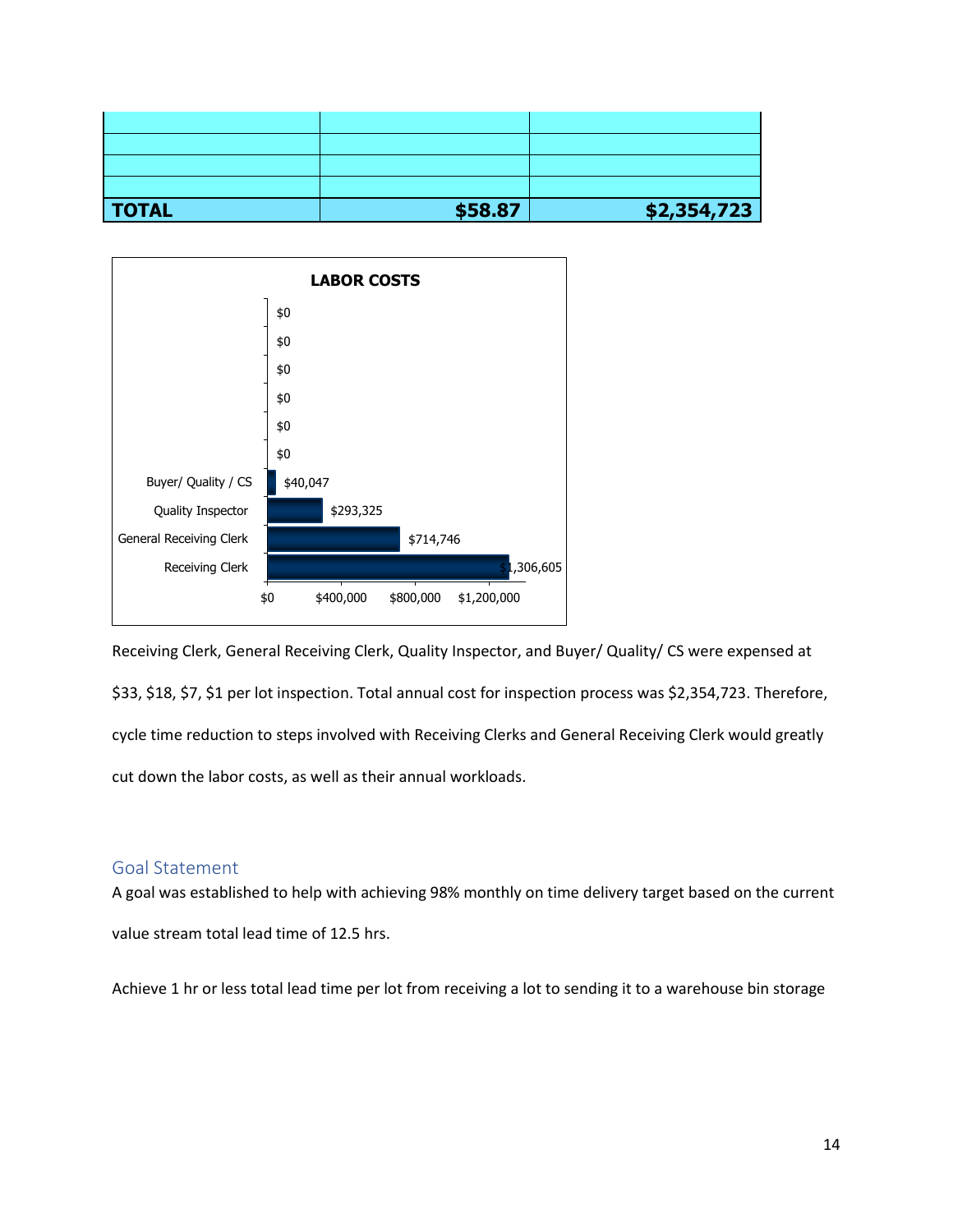## <span id="page-22-0"></span>Goal Matrix

| <b>Goals</b>        | <b>Our Current</b>  | <b>Best in Class</b> | <b>Target</b>    |
|---------------------|---------------------|----------------------|------------------|
|                     | <b>Performance</b>  |                      |                  |
| Total Lead Time per | 12.5 hrs $-$ with   | 64.3 min - without   | 60.0 min or less |
| Lot                 | supplier or quality | supplier or quality  |                  |
|                     | waiting time        | waiting time         |                  |

## <span id="page-22-1"></span>Determining Solutions

Per process VSM, work load, and labor cost analyses, improvement opportunities were identified for specific process steps. Steps were categorized into feasible, may be feasible, unfeasible options

highlighted in green, yellow, and red respectively.

| <b>Process</b> | <b>Process Step</b>                    | Operator          | <b>Rationale for Categorization</b> |
|----------------|----------------------------------------|-------------------|-------------------------------------|
| Step ID        |                                        | <b>Labor Cost</b> |                                     |
|                |                                        | per               |                                     |
|                |                                        | <b>Occurrence</b> |                                     |
| $\mathbf{1}$   | Contact buyer for the tracking # and   | \$4.35            | Process change requires minimal     |
|                | carrier # of the part number, and then |                   | capital                             |
|                | see if parts have been delivered       |                   |                                     |
| $\overline{2}$ | Grab a package or find the desired     | \$2.51            | Process change requires minimal     |
|                | package                                |                   | capital, but space is limited for   |
|                |                                        |                   | change                              |
| 4              | Find the part dwg in DMS and determine | \$4.22            | Process change may/ may not         |
|                | receiving inspection requirements      |                   | require capital and alternate       |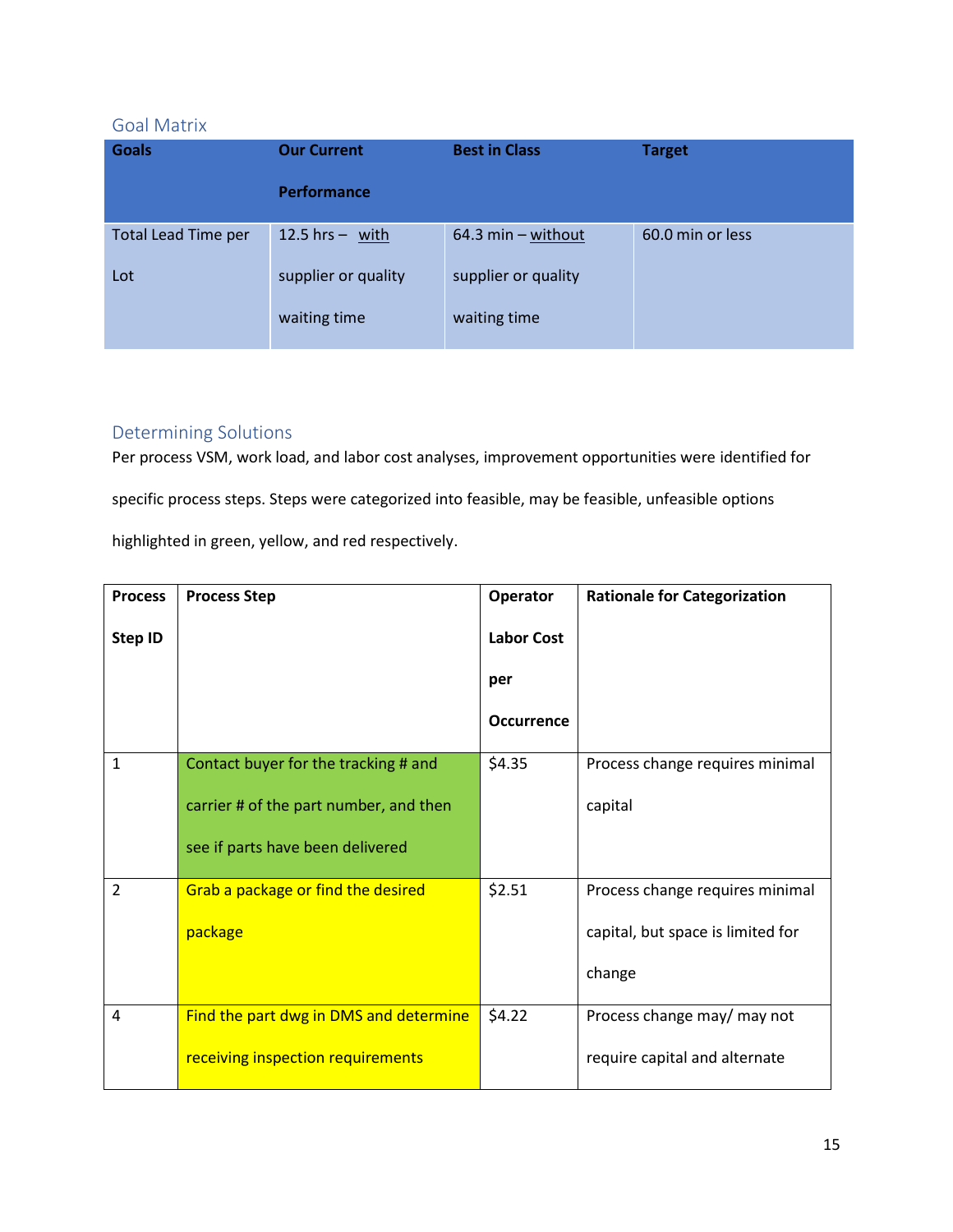|    |                                           |         | process is not identified with  |
|----|-------------------------------------------|---------|---------------------------------|
|    |                                           |         | current resources. Most of the  |
|    |                                           |         | time spent waiting for DMS to   |
|    |                                           |         | respond                         |
| 8  | Record information in ERP, print          | \$19.40 | Process change may/ may not     |
|    | company label and verify company label    |         | require capital and alternate   |
|    | information against packing slip and also |         | process is not identified with  |
|    | recorded information in ERP               |         | current resources. Most of the  |
|    |                                           |         | time spent typing information   |
|    |                                           |         | into ERP                        |
| 18 | Place packing slip on/ inside the         | \$0.10  | Process change requires minimal |
|    | package. Transfer the box to a pallet or  |         | capital                         |
|    | the incoming Quality Inspector waiting    |         |                                 |
|    | shelf                                     |         |                                 |
| 20 | Find parts and packing slip, and transfer | \$2.17  | Process change requires minimal |
|    | them from receiving staging to incoming   |         | capital                         |
|    | inspection suite                          |         |                                 |
| 26 | Email buyer/CS                            | \$0.18  | Process change requires minimal |
|    |                                           |         | capital                         |
| 27 | Receive in supplier paperwork             | \$0.36  | Process change requires minimal |
|    |                                           |         | capital                         |
| 30 | Create new inspection sheet and enter     | \$0.06  | Process change requires minimal |
|    | in pertaining inspection specifications   |         | capital                         |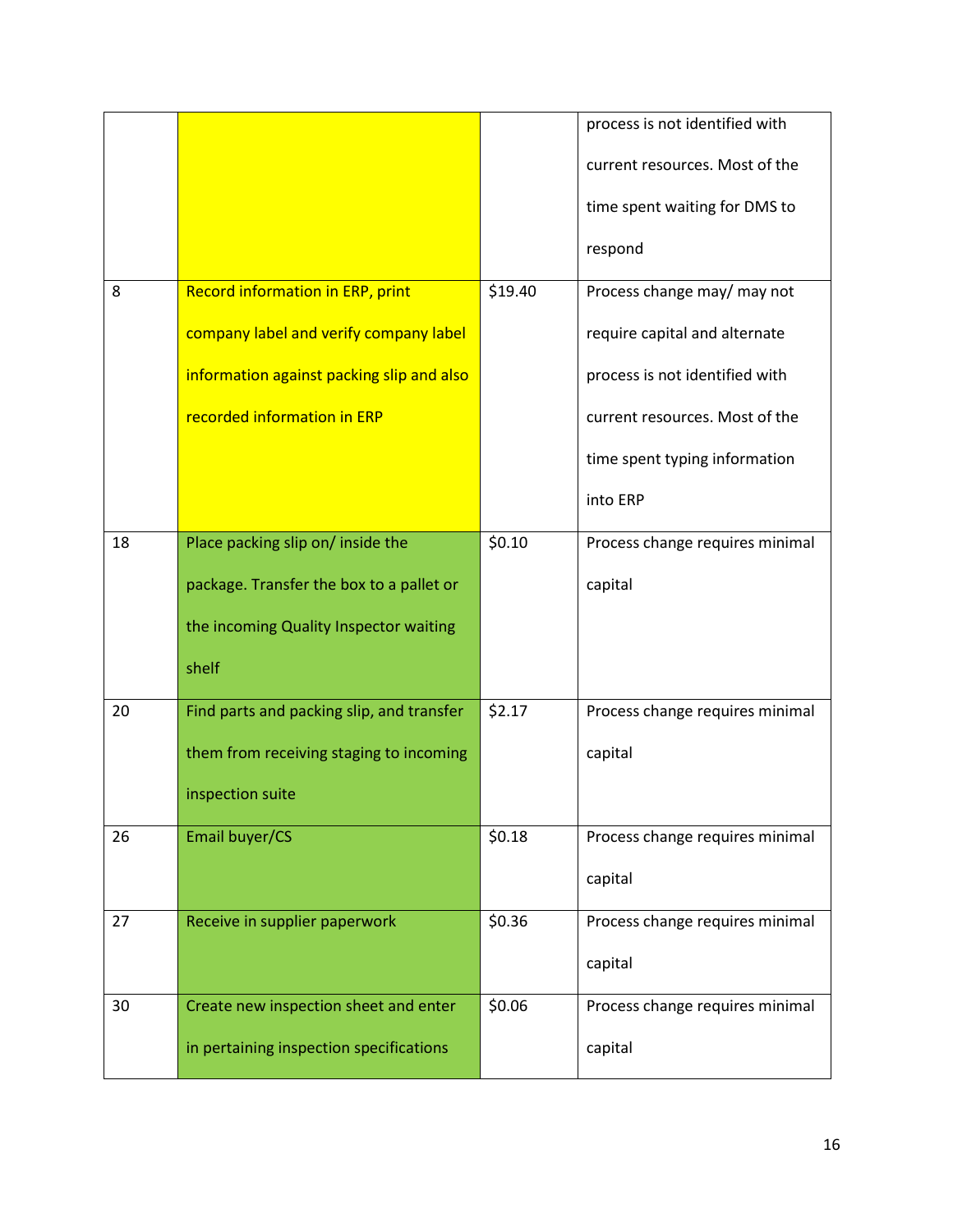|        | and other information                        |                |                                     |
|--------|----------------------------------------------|----------------|-------------------------------------|
| 31     | Get Quality approval (4 hrs - 2 days)        | \$0.20         | Time mostly spent for waiting.      |
|        |                                              |                | Significant improvements needed     |
|        |                                              |                | to the Quality approval workflow    |
|        |                                              |                | to cut down waiting times           |
| 42     | Check drawing, inspection sheet, and         | \$0.59         | Process change requires minimal     |
|        | packing slip for accuracy and                |                | capital                             |
|        | completeness and scan the paperwork          |                |                                     |
|        | into the drive                               |                |                                     |
| 43     | Check scanned pages for the scanned          | \$0.07         | Process change requires minimal     |
|        | order                                        |                | capital                             |
| 47     | Receiving Clerk picks up the package,        | \$12.26        | Process change may/ may not         |
|        | find a place in racking, transfer the        |                | require capital and alternate       |
|        | package to a bin storage, and record the     |                | process is not identified with      |
|        | transaction in ERP                           |                | current resources. Most of the      |
|        |                                              |                | time spent finding a place in       |
|        |                                              |                | racking and operating the forklift. |
| 7 and  | Receive in supplier paperwork (1 day - 1     | $$0.34 - 0.04$ | Time mostly spent for waiting.      |
| 27     | week)                                        |                | Significant supply chain            |
|        |                                              |                | improvements needed                 |
| 9, 17, | <b>Contact Quality and a NCMR is created</b> | \$0.08         | Improvements needed to the          |
| and 37 | $(1$ day)                                    |                | Quality NCMR workflow to cut        |
|        |                                              |                | down waiting time. But NCMR         |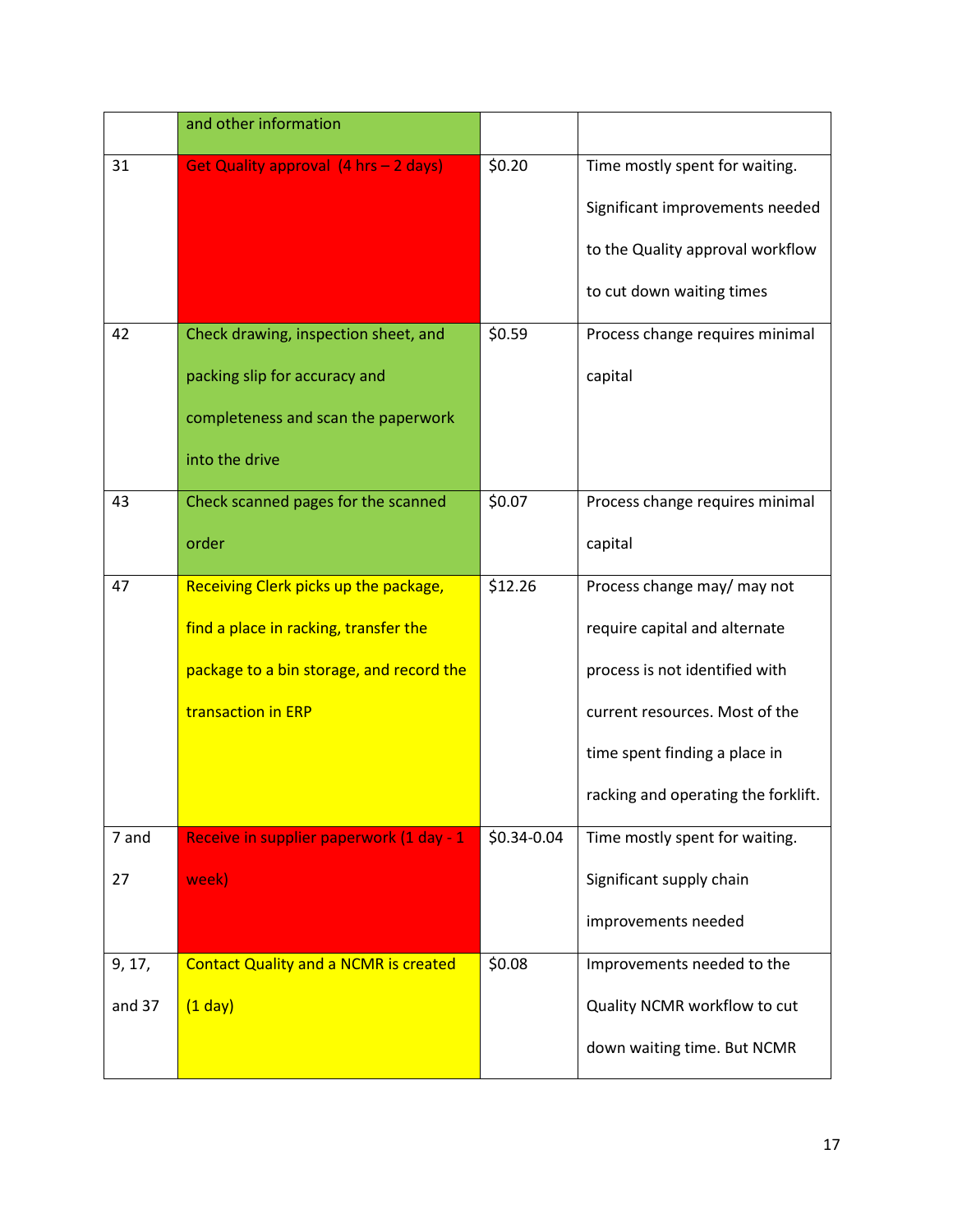|  | waiting time has no impact to the |
|--|-----------------------------------|
|  | final lead time                   |

Based on the feasibility assessment of identified improvement opportunities, improvement opportunities were selected from the current VSM.

- 1. Total Cycle Time and average labor cost of one process occurrence
	- $\checkmark$  Receiving clerk had to contact buyer and waited to receive the carrier and tracking # information
	- $\checkmark$  Quality Inspectors rescanned the same paperwork if the paperwork contained more than 10 pages, due to scanner capacity issues. On the other hand, a bigger scanner was purchased earlier for this purpose and that scanner missed pages during scanning
- 2. Part Identification and traceability
	- $\checkmark$  Receiving clerks, General receiving clerks, and Quality Inspectors did not have a rejected parts containment shelf by their work stations
- 3. Part traceability and Visual Controls
	- $\checkmark$  When Quality Inspectors arrived to receiving staging area to pick up parts, they first looked in the Quality Inspector waiting shelf and if the part was not be found on the shelf, they went around receiving staging area looking for parts
	- ✓ Quality Inspector had no on-hold visual control to identify WIP parts on hold for supplier paperwork and for inspection sheet approval
- 4. Process Errors
	- $\checkmark$  For supplier paperwork waiting parts in the inspection suite, Quality Inspectors continued inspection. If the parts were accepted for dimensional inspection, then they stamped Quality Inspector approved seal with the green sticker on the box. Although the part was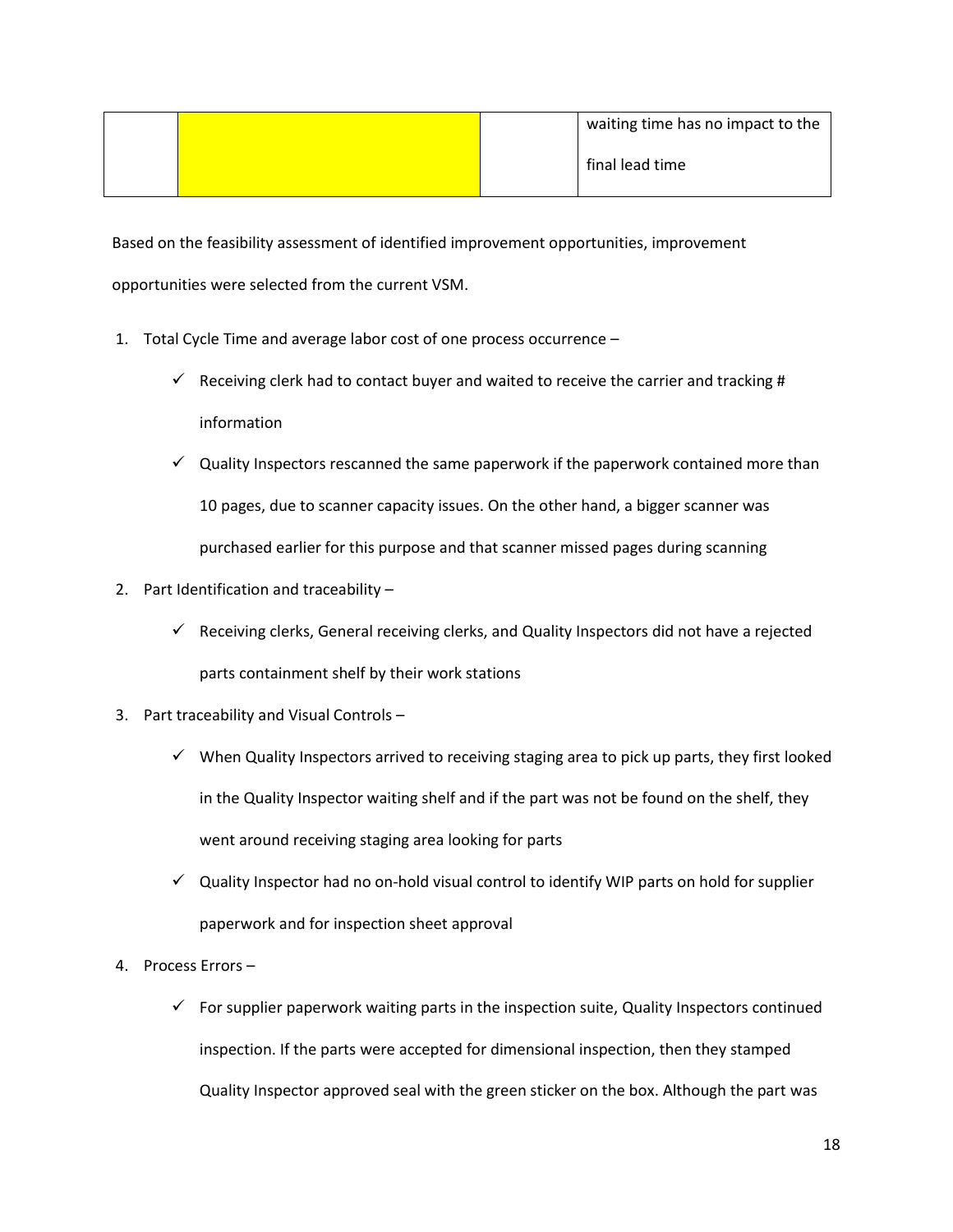waiting for paperwork, with the green sticker on the part could have been transferred to TX

area, mixing with accepted incoming parts

Solutions are proposed for improvement opportunities identified above.

| <b>Metric</b>           | Improvement               | Solution                 | Impacted                  |
|-------------------------|---------------------------|--------------------------|---------------------------|
|                         | Opportunity               |                          | Personnel                 |
| Total Cycle Time and    | Receiving clerk had to    | Ask Buyer to add         | <b>Receiving Clerks</b>   |
| average labor cost of   | contact Buyer and         | shipping carrier and     | and Buyer                 |
| one process occurrence  | waited to receive the     | tracking # into the hot  |                           |
|                         | carrier and tracking #    | list, for each part      |                           |
|                         | information               | number                   |                           |
|                         | <b>Quality Inspectors</b> | Replace the scanner      | <b>Quality Inspectors</b> |
|                         | rescanned the same        | with a scanner that can  |                           |
|                         | paperwork if the          | scan pages and install a |                           |
|                         | paperwork contained       | program to check for     |                           |
|                         | more than 10 pages, due   | missing pages and        |                           |
|                         | to scanner capacity       | order of scanned pages   |                           |
|                         | issues. On the other      |                          |                           |
|                         | hand, a bigger scanner    |                          |                           |
|                         | was purchased earlier for |                          |                           |
|                         | this purpose and that     |                          |                           |
|                         | scanner missed pages      |                          |                           |
|                         | during scanning           |                          |                           |
| Part Identification and | Receiving clerks, General | Assign a shelf to store  | Receiving Clerks,         |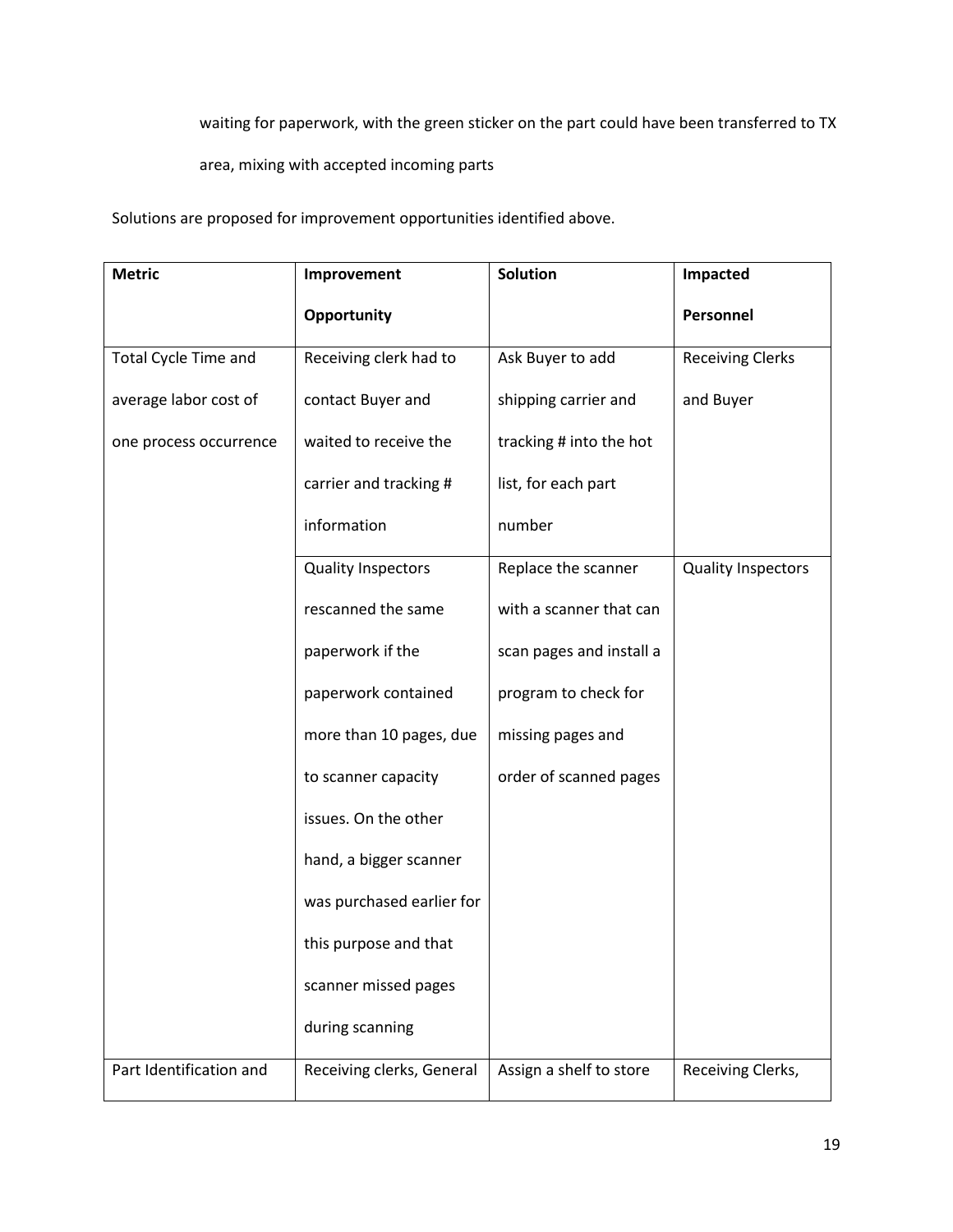| traceability           | receiving clerks, and       | reject parts during      | <b>General Receiving</b>  |
|------------------------|-----------------------------|--------------------------|---------------------------|
|                        | Quality Inspectors did      | processing               | Clerks, and Quality       |
|                        | not have a rejected parts   |                          | Inspectors                |
|                        | containment shelf by        |                          |                           |
|                        | their work stations         |                          |                           |
| Part traceability and  | When Quality Inspectors     | Redo the layout of the   | Receiving Clerk and       |
| <b>Visual Controls</b> | arrived to receiving        | receiving staging area   | <b>Quality Inspectors</b> |
|                        | staging area to pick up     | with letter assigned     |                           |
|                        | parts, they first looked in | areas. Place letter      |                           |
|                        | the Quality Inspector       | assigned location tags   |                           |
|                        | waiting shelf and if the    | on a white board.        |                           |
|                        | part was not be found on    | Create a packing slip    |                           |
|                        | the shelf, they went        | binder and have          |                           |
|                        | around receiving staging    | general receiving clerk  |                           |
|                        | area looking for parts.     | drop off packing slip in |                           |
|                        | Sometimes the packing       | the binder (NOT in or    |                           |
|                        | slip was misplaced when     | on the box) with the     |                           |
|                        | receiving clerk placed it   | package assigned         |                           |
|                        | on the box                  | location tag attached to |                           |
|                        |                             | the packing slip.        |                           |
|                        | Quality Inspector had no    | Add a white board        | <b>Quality Inspectors</b> |
|                        | on-hold visual control to   | displaying part          |                           |
|                        | identify WIP parts on       | numbers, lot #s on hold  |                           |
|                        | hold for supplier           | and their status         |                           |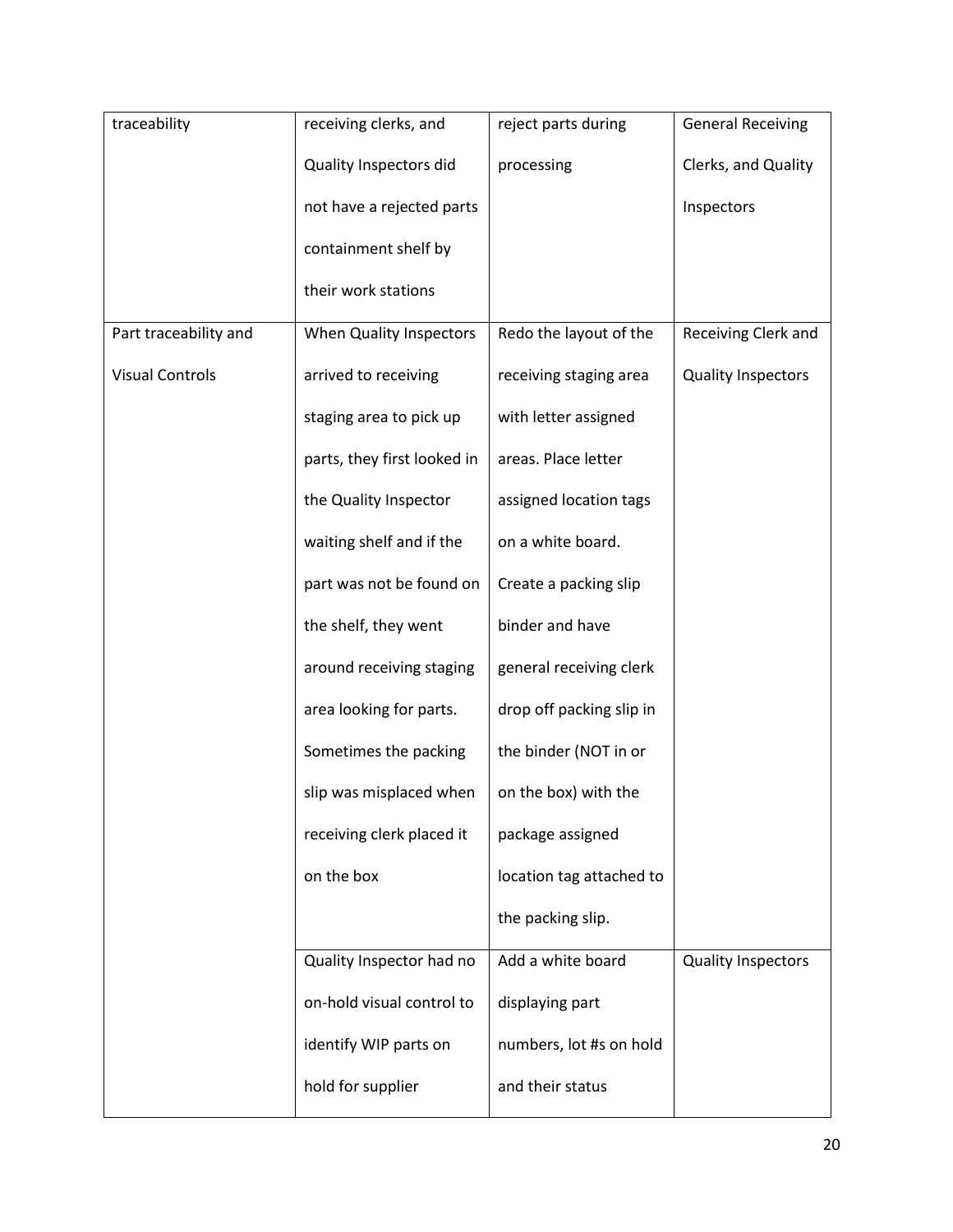|                       | paperwork and for         |                           |                           |
|-----------------------|---------------------------|---------------------------|---------------------------|
|                       | inspection sheet          |                           |                           |
|                       | approval                  |                           |                           |
| <b>Process Errors</b> | For supplier paperwork    | Mitigation is in place    | <b>Quality Inspectors</b> |
|                       | waiting parts in the      | for this process error in |                           |
|                       | inspection suite, Quality | the FMECA. Perform        |                           |
|                       | Inspectors continued      | issue awareness to NOT    |                           |
|                       | inspection. If the parts  | continue with             |                           |
|                       | were accepted for         | inspection if the WIP     |                           |
|                       | dimensional inspection,   | parts are on hold in the  |                           |
|                       | then they stamped         | incoming inspection       |                           |
|                       | Quality Inspector         | suite                     |                           |
|                       | approved seal with the    |                           |                           |
|                       | green sticker on the box. |                           |                           |
|                       | Although the part was     |                           |                           |
|                       | waiting for paperwork,    |                           |                           |
|                       | with the green sticker on |                           |                           |
|                       | the part could have been  |                           |                           |
|                       | transferred to TX area,   |                           |                           |
|                       | mixing with accepted      |                           |                           |
|                       | incoming parts            |                           |                           |

<span id="page-28-0"></span>Current Value Stream Map – Working in Progress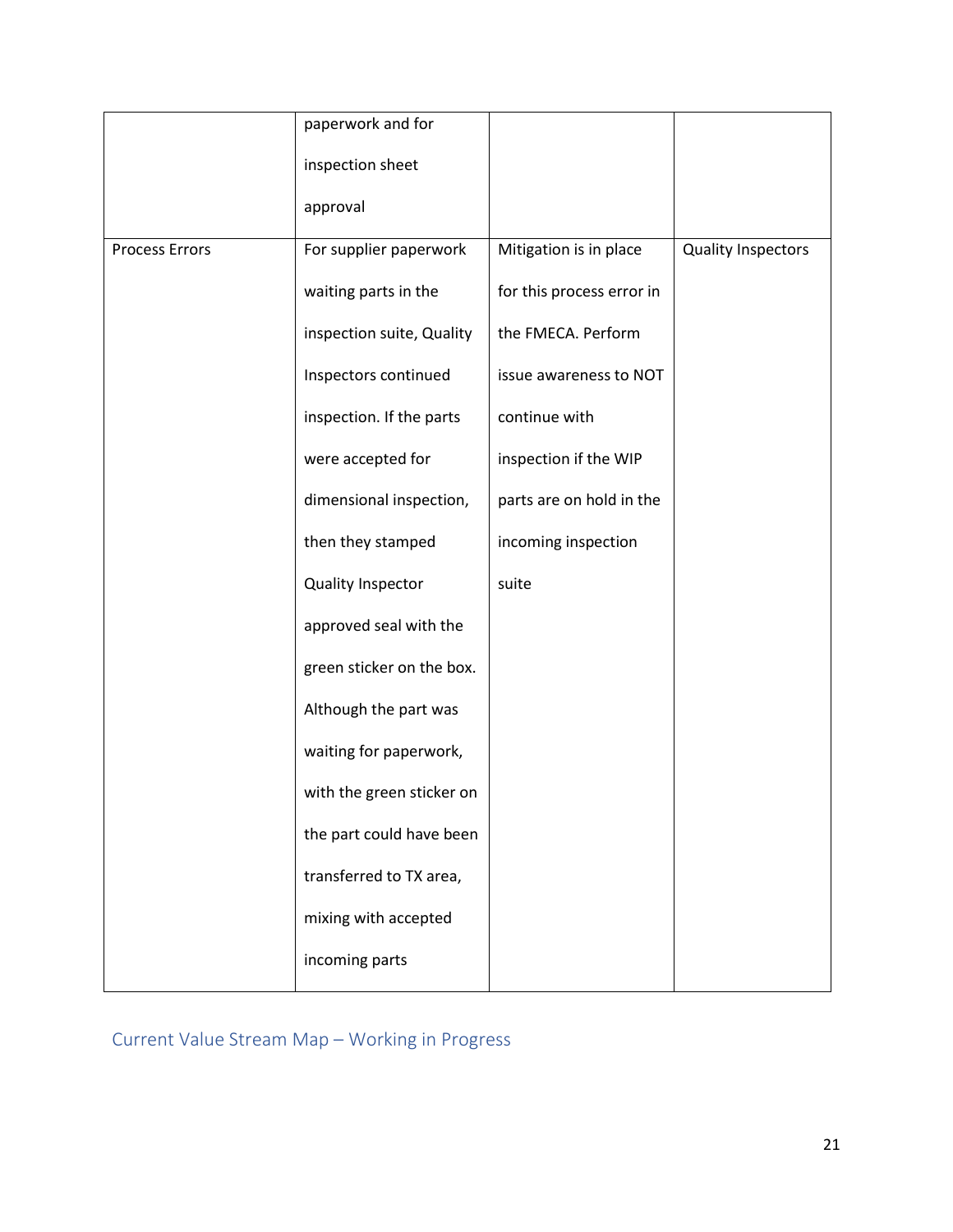

## <span id="page-29-0"></span>Future Value Stream Map

To create the future value stream map, solutions above were incorporated into the current value stream

map, changed process steps, and added estimated times as new cycle times for those changed steps.

| <b>Solution</b>      | <b>Impacted Step/s</b> | <b>Impacted Total</b> | <b>New Step</b>    | <b>New Cycle Time</b> |
|----------------------|------------------------|-----------------------|--------------------|-----------------------|
|                      |                        | <b>Cycle Time</b>     |                    |                       |
| Add shipping carrier | Step 1: Contact        | $10 \text{ min}$      | Step 1: Look up    | 1 min                 |
| and tracking # into  | buyer for the          |                       | the tracking # and |                       |
| the hot list, for    | tracking # and         |                       | carrier # of the   |                       |
| each part number     | carrier # of the part  |                       | part number in     |                       |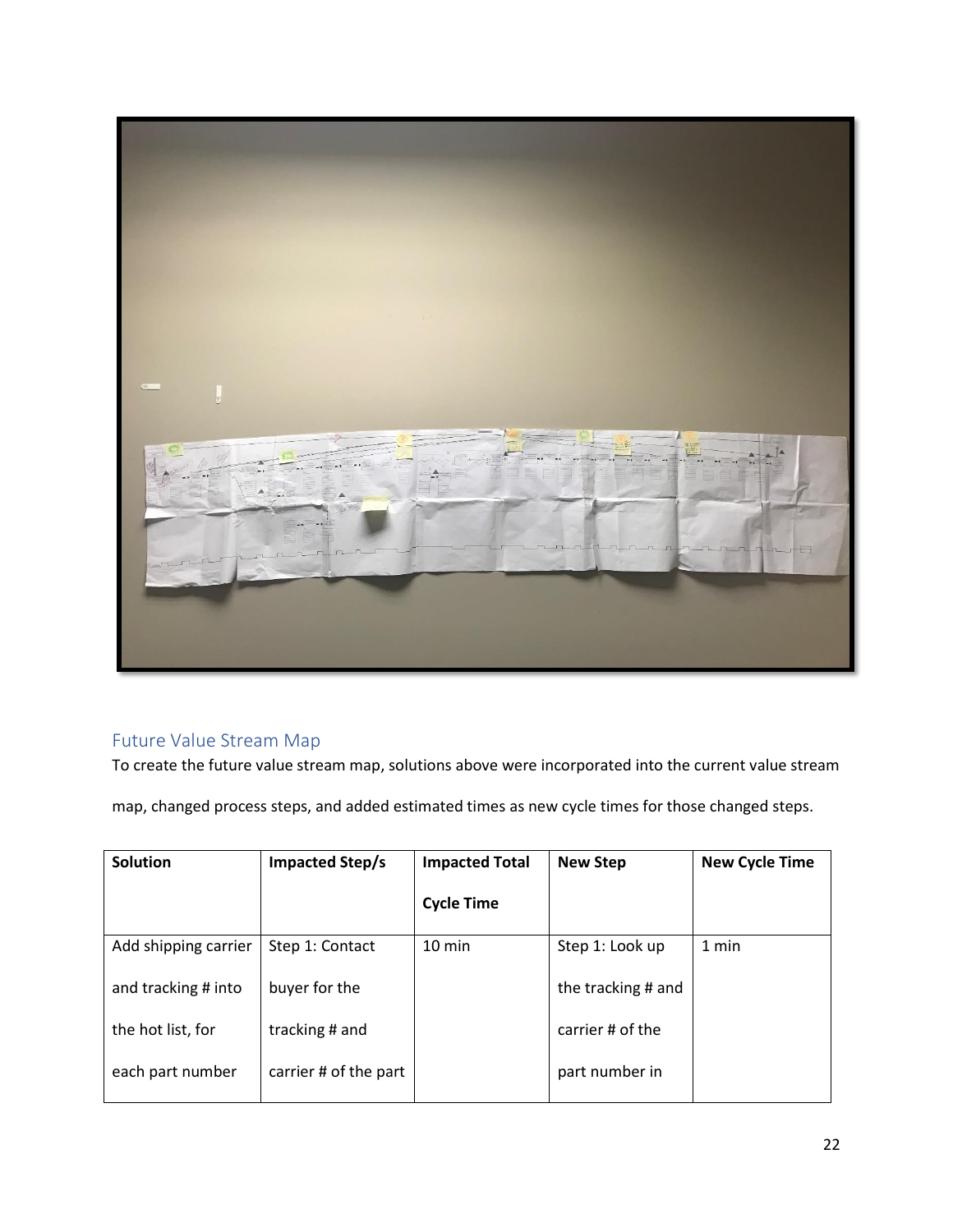|                      | number, and then       |         | the hot list, and  |       |
|----------------------|------------------------|---------|--------------------|-------|
|                      | see if parts have      |         | then see if parts  |       |
|                      | been delivered         |         | have been          |       |
|                      |                        |         | delivered          |       |
| Replace the          | Step 42:               | 4.5 min | Step 42: Check     | 2 min |
| scanner with a       | Check drawing,         |         | drawing,           |       |
| scanner that can     | inspection sheet,      |         | inspection sheet,  |       |
| scan pages and       | and packing slip for   |         | and packing slip   |       |
| install a program to | accuracy and           |         | for accuracy and   |       |
| check for missing    | completeness and       |         | completeness and   |       |
| pages and order of   | scan the               |         | scan the           |       |
| scanned pages        | paperwork into the     |         | paperwork into     |       |
|                      | drive                  |         | the drive          |       |
|                      |                        |         |                    |       |
|                      | Step 43:               |         | Step 43 removed    |       |
|                      | Check scanned          |         | as the scanning    |       |
|                      | pages for the          |         | software will be   |       |
|                      | scanned order          |         | checking for       |       |
|                      |                        |         | scanned order      |       |
|                      |                        |         | while its scanning |       |
| Assign a shelf to    | Steps 9, 17 and 37:    | N/A     | No step change;    | N/A   |
| store reject parts   | <b>Contact Quality</b> |         | Added a reject     |       |
| during processing    | and a NCMR is          |         | kanban post and    |       |
|                      | created                |         | a shelf at         |       |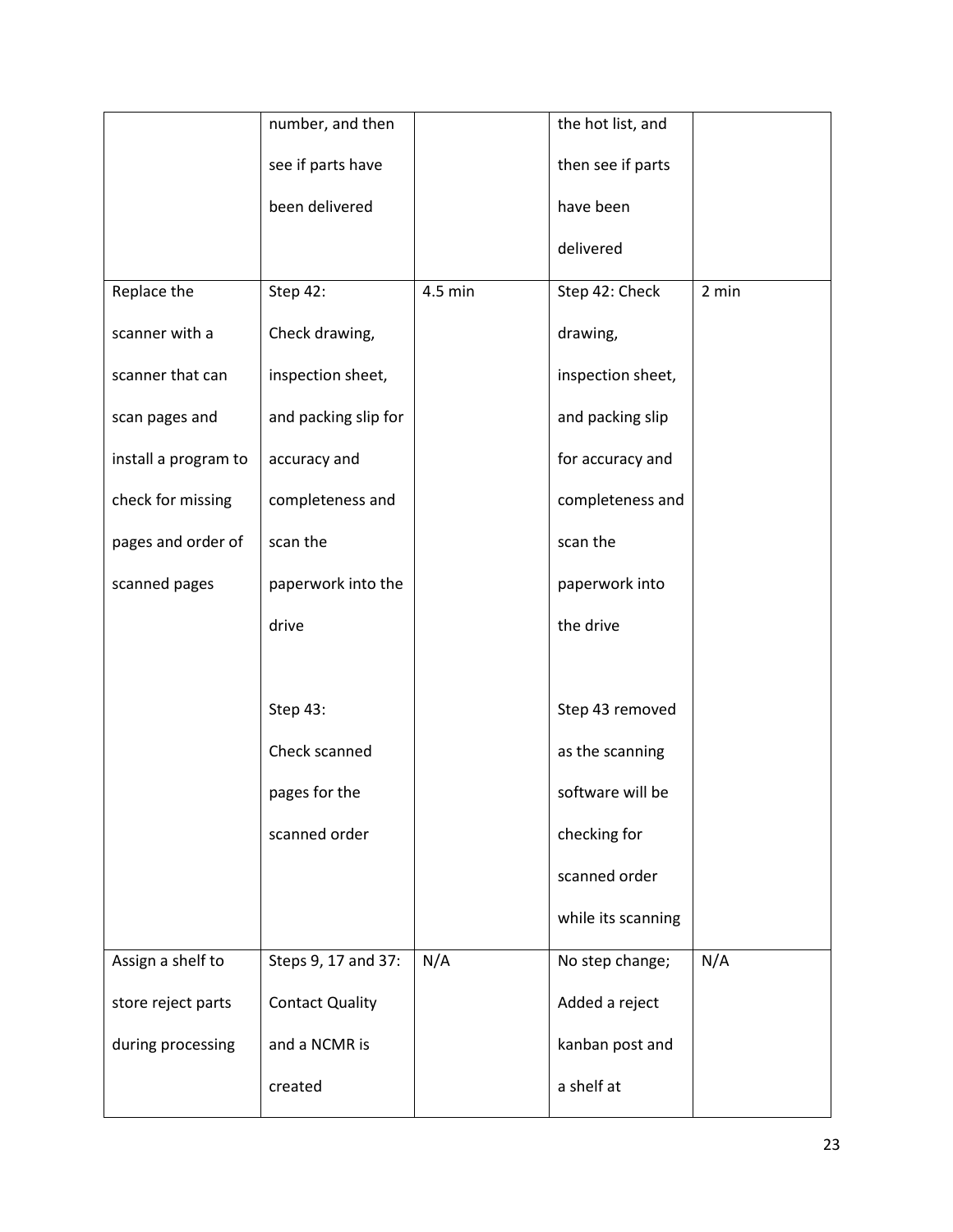|                      |                     |           | receiving, general  |       |
|----------------------|---------------------|-----------|---------------------|-------|
|                      |                     |           | receiving and       |       |
|                      |                     |           | incoming            |       |
|                      |                     |           | inspection reject   |       |
|                      |                     |           | steps               |       |
| Redo the layout of   | Step 18: Place      | 15.68 min | Step 18: Put        | 3 min |
| the receiving        | packing slip on/    |           | packing slip in the |       |
| staging area with    | inside the package. |           | Packing slip        |       |
| letter assigned      | Transfer the box to |           | binder, attach      |       |
| areas. Place letter  | a pallet or the     |           | location tag with   |       |
| assigned location    | incoming Quality    |           | the packing slip.   |       |
| tags on a white      | Inspector waiting   |           | Transfer the        |       |
| board. Create a      | shelf               |           | package to          |       |
| packing slip binder  |                     |           | assigned location   |       |
| and have general     | Step 20: Find parts |           | space               |       |
| receiving clerk drop | and packing slip,   |           |                     |       |
| off packing slip in  | and transfer them   |           | Step 20:            |       |
| the binder (NOT in   | from receiving      |           | Find packing slip   |       |
| or on the box) with  | staging to incoming |           | and parts, and      |       |
| the package          | inspection suite    |           | transfer them       |       |
| assigned location    |                     |           | from receiving      |       |
| tag attached to the  |                     |           | staging to          |       |
| packing slip.        |                     |           | incoming            |       |
|                      |                     |           | inspection suite    |       |
|                      |                     |           |                     |       |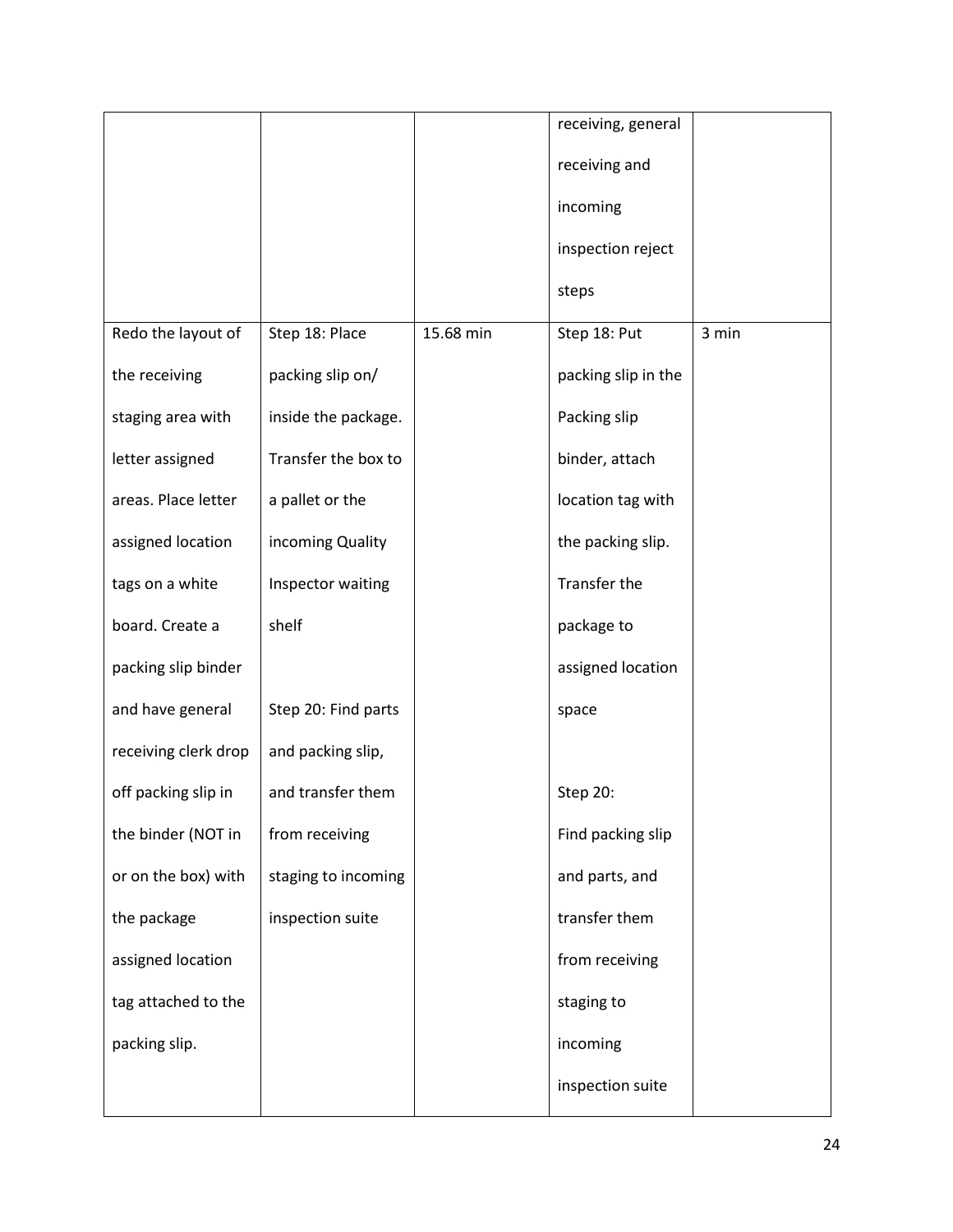| Add a white board    | Steps 26, 27:       | N/A | No step change;     | N/A |
|----------------------|---------------------|-----|---------------------|-----|
| displaying part      | Email buyer/CS,     |     | Added an WIP on-    |     |
| numbers, lot #s on   | Receive in supplier |     | hold kanban         |     |
| hold and their       | paperwork           |     | system for the      |     |
| status               |                     |     | Quality Inspector   |     |
|                      | Steps 30, 31:       |     | on-hold shelf in    |     |
|                      | Create new          |     | the inspection      |     |
|                      | inspection sheet    |     | suite to track part |     |
|                      | and enter in        |     | numbers, lot #s     |     |
|                      | pertaining          |     | on hold for         |     |
|                      | inspection          |     | supplier            |     |
|                      | specifications and  |     | paperwork and       |     |
|                      | other information,  |     | Quality approval    |     |
|                      | <b>Get Quality</b>  |     |                     |     |
|                      | approval            |     |                     |     |
| Mitigation is in     | Step 26:            | N/A | No step change;     | N/A |
| place for this       | Email buyer/CS      |     |                     |     |
| process error in the |                     |     |                     |     |
| FMECA. Perform       | Step 27: Receive in |     |                     |     |
| issue awareness to   | supplier paperwork  |     |                     |     |
| NOT continue with    |                     |     |                     |     |
| inspection if the    |                     |     |                     |     |
| WIP parts are on     |                     |     |                     |     |
| hold in the          |                     |     |                     |     |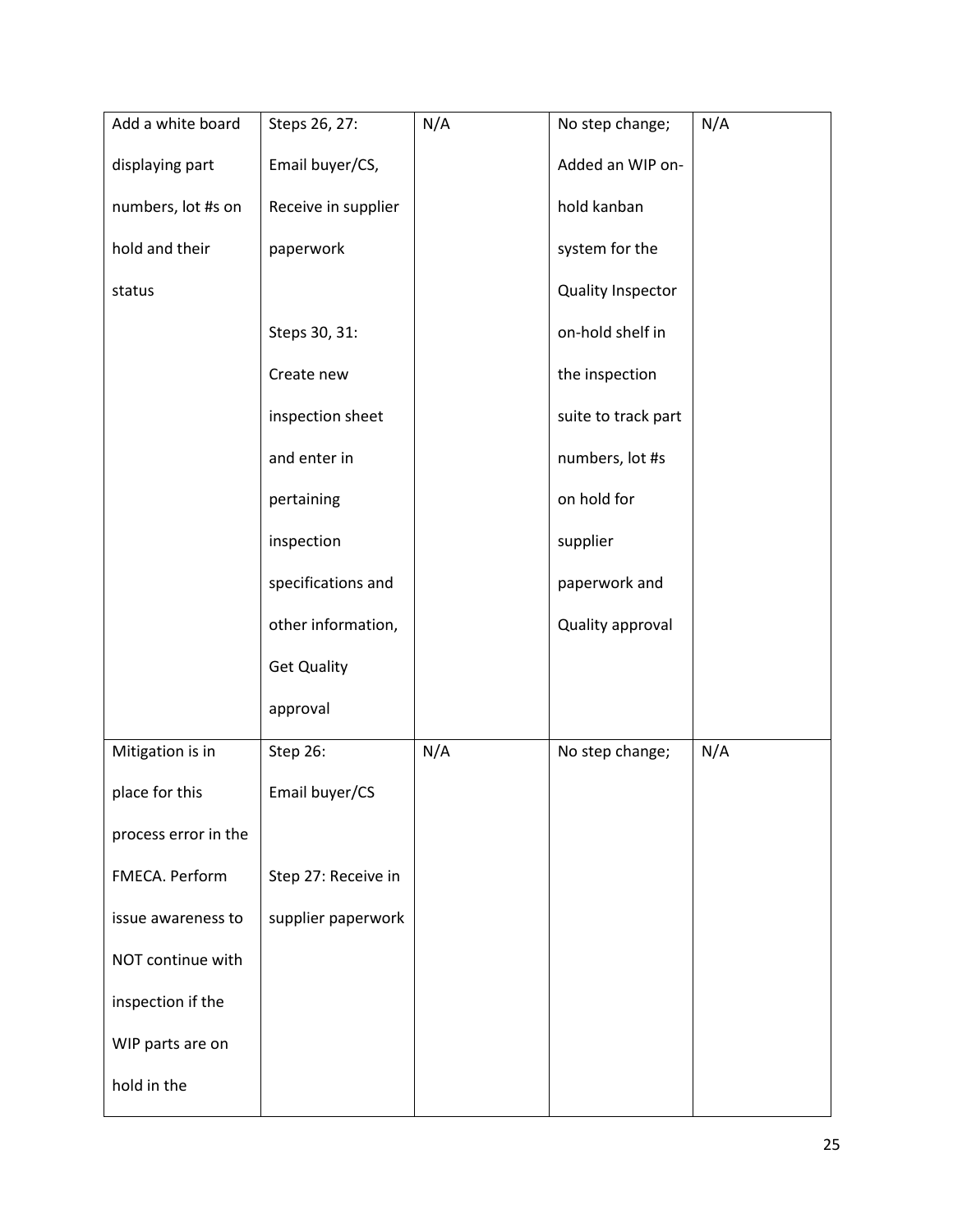| incoming inspection |  |  |
|---------------------|--|--|
| suite               |  |  |



## <span id="page-33-0"></span>Future Value Stream Map Analysis

Process VSM summary, workload, and labor cost analyses are performed for future value steam map.

|                                                                                     | <b>PROCESS VSM SUMMARY</b>         |         |                          |      |  |
|-------------------------------------------------------------------------------------|------------------------------------|---------|--------------------------|------|--|
| <b>Number of Annual Customer</b><br>demands processed<br>(Parts/Transactions/Files) | 40,000                             |         |                          |      |  |
| Average labour cost of one<br>process occurrence                                    |                                    | \$53.15 |                          |      |  |
| <b>Total labour cost of all annual</b><br>process occurrences                       | \$2,125,833<br>19.3<br><b>FTES</b> |         |                          |      |  |
| <b>Times for One Process</b><br><b>Occurrence</b>                                   | seconds                            | minutes | hours                    | days |  |
| <b>Total Cycle time (Calendar time)</b>                                             | 44,379                             | 739.6   | 12.33                    | 0.51 |  |
| <b>Effective Working Time (W/T)</b>                                                 | 3,519                              | 58.6    | 0.98                     | 0.04 |  |
| Value Added Time (VA/T)                                                             | 1,791                              | 29.9    | 0.50                     | 0.02 |  |
| <b>Business VALUE Added Time</b><br>(BVA/T)                                         | 50                                 | 0.8     | 0.01                     | 0.00 |  |
| Non Value Added Time (NVA/T)                                                        | 42,538                             | 709.0   | 11.82                    | 0.49 |  |
| <b>TAKT Time (transaction</b><br>frequency)                                         | 182                                | 3.0     | 0.1                      | 0.00 |  |
| <b>PCE (Process Cycle Efficiency)</b>                                               |                                    | 4.04%   |                          |      |  |
| <b>Average Standard Work in</b><br><b>Progress (WIP)</b>                            | 244                                |         | parts/files/transactions |      |  |

Future value stream map total annual labor cost is \$2,125,833. It is a \$228,890 cost reduction from the current value stream map. Average labor cost per lot inspection is \$53.15, \$5.72 reduction from current status. This is mainly due to cutting down cycle times of both value-added steps and non-value-added steps that involved Receiving Clerks and Quality Inspectors. Effective working time was reduced as a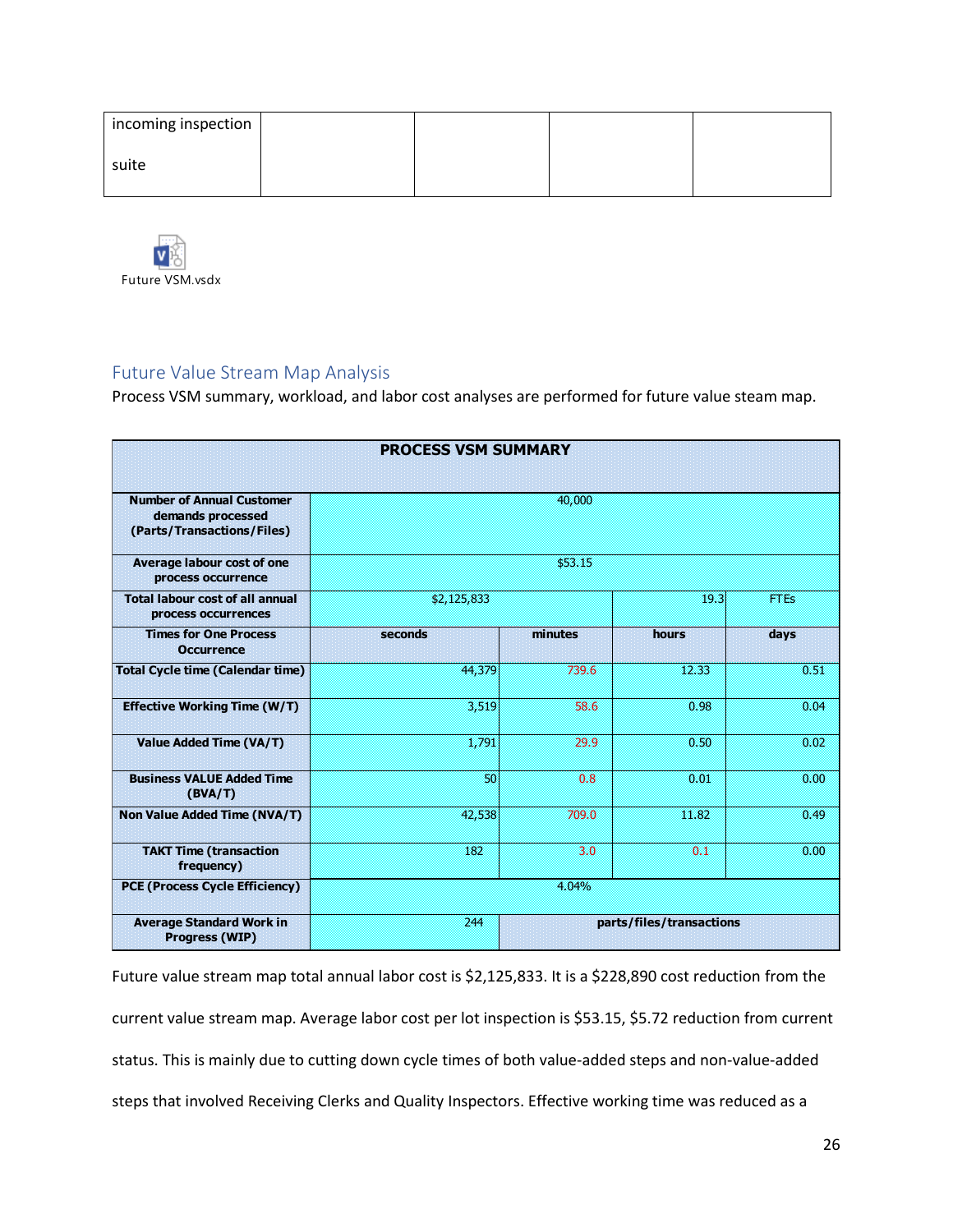result of cycle time reduction. Business value added times stayed the same, because business value added steps were not impacted by proposed changes. Takt time stayed the same because we assumed the number of annual customer demand processed and total # of annual effective working hours would stay the same in future as well.



Process value did not deviate from the current status – the process value still contained 96% non-value

added, 4% value added and almost zero business value added.

| <b>WORK LOAD</b>                         |                                               |                                                            |                                                       |  |  |
|------------------------------------------|-----------------------------------------------|------------------------------------------------------------|-------------------------------------------------------|--|--|
| <b>Operator</b><br><b>Function(s)</b>    | <b>One process</b><br>occurrence<br>(seconds) | <b>All annual process</b><br><b>occurrences</b><br>(hours) | <b>FTEs</b><br><b>(Full Time</b><br><b>Employees)</b> |  |  |
| <b>Receiving Clerk</b>                   | 2,014                                         | 22,377                                                     | 11.1                                                  |  |  |
| <b>General Receiving</b><br><b>Clerk</b> | 1,233                                         | 13,699                                                     | 6.8                                                   |  |  |
| <b>Quality Inspector</b>                 | 227                                           | 2,525                                                      | 1.2                                                   |  |  |
| Buyer/ Quality/ CS                       | 45                                            | 497                                                        | 0.2                                                   |  |  |
| <b>TOTAL</b>                             | 3,519                                         | 39,097                                                     | 19.3                                                  |  |  |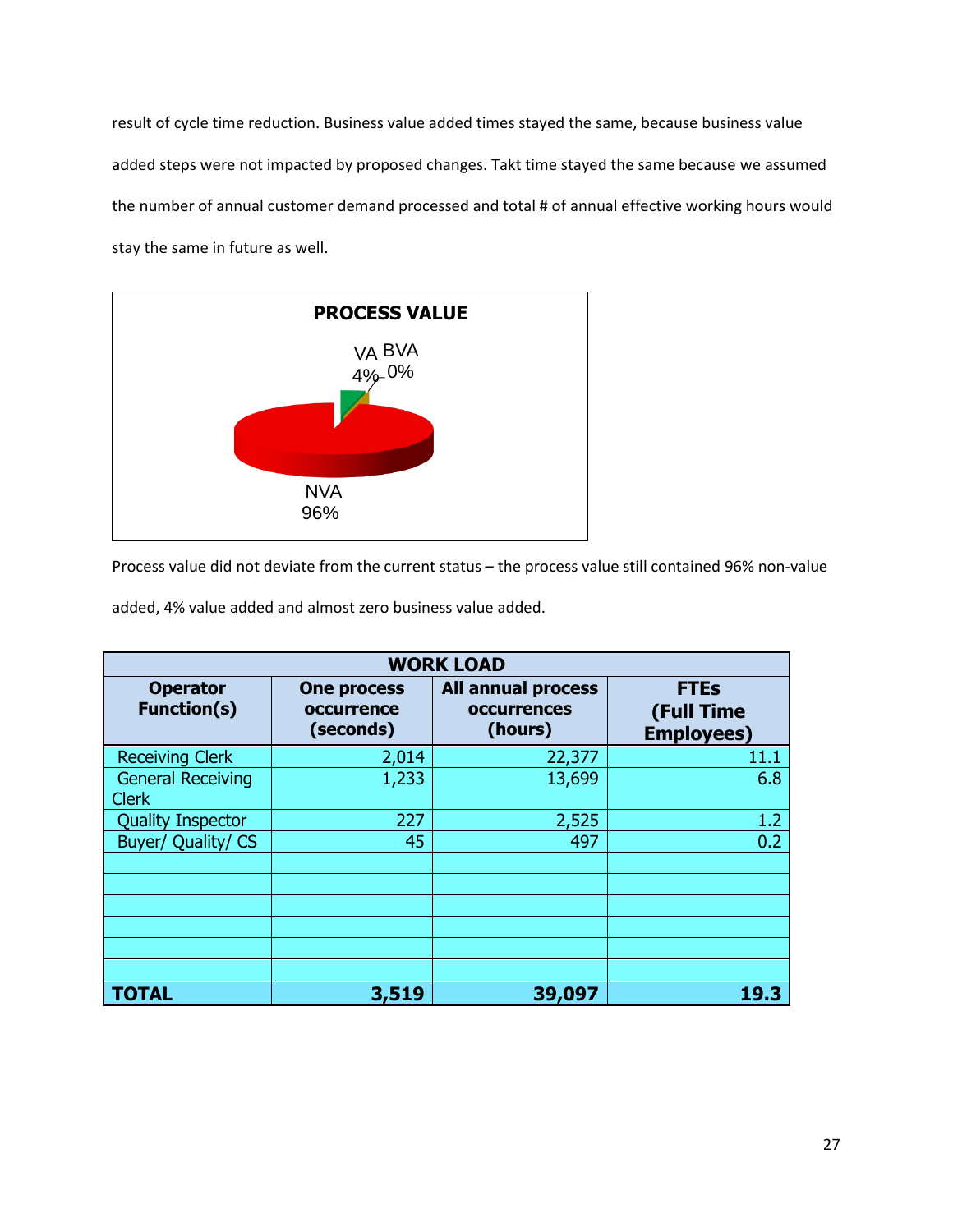

Total annual workload was reduced from 42,877 to 39,097 hrs, mainly due to work load reduction in Receiving Clerks and Quality Inspectors through process changes that impacted step 1 and steps 18/20. Annual workloads for receiving clerks were reduced from 25,043 to 22,377 hrs (12 FTEs VS 13 FTEs) and for Quality Inspectors was reduced from 3,638 to 2,525 hrs (2 FTEs unchanged). Thus, annual FTE's requirement was reduced from 21.2 to 19.3 FTEs. However, the annual work load is the same for Buyer/ Quality/ CS and General Receiving Clerk, since proposed changes had no effect on cycle times of those operator functions.

| <b>LABOUR COSTS</b>            |                    |                           |  |  |
|--------------------------------|--------------------|---------------------------|--|--|
| <b>Operator Function(s)</b>    | <b>One process</b> | <b>All annual process</b> |  |  |
|                                | <b>occurrence</b>  | <b>occurrences</b>        |  |  |
| <b>Receiving Clerk</b>         | \$29.19            | \$1,167,475               |  |  |
| <b>General Receiving Clerk</b> | \$17.87            | \$714,746                 |  |  |
| <b>Quality Inspector</b>       | \$5.09             | \$203,565                 |  |  |
| Buyer/ Quality/ CS             | \$1.00             | \$40,047                  |  |  |
|                                |                    |                           |  |  |
|                                |                    |                           |  |  |
|                                |                    |                           |  |  |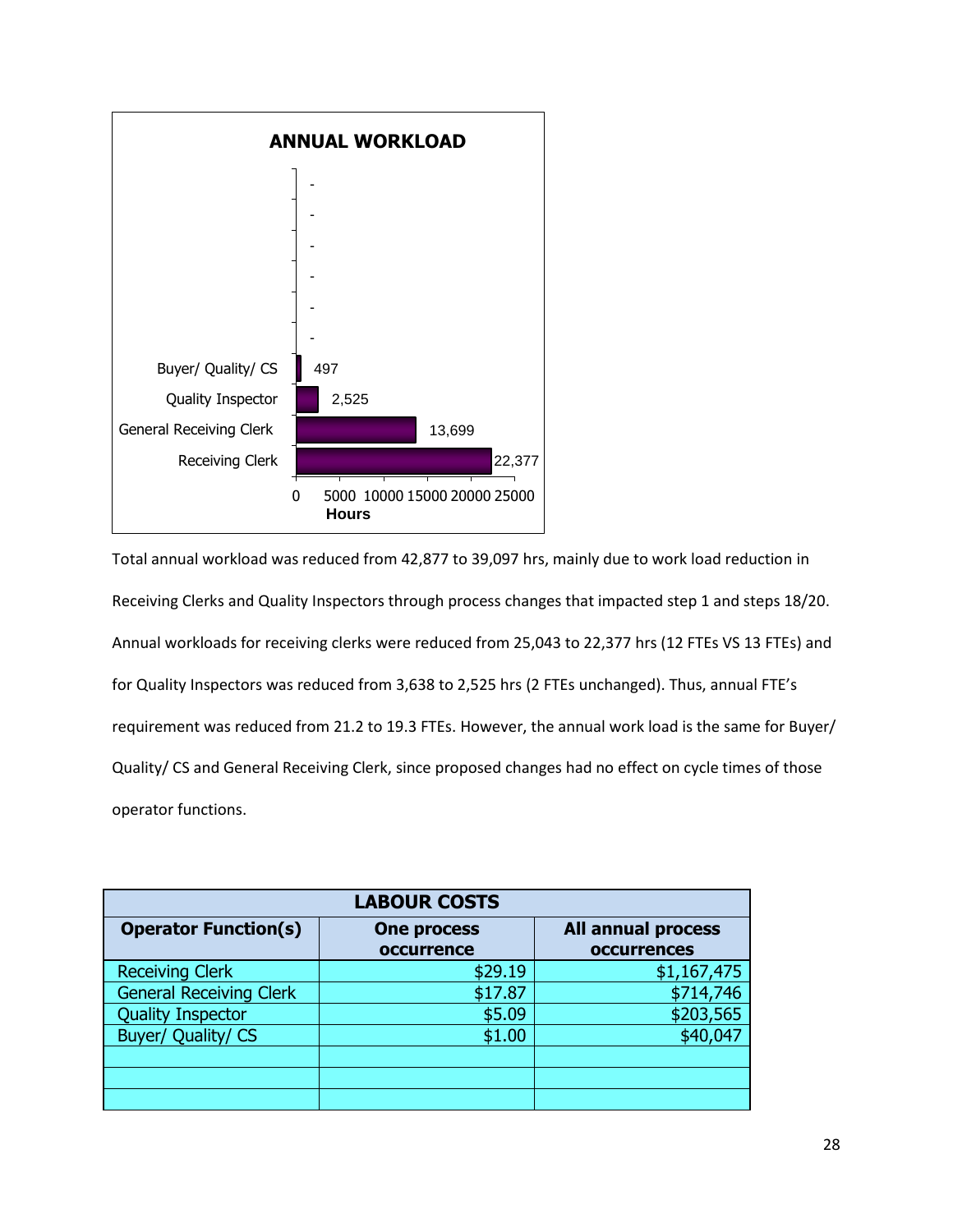| <b>TOTAL</b> | \$53.15 | \$2,125,833 |
|--------------|---------|-------------|



| <b>Attribute</b> | <b>Metric</b>                            | <b>Before</b> | <b>After</b> |  |  |
|------------------|------------------------------------------|---------------|--------------|--|--|
| <b>Process</b>   | <b>Times for One Process Occurrence</b>  |               |              |  |  |
|                  | Total Cycle time (Calendar time)         | 750.3 min     | 739.6 min    |  |  |
|                  | Effective Working Time (W/T)             | 64.3 min      | 58.6 min     |  |  |
|                  | Value Added Time (VA/T)                  | 30.1 min      | 29.9 min     |  |  |
|                  | Business VALUE Added Time (BVA/T)        | $0.8$ min     | $0.8$ min    |  |  |
|                  | Non Value Added Time (NVA/T)             | 719.4 min     | 709.0 min    |  |  |
|                  | <b>TAKT Time (transaction frequency)</b> | 3.0 min       | 3.0 min      |  |  |
|                  | PCE (Process Cycle Efficiency)           | 4.01%         | 4.04%        |  |  |
| <b>Work</b>      | One process occurrence (minutes)         |               |              |  |  |
| Load             | <b>Receiving Clerk</b>                   | 37.6          | 33.6         |  |  |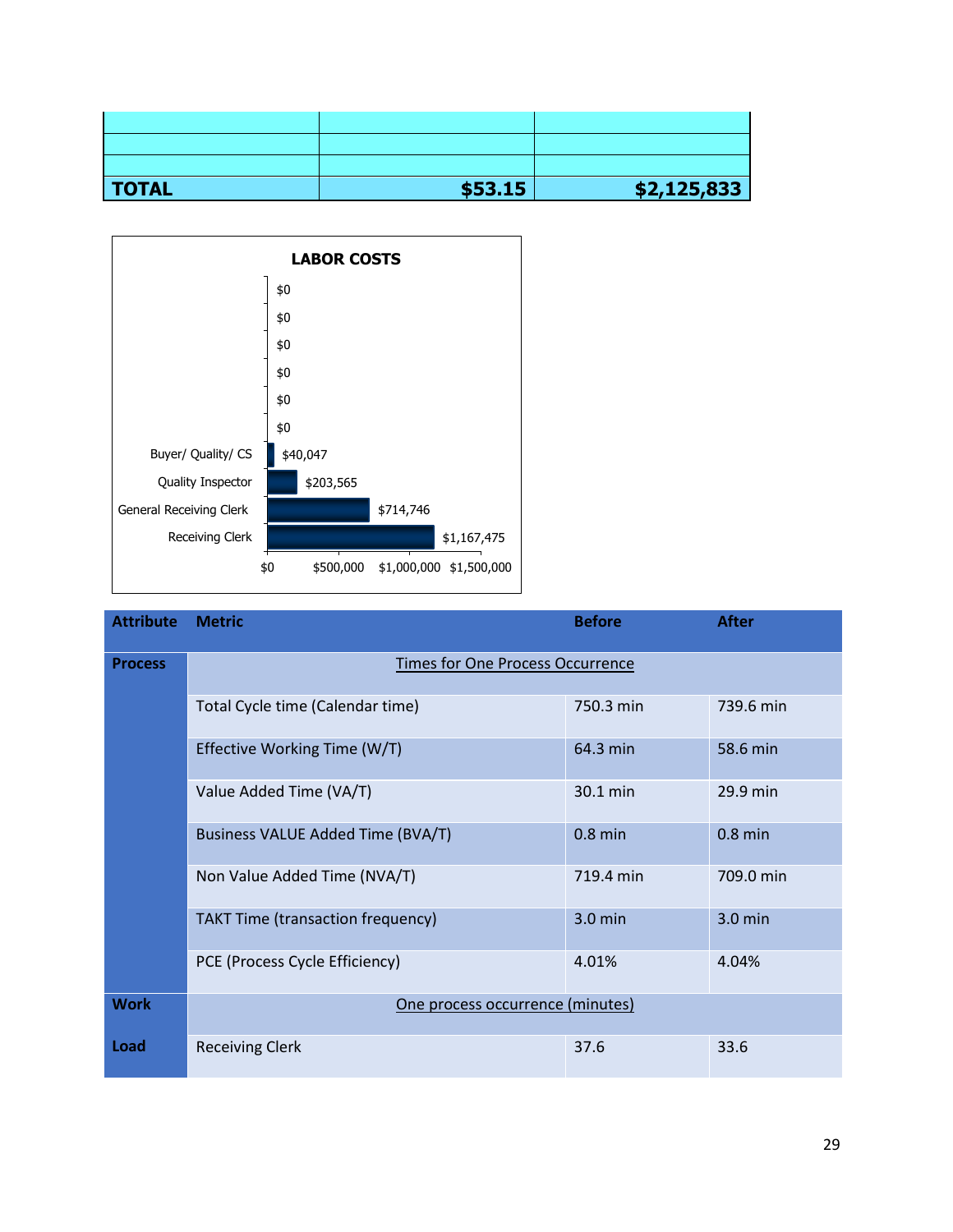|                      | <b>General Receiving Clerk</b>         | 20.5   | 20.5   |  |  |
|----------------------|----------------------------------------|--------|--------|--|--|
|                      | Quality Inspector                      | 5.5    | 3.8    |  |  |
|                      | Buyer/ Quality / CS                    | 0.7    | 0.7    |  |  |
|                      | <b>TOTAL</b>                           | 64.3   | 58.6   |  |  |
|                      | All annual process occurrences (hours) |        |        |  |  |
|                      | <b>Receiving Clerk</b>                 | 25043  | 22377  |  |  |
|                      | <b>General Receiving Clerk</b>         | 13699  | 13699  |  |  |
|                      | <b>Quality Inspector</b>               | 3638   | 2525   |  |  |
|                      | Buyer/ Quality / CS                    | 497    | 497    |  |  |
|                      | <b>TOTAL</b>                           | 42877  | 39097  |  |  |
|                      | <b>FTEs</b>                            |        |        |  |  |
|                      | (Full Time Employees)                  |        |        |  |  |
|                      | <b>Receiving Clerk</b>                 | 12.4   | 11.1   |  |  |
|                      | <b>General Receiving Clerk</b>         | 6.8    | 6.8    |  |  |
|                      | Quality Inspector                      | 1.8    | 1.2    |  |  |
|                      | Buyer/ Quality / CS                    | 0.2    | 0.2    |  |  |
|                      | <b>TOTAL</b>                           | 21.2   | 19.3   |  |  |
| Labor<br><b>Cost</b> | One process occurrence (seconds)       |        |        |  |  |
|                      | <b>Receiving Clerk</b>                 | \$32.7 | \$29.2 |  |  |
|                      | <b>General Receiving Clerk</b>         | \$17.9 | \$17.9 |  |  |
|                      | Quality Inspector                      | \$7.3  | \$5.1  |  |  |
|                      | Buyer/ Quality / CS                    | \$1.0  | \$1.0  |  |  |
|                      | <b>TOTAL</b>                           | \$58.9 | \$53.1 |  |  |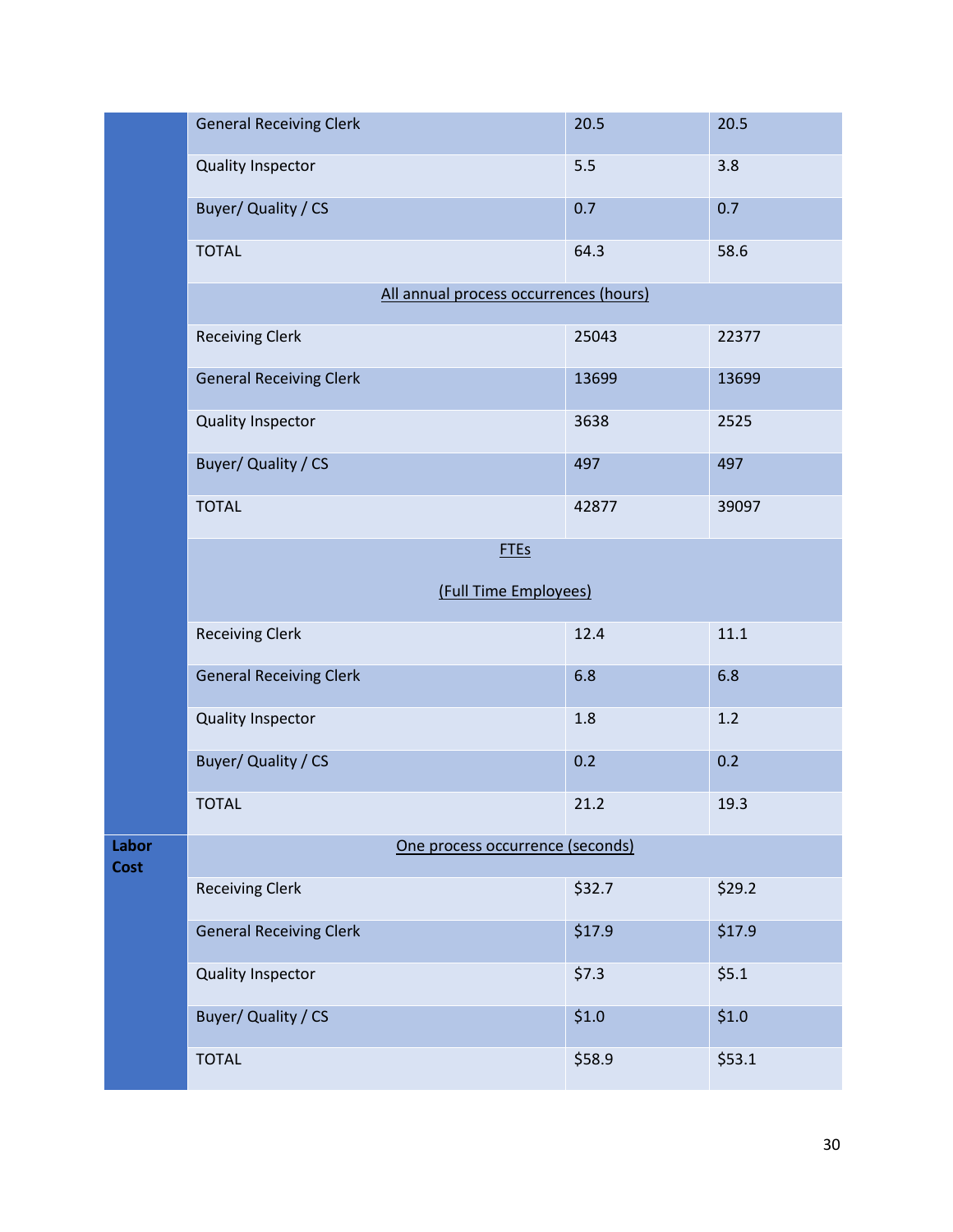| All annual process occurrences (hours) |             |             |  |
|----------------------------------------|-------------|-------------|--|
| <b>Receiving Clerk</b>                 | \$1,306,605 | \$1,167,475 |  |
| <b>General Receiving Clerk</b>         | \$714,746   | \$714,746   |  |
| <b>Quality Inspector</b>               | \$293,325   | \$203,565   |  |
| Buyer/ Quality / CS                    | \$40,047    | \$40,047    |  |
| <b>TOTAL</b>                           | \$2,354,723 | \$2,125,833 |  |

<span id="page-38-0"></span>Labor cost per lot inspection was reduced from \$58.87 to \$53.15, incurring \$5.72 per lot inspection. This resulted in annual savings of \$228,890. Labor cost savings were primarily contributed by value added and non-value added work load reduction of receiving clerks followed by that of Quality Inspectors. Total lead time was reduced from 750.3 to 739.6 minutes. Overall, the process was able to cut down 10.7 minutes. Total lead time without supplier or quality waiting times (effective working time) per lot was reduced from 64.3 to 58.6 minutes. That is a 5.7 minute time reduction in every lot inspection from the internal (company) process itself without any regard to external (supplier or quality) waiting times. Supplier waiting times were 90% of the total lead time in future value stream map. Therefore, total lead time in the future value stream map would have met the target of 60 minutes, if supplier waiting times were significantly reduced.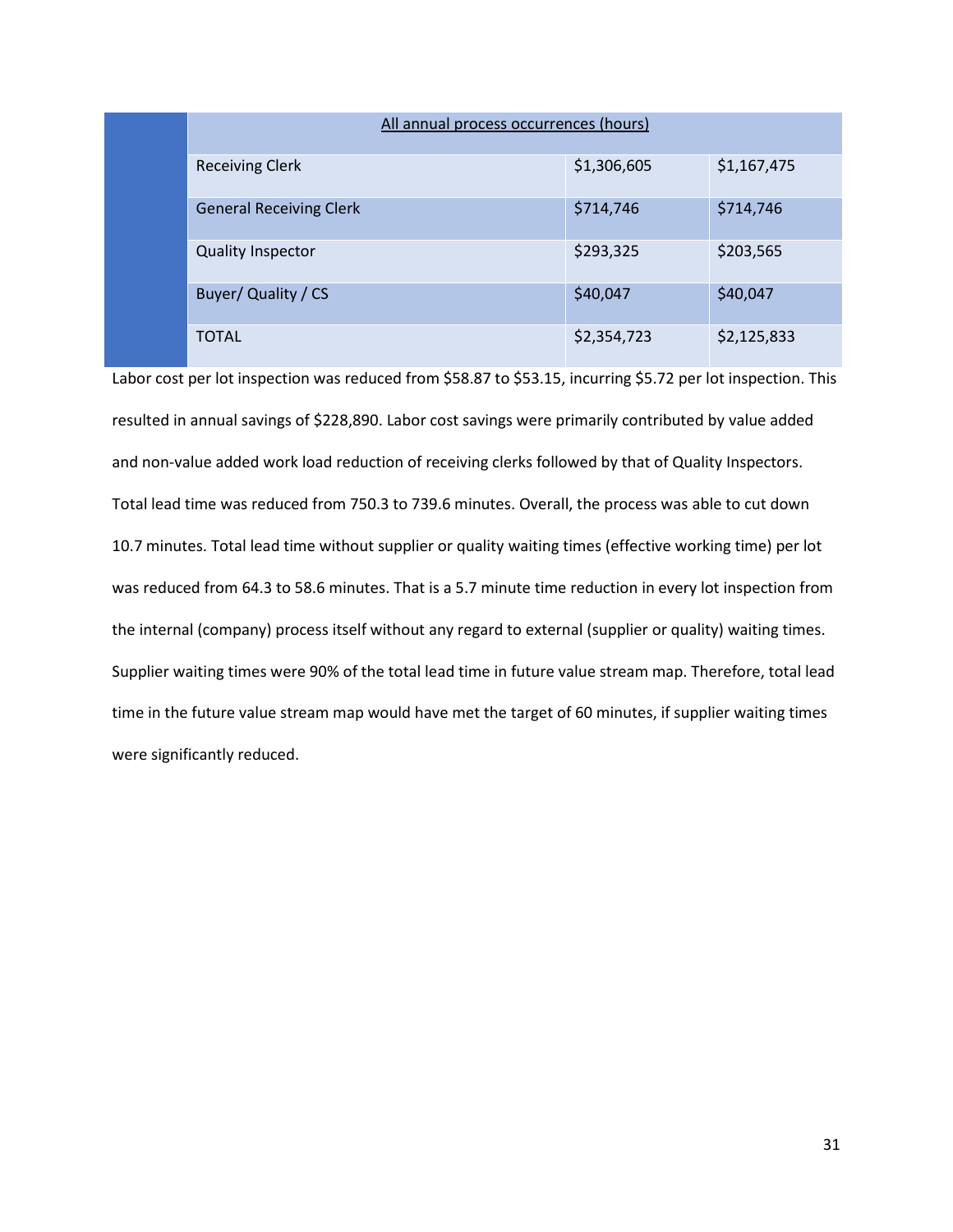## Recommendations and Conclusions

## <span id="page-39-0"></span>Project Assignment and Roles

Future Value stream implementation responsibilities could be assigned to following personnel.

| <b>Role</b>             | <b>Responsibilities</b>                           |
|-------------------------|---------------------------------------------------|
| <b>Project Champion</b> | <b>Quality Engineer</b>                           |
| <b>Process Owner</b>    | Warehouse Manager                                 |
| Leadership Team         | VP of Operations, Operational Excellence Director |

## <span id="page-39-1"></span>Project Team

Project team of six could be involved for future value stream implementation.

| <b>Expertise</b>                   | Will be involved in the implementation? |
|------------------------------------|-----------------------------------------|
| Receiving Clerk x 2                | <b>Yes</b>                              |
| <b>General Receiving Clerk x 1</b> | <b>Yes</b>                              |
| Quality Inspector x 2              | <b>Yes</b>                              |
| <b>Warehouse Manager</b>           | <b>Yes</b>                              |

## <span id="page-39-2"></span>Recommendations for further improving the future value stream map

With regards to steps 7 and 27, Supplier waiting times accounted for 90% of the overall lead time. If supplier response workflow was improved to less than a minute, the target lead time per lot, 60 minutes, would be achieved. Therefore, supplier response workflow reanalysis may be prioritized. Steps 2, 4, and 8 could be investigated further on alternate methods to reduce receiving clerk cycle

times. Since receiving clerks had the highest annual work load, reducing cycle times on these steps

would significantly decrease the cost of the overall inspection process.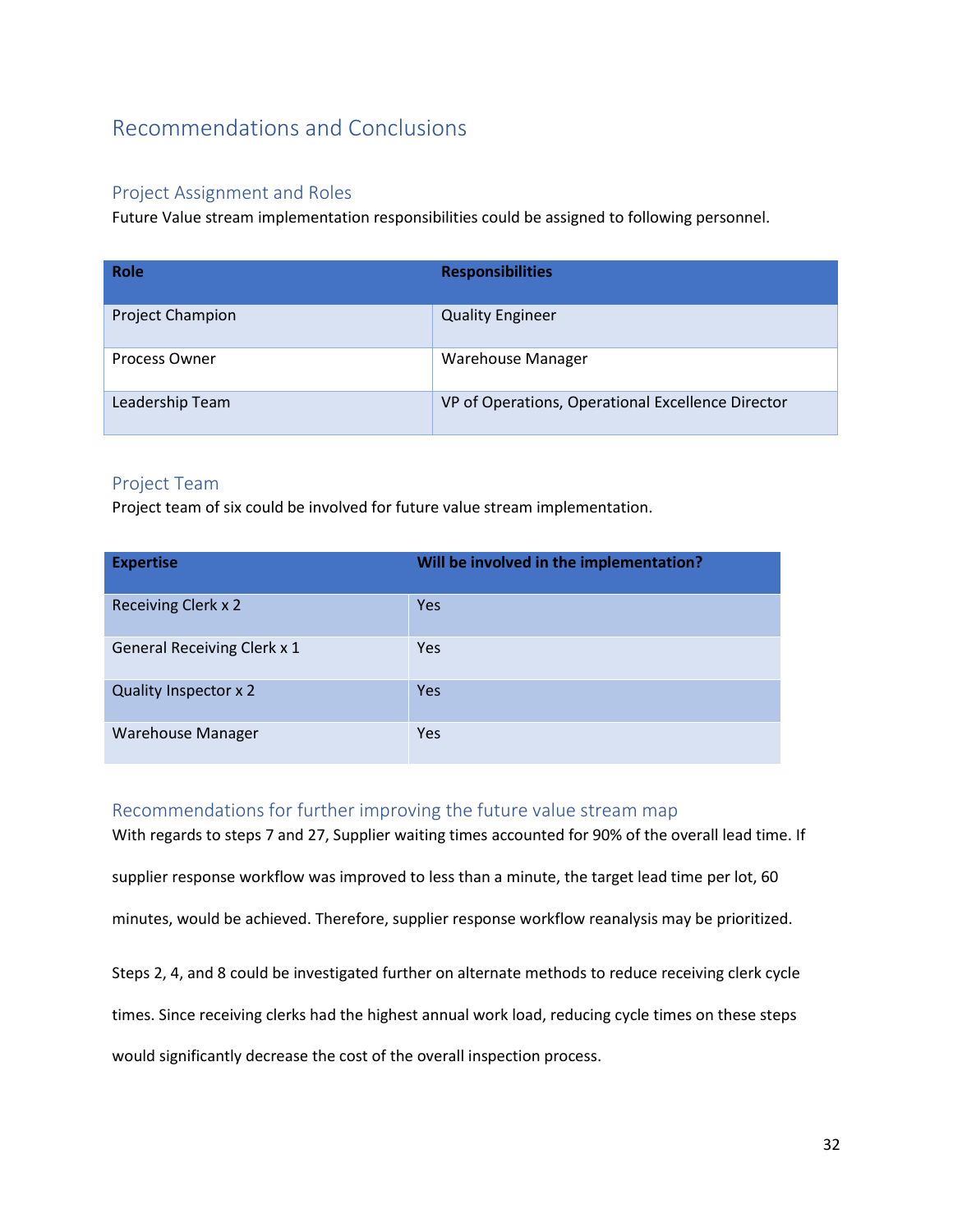For step 2, time was mostly spent on finding the desired package. Picking up the package or finding the desired package can be improved with a better receiving storage layout that allows the clerk to identify the package in less than 10 seconds.

For step 4, time was mostly spent of waiting for DMS to respond. Faster connectivity solutions may be pursued DMS response sensitivity.

For step 8, time was mostly being used for typing information into ERP. ERP Auto fill programs may be evaluated to cut down typing information from the packing slip.

For step 31, Quality approval workflow reanalysis would be required in order to cut down response waiting times from Quality.

In regard to Step 47 performed by general receiving clerk, time is mostly spent on finding a place in racking. A program may be developed with the ERP to display available bins for a specific size of package, not having to use the forklift often.

Other process steps may also be considered to investigate additional potential improvement opportunities.

Once future value stream map is implemented, control plan below can be executed to monitor the process and make sure that the process is in control.

33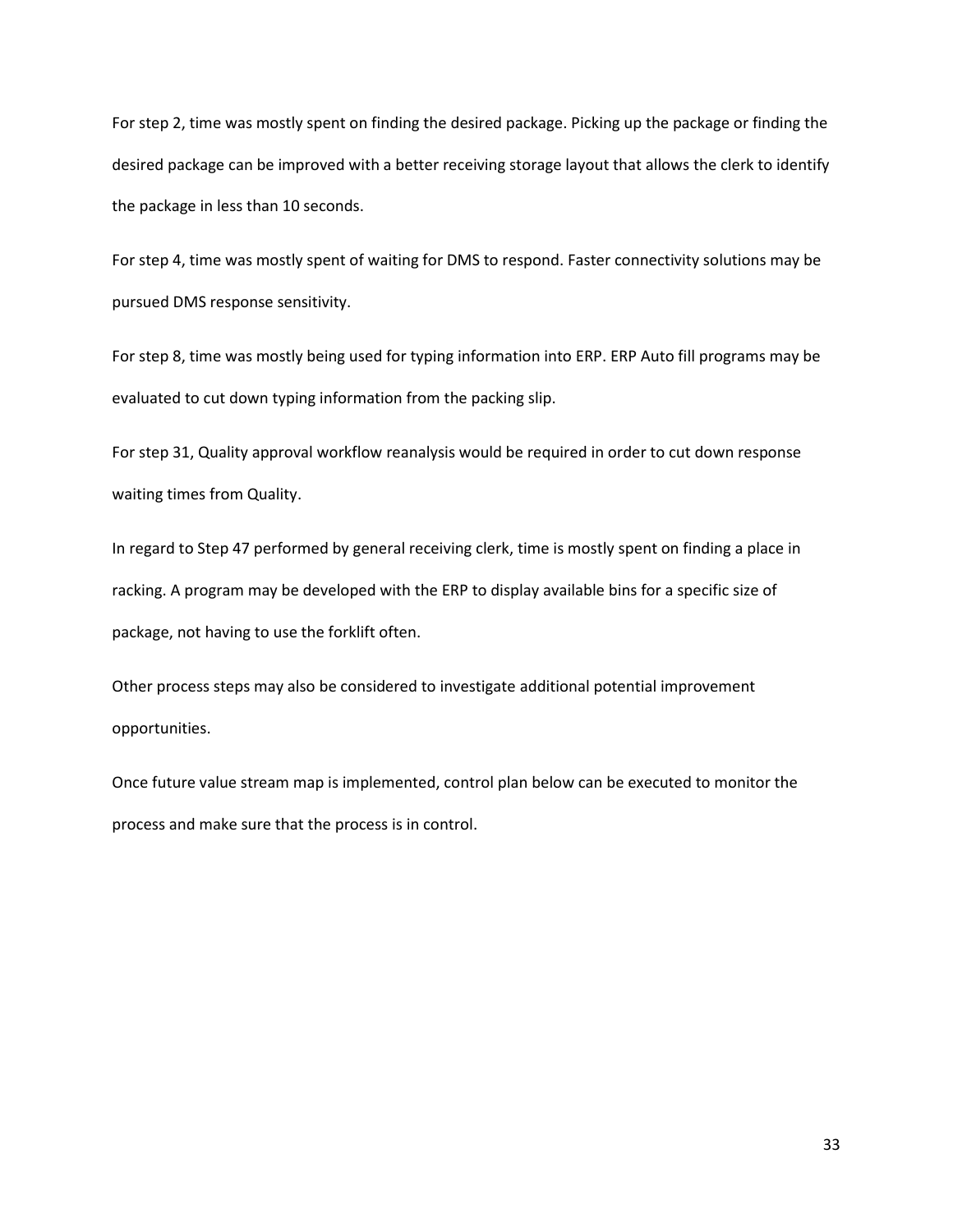| <b>Measures</b>                                                                                                                                                          | <b>Evaluating</b>                |                                                        |                                  | <b>Corrective Action</b>                                                                                                                        |                                                |
|--------------------------------------------------------------------------------------------------------------------------------------------------------------------------|----------------------------------|--------------------------------------------------------|----------------------------------|-------------------------------------------------------------------------------------------------------------------------------------------------|------------------------------------------------|
|                                                                                                                                                                          | <b>Standard</b>                  | <b>Data</b><br><b>Recording</b>                        | <b>Data</b><br><b>Collection</b> | <b>Data</b><br><b>Analysis</b>                                                                                                                  |                                                |
| Total Cycle time receiving<br>clerk spends for incoming<br>inspection excluded lot<br>Total Cycle time receiving<br>clerk spends for incoming<br>inspection included lot | Complete after<br>implementation | X-bar<br>control<br>chart<br>X-bar<br>control<br>chart | <b>ERP</b><br><b>ERP</b>         | QE<br>QE                                                                                                                                        | Report to OE Director<br>Report to OE Director |
| Cycle times for<br>Step 1 and Step<br>18                                                                                                                                 |                                  | X-bar<br>control<br>chart                              | Receiving<br><b>Clerk</b>        | QE                                                                                                                                              | Report to OE Director                          |
| <b>Total Cycle time Quality</b><br>Inspector spends until the<br>lot is transferred to TX                                                                                |                                  | X-bar<br>control<br>chart                              | <b>ERP</b>                       | QE                                                                                                                                              | Report to OE Director                          |
| Cycle times for<br>Step 20 and Step<br>42                                                                                                                                |                                  | X-bar<br>control<br>chart                              | Quality<br>Inspector             | QE                                                                                                                                              | Report to OE Director                          |
| Total Cycle time General<br>Receiving Clerk spends for<br>incoming inspection<br>excluded lot                                                                            |                                  | X-bar<br>control<br>chart                              | <b>ERP</b>                       | QE                                                                                                                                              | Report to OE Director                          |
| <b>Total Cycle time General</b><br>Receiving Clerk spends for<br>incoming inspection<br>included lot                                                                     |                                  | X-bar<br>control<br>chart                              | <b>ERP</b>                       | $\mathsf{QE}% _{T}=\mathsf{KL}_{T}\!\left( a,b\right) ,\ \mathsf{KL}_{T}=\mathsf{KL}_{T}\!\left( a,b\right) ,\ \mathsf{KL}_{T}=\mathsf{KL}_{T}$ | Report to OE Director                          |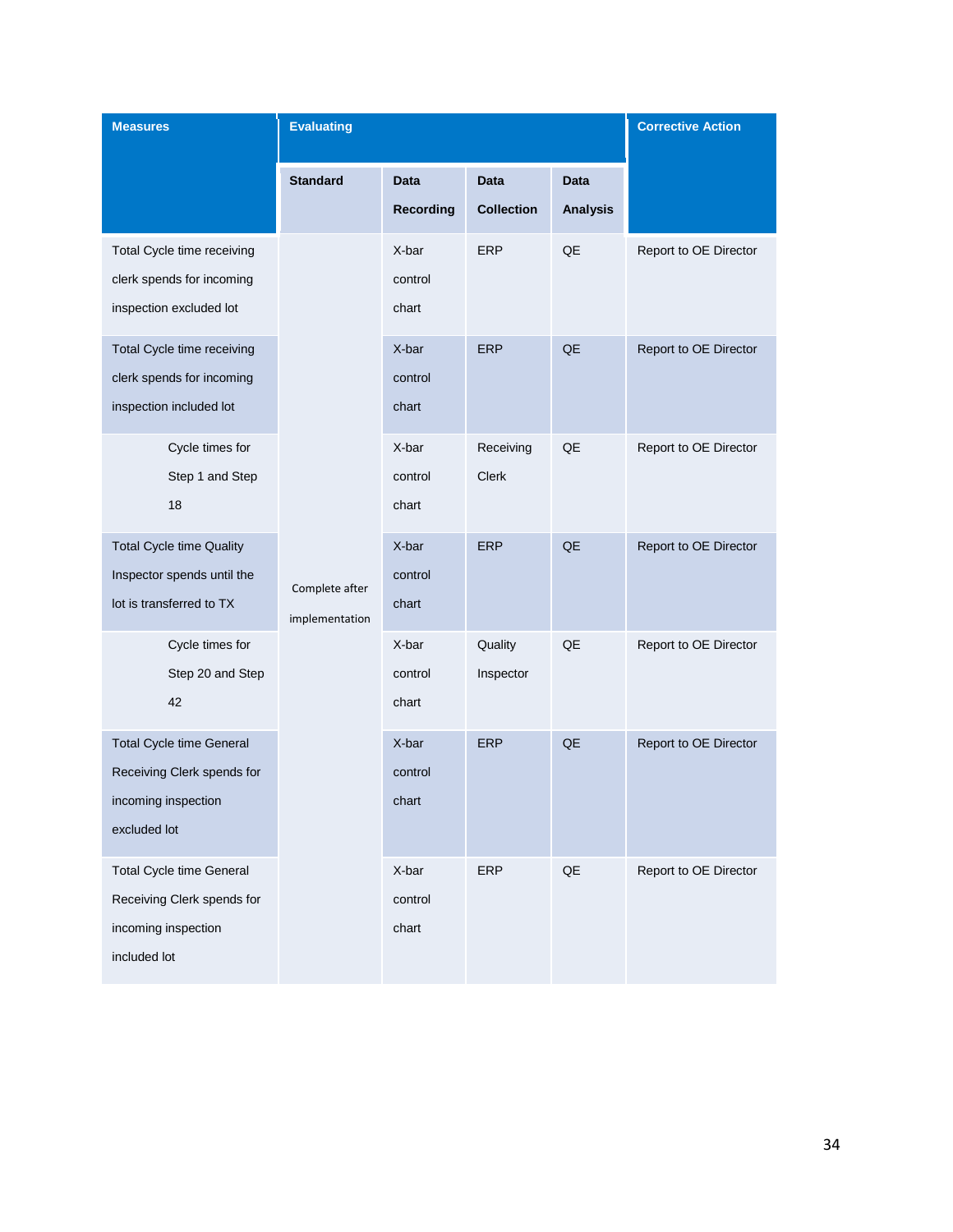### <span id="page-42-0"></span>**Conclusions**

Current process flow from receiving inspection to bin storage was traced, a process flow was developed, and cycle times of all process steps were recorded. For current value stream map analysis, lean based and quality-based metrics were defined, and kaizen bursts activities were identified in regard to lean and quality metrics. Kaizen burst activities were used to craft improvement opportunities, where they were incorporated into a new process map called, future value stream map. Future value stream map was developed with estimated cycle times on identified improvement opportunities and it was analyzed with respect to lean and quality metrics. Upon analysis, future value stream map was predicted to reduce labor cost by \$5.72 per lot. This predicted annual savings of \$228,890. Labor cost savings were primarily contributed by value added and non-value added work load reduction of receiving clerks followed by that of Quality Inspectors. Total lead time was predicted to be at 739.6 minutes, 10.7 minutes reduced per lot from current process. Total lead time without supplier or quality waiting times (effective working time) per lot was predicted to be 58.6 minutes, which met the target lead time of 60 minutes or less. That was a 5.7 minute time reduction per lot inspection from the internal (company) current process itself without any regard to external (supplier or quality) waiting times. 90% of total lead time included supplier waiting time. Therefore, total lead time in the future value stream map could be further improved if supplier waiting times were significantly reduced which would lead into achieving total lead time target of 60 minutes or less.

Annual workloads for receiving clerks was reduced from 25,043 to 22,377 hrs (12 FTEs VS 13 FTEs) and for Quality Inspectors was reduced from 3,638 to 2,525 hrs (2 FTEs unchanged). Thus, annual FTE's requirement was reduced from 21.2 to 19.3 FTEs. However, the annual work load is the same for Buyer/ Quality/ CS and General Receiving Clerk.

Supplier waiting times had the most impact (90%) on the overall lead time in the future value stream map. If supplier response workflow was improved to less than a minute, the target lead time would be

35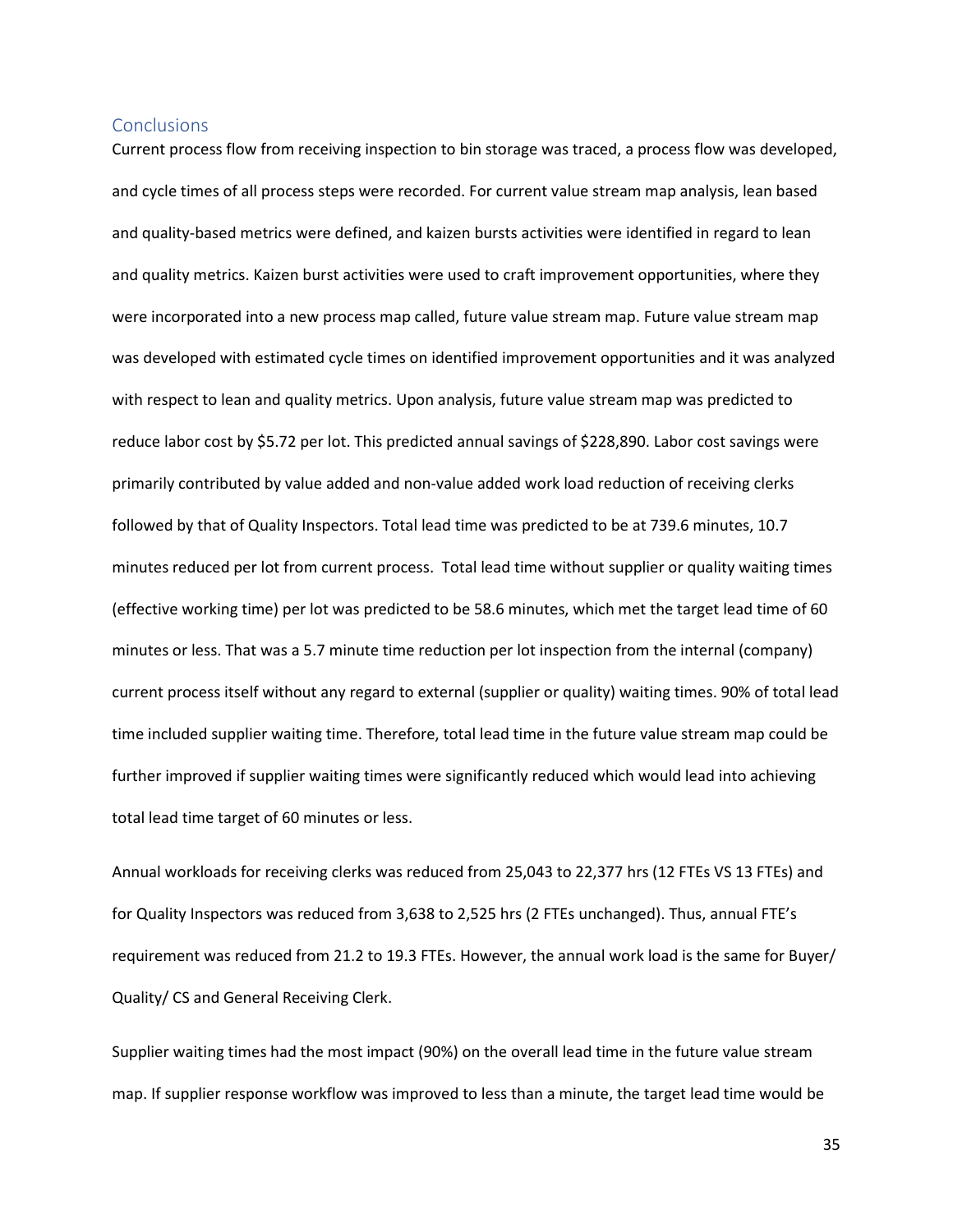achieved. Therefore, supplier response workflow reanalysis may be prioritized. Additionally, Steps 2, 4, and 8 can be investigated further on alternate methods to reduce receiving clerk cycle times. Since receiving clerks have the highest annual work load, reducing cycle times on these steps would significantly drive cost down of the overall inspection process. In regards to step 31, Quality approval workflow reanalysis would be required in order to cut down response waiting times from Quality. Step 47 and other process steps may also be considered to investigate additional potential improvement opportunities. Once future value stream map is implemented, a control plan may be executed to monitor the process and make sure that the process is in control.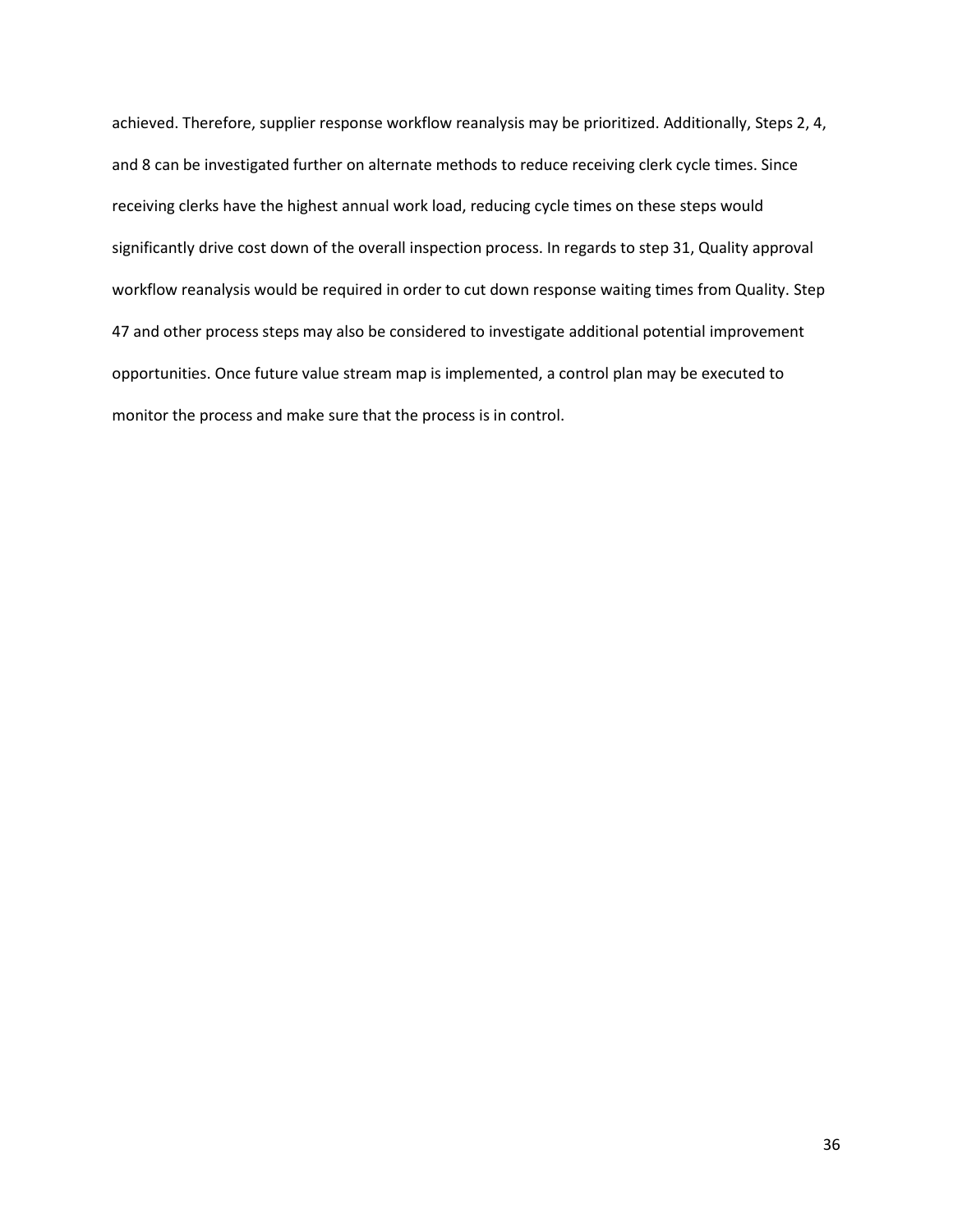## <span id="page-44-0"></span>References

[1] Rother, M., Shook, J., Womack, J. P., & Jones, D. T. (2009). Learning to see: Value-stream mapping to create value and eliminate muda. Cambridge (Mass.: The Lean Enterprise Institute.

[2] Strub, F. (2010). Equable - Business Operations Excellence - Lean Six Sigma. Retrieved from http://equable-us.com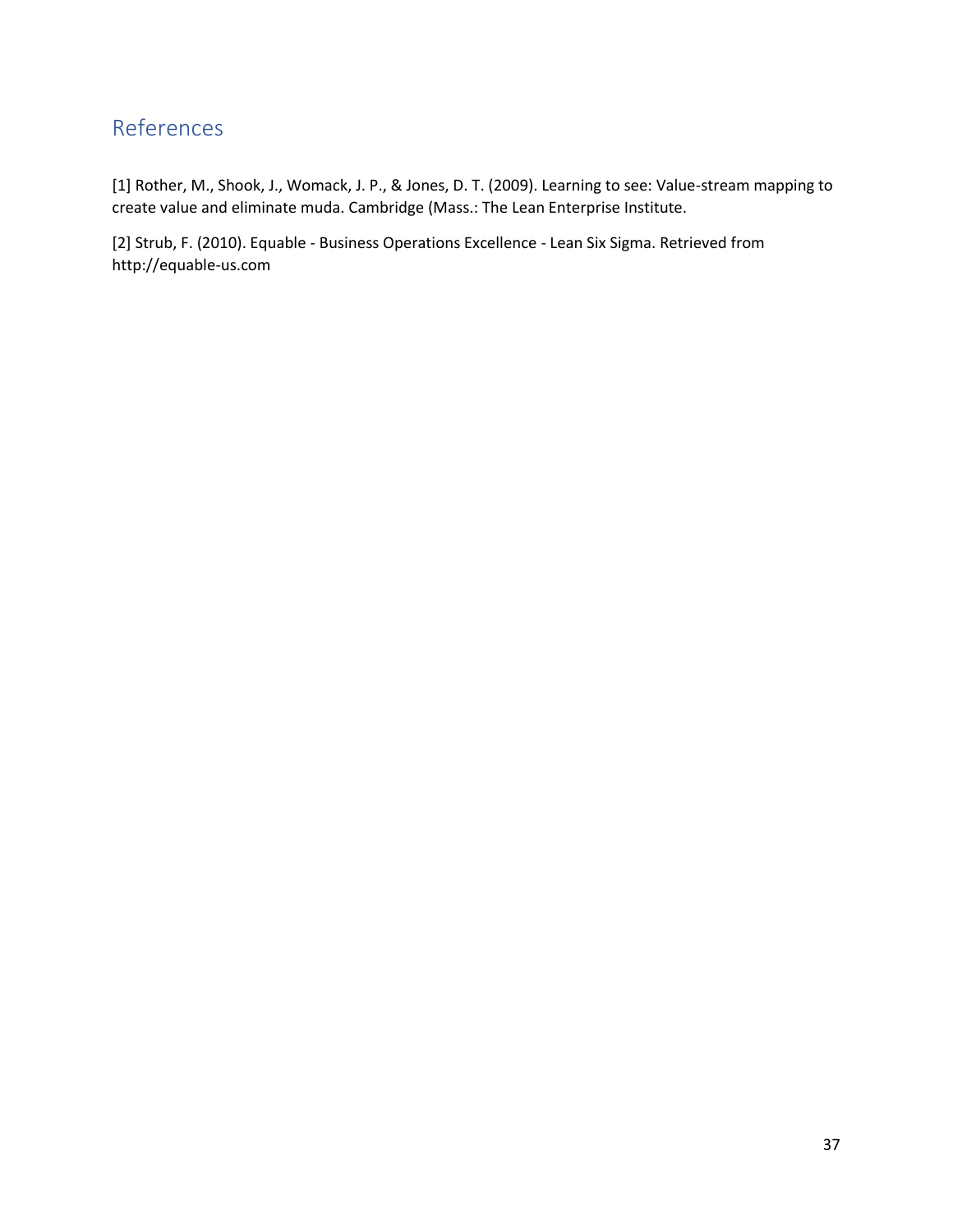## <span id="page-45-0"></span>Appendix A

## <span id="page-45-1"></span>Value Stream Mapping Calculator [2]



## <span id="page-45-2"></span>Material Flow Calculations

Following material flow equations were used to calculate current value stream and future value stream

lean metrics.

#### *Equation 1*

Total # of effective working hours

 $=$  Total # of working days per day  $x$  # of Effective working hrs per day

### *Equation 2*

# of Annual occurences per step

 $=$  % Total flow through step x # of Annual demands processsed

#### *Equation 3*

Weighted step cycle time or effective working time or value added or business value added time

= Step cycle time or working time or value added time or business value added time  $x \#$  of Annual occurences per step)

#### *Equation 4*

## Weighted Step operator labor cost

= Weighted step ef fective working time x Annual salary of operator labor cost Total # of effective working hrs per year  $x$  3600

## *Equation 5*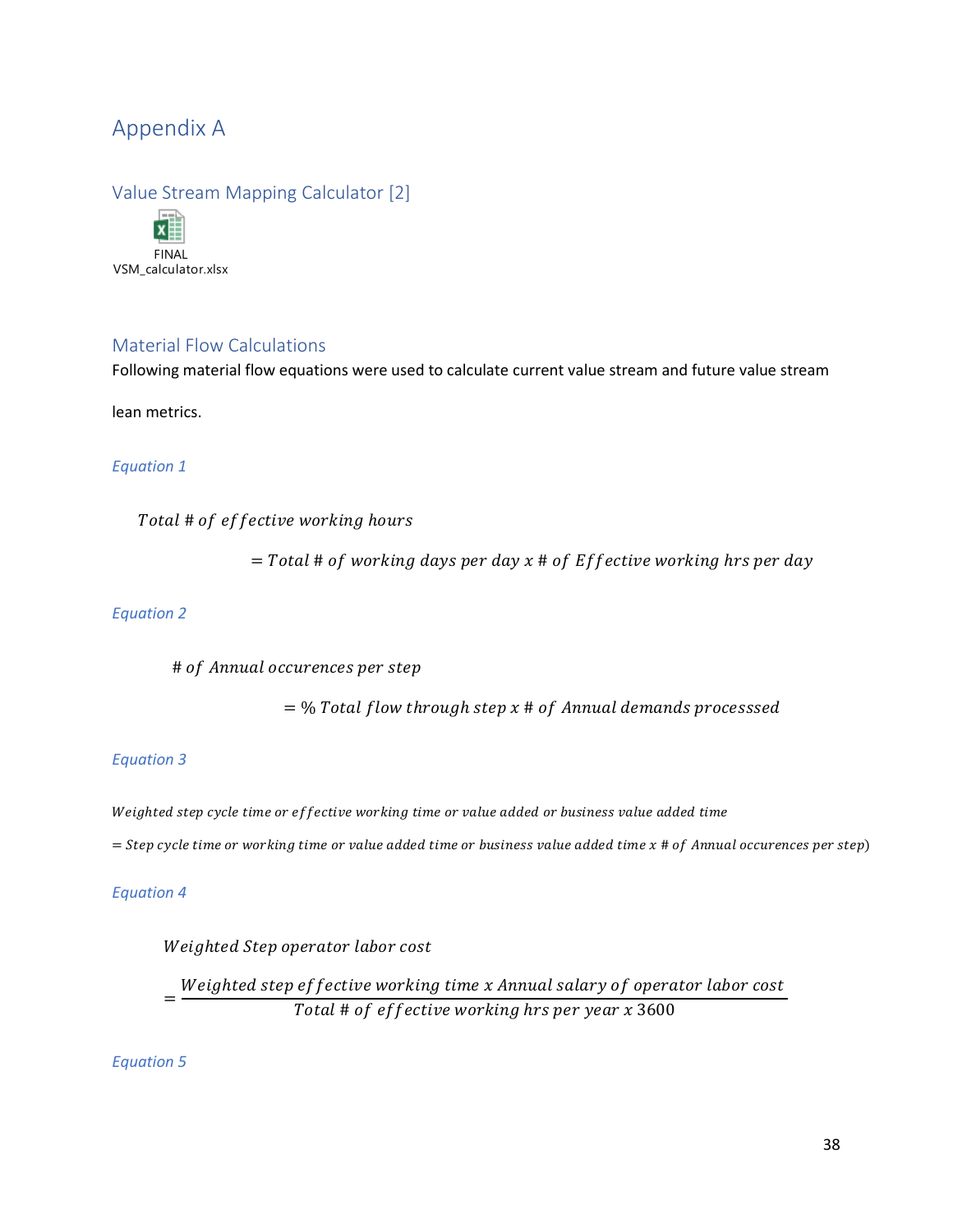Average labor cost of one process occurence  $=$  Total Labor cost of one process occurence

## *Equation 6*

Total cycle time =  $\sum Weighted$  step cycle time step 1 through step 47

## *Equation 7*

Effective working time =  $\Sigma$  Weighted step effective working time step 1 through step 47

## *Equation 8*

```
Value added time = \Sigma Weighted step value added time step 1 through step 47
```
### *Equation 9*

Business value added time =  $\Sigma$  Weighted step business value added step 1 through step 47

### *Equation 10*

Non value added time =  $Total cycle$  time  $-$  Value added time  $-$  Business value added time

## *Equation 11*

$$
TAKT Time = \frac{Total \# of effective working hrs per year}{\# of Annual customer demands processed}
$$

### *Equation 12*

$$
Process Cycle Efficiency = \frac{Value added time}{Total cycle time} * 100\%
$$

#### *Equation 13*

Value added or Nonvalue added or Business value added  $\%$  =

Value added or Nonvalue added or Business value added time  $_{*}$   $_{*}$   $_{100\%}$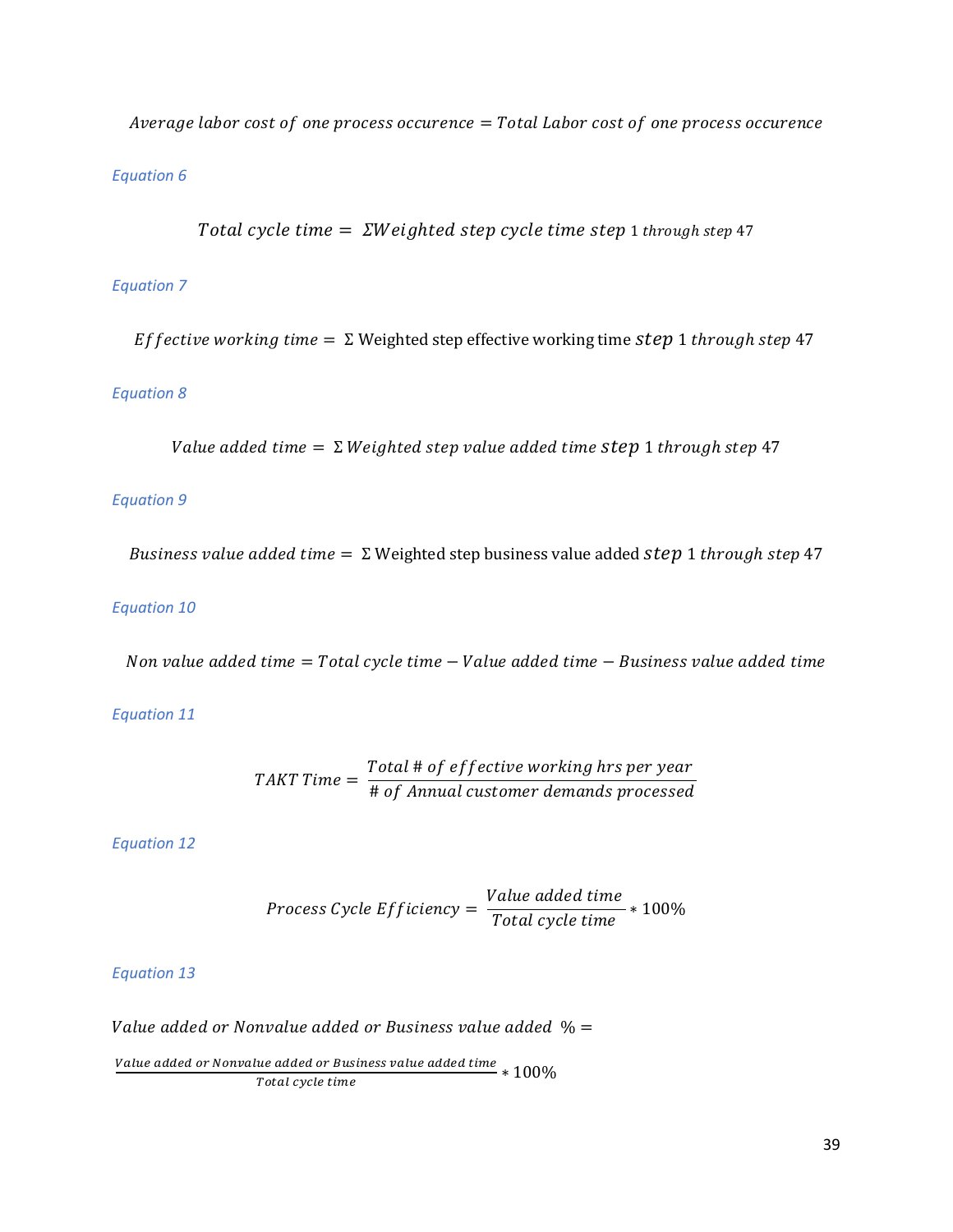#### *Equation 14*

Work load of One process occurence per opeartor function

 $= \Sigma$ Weighted Step Effective Working Time from step 1 through step 47 per operator function

#### *Equation 15*

Total Work load of one process occurence

 $= \Sigma$  Work load of one process occurence of all operator functions

### *Equation 16*

Annual Work load of all process occurences per opeartor function

 $=$  # of Annual customer demands processed x Work load of One process occurence per opeartor function

### *Equation 17*

Total annual work load of all process occurences

 $= \Sigma$  Work load of all process occurences of all operator functions

### *Equation 18*

FTEs per operator fucntion

= Total Time of all annual process occurences for operator function Total # of effective working hrs per year

### *Equation 19*

Total FTEs =  $\Sigma$  FTEs of all operator functions

#### *Equation 20*

Labor cost of one process occurence per operator function

 $= \Sigma$  Weighted step operator labor cost Step 1 through step 47 per operator function x # of Annual occurences processed per step